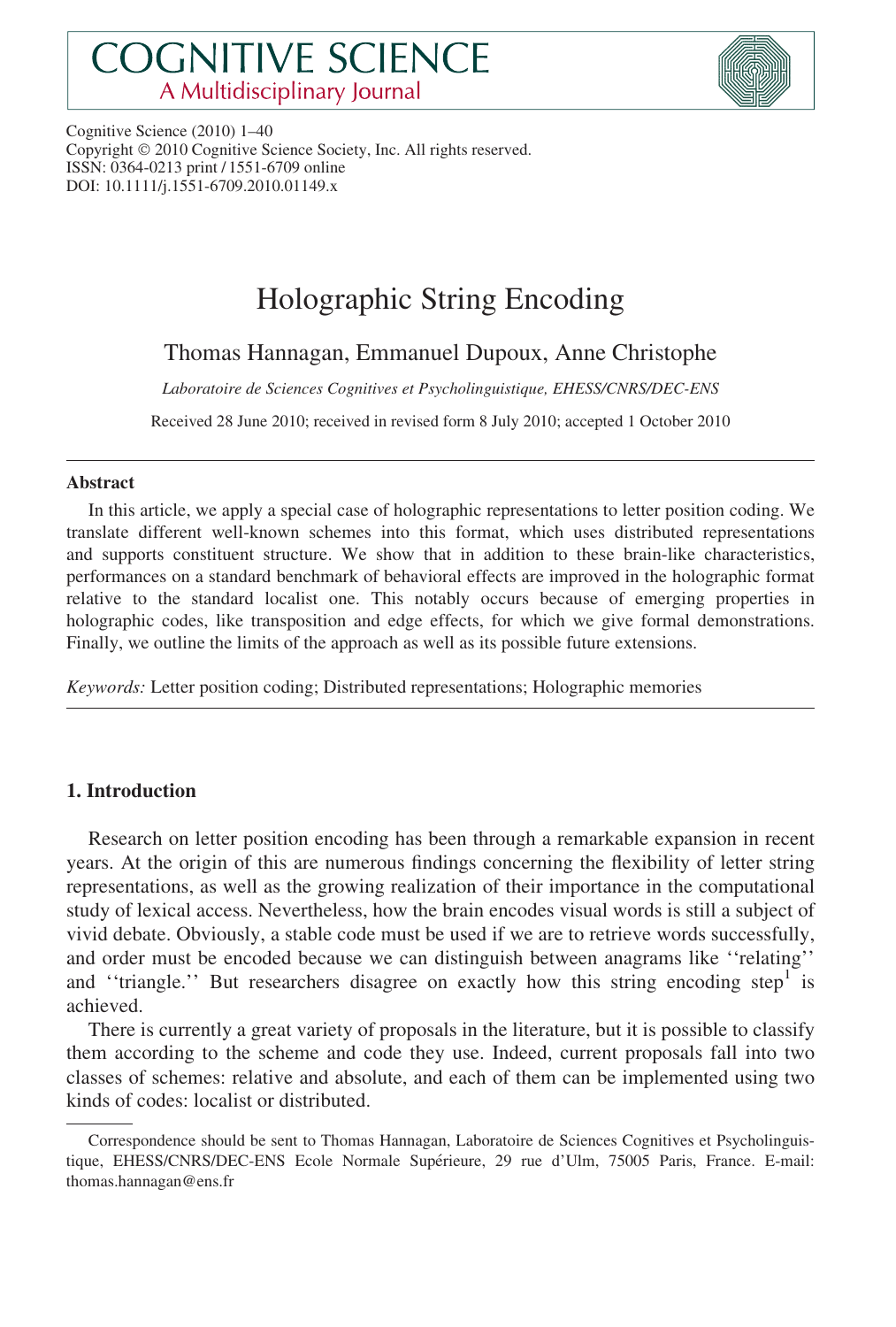We will see that all schemes but one have been implemented using localist codes. In this article, we explore a special kind of distributed coding, based on holographic representations. We show that well-known schemes behave differently depending on the code they use, holographic ones performing generally better on a benchmark of behavioral effects. Finally, we exploit the compositional power of holographic representations to study a new scheme in the spirit of the local combination detector model (LCD; Dehaene, Cohen, Sigman, & Vinckier, 2005), a recent and biologically constrained proposal for string encoding.

# 1.1. Absolute versus relative schemes

A string encoding scheme is an abstract specification of the basic entities and relationships by which order will be achieved in the string representation.

#### 1.1.1. Absolute position schemes

Absolute schemes hold that for any given entity in a string, its position is marked by some coordinates in a common reference frame. The basic entity in all current absolute schemes is the letter, and the most used origin for the reference frame is the first letter. Examples of this approach include slot coding (Coltheart, Rastle, Perry, Langdon, & Ziegler, 2001; McClelland & Rumelhart, 1981), double-anchoring (Jacobs, Rey, Ziegler, & Grainger, 1998), the overlap model (Gomez, Ratcliff, and Perea, 2008), or Spatial Coding (Davis, in press).

A scheme should be flexible if it is to bear any resemblance to human performances, and absolute schemes can be more or less flexible depending on the reference frame. The less flexible, but still the most widespread, is slot coding, in which position coordinates are perfectly determined and originate at the beginning of the word. This amounts to feeding letters in a positional array, implying that as few as a single letter shift will displace all elements and minimize similarity (the so-called alignment problem; Davis, 1999). Building on slot coding, some variants like double-anchoring introduce more flexibility by using two origins (first and last letters) instead of one (Fischer-Baum, McCloskey, & Rapp, 2010; Jacobs et al., 1998). Many absolute schemes also choose to feature uncertainty in position assignment. This approach is best illustrated in the overlap model (Gomez et al., 2008), where the position of a letter in the frame is not marked by a constant coordinate, but rather by a probability density function centered on this coordinate. Finally, the most flexible absolute scheme is Spatial Coding (Davis, in press), where letters are assigned monotonic position values as they progress in the string. The flexibility comes partly from exploiting some uncertainty in position assignment, but mostly from the similarity measure between two strings, which assesses how consistently matching letters are shifted in both strings.

#### 1.1.2. Relative position (RP) schemes

The second approach conceives of letter order in relative terms. Here, the information concerning the position of single letters is utterly irrelevant, and there is no common coordinate frame. Rather, what is important is the relative order in which two or more (possibly distant) letters appear in the string. That is, a string code is best thought of as a set of activated n-gram entities. Among the tenants of this approach figure Wickelcoding (Seidenberg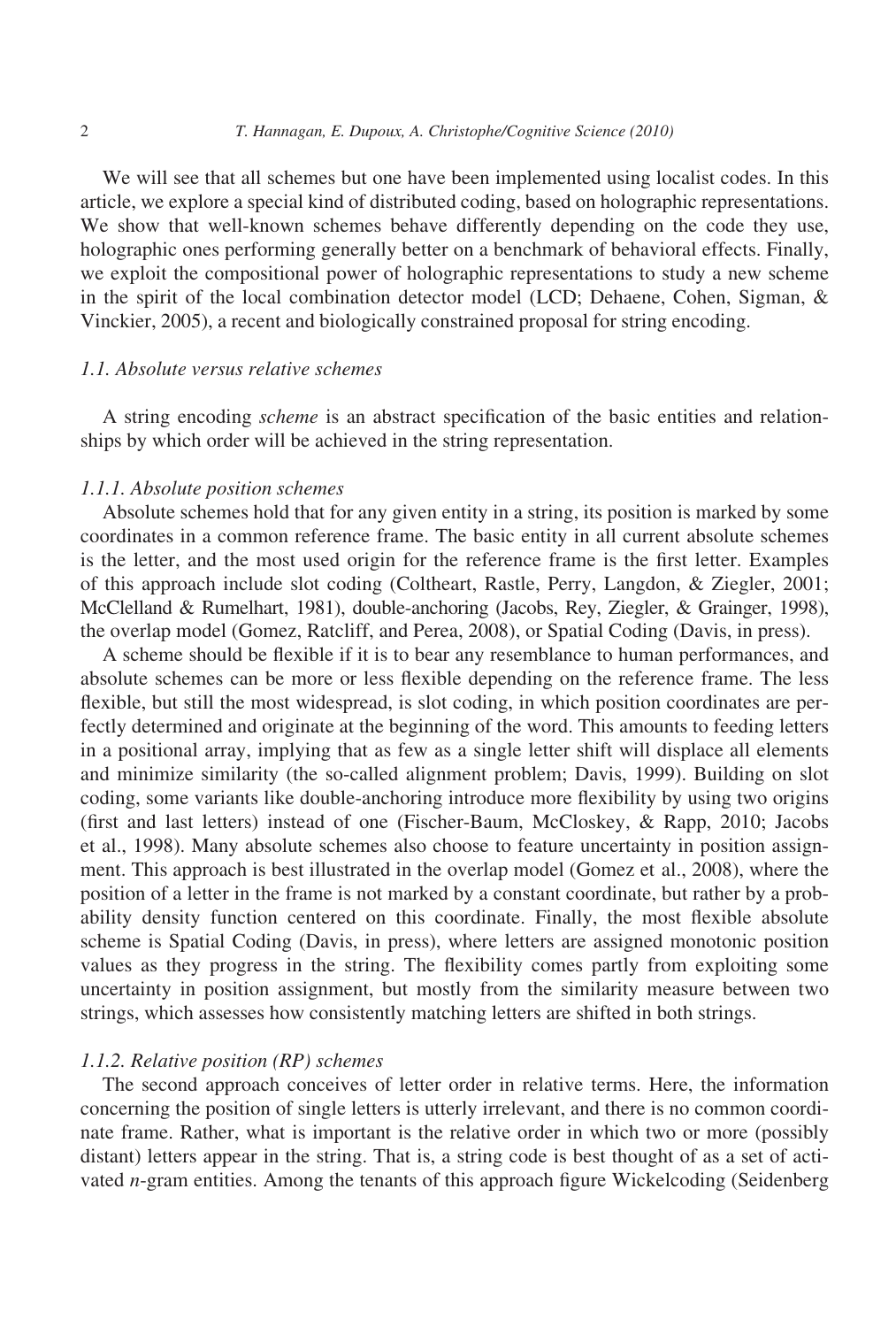& McClelland, 1989; Wickelgren, 1969), Blirnet (Mozer, 1991), and open-bigram schemes (Grainger & Van Heuven, 2003; Whitney & Berndt, 1999).

Relative schemes vary as to the size and contiguity properties an entity should possess. Wickelcoding and Blirnet both use letter trigrams, but whereas the first imposes complete contiguity upon their constituent letters, the second allows for a one-letter gap to occur. Open-bigram schemes restrict the entity to the bigram, but enlarge the authorized distance between letters: up to two intervening letters are allowed in constrained open-bigrams (COB; Grainger & Van Heuven, 2003) and Seriol (Whitney & Berndt, 1999), while no restriction is imposed in unconstrained open-bigrams (UOB). More recently, an overlapping open-bigram scheme was proposed in which contiguity is reinstated upon entities, but position uncertainty takes place at lower levels; consequently, activation of noncontiguous bigrams is still achieved, albeit in a different way (Grainger, Granier, Farioli, Van Assche, & Van Heuven, 2006).

Note that we have used the terms *absolute* and *relative* slightly differently from that in the literature. The term ''absolute'' in the context of letter position coding has been applied to any scheme using a fixed coordinate frame, with a single origin and no uncertainty. The term ''relative'' was then usually defined by opposition, and hence includes schemes with more than one origin. Accordingly, double-anchoring schemes were first dubbed relative on the grounds that position is encoded with respect to two anchors, and Spatial Coding has been referred to as relative because match calculations are based on the relative alignment between letter positions in both strings, rather than on the number of letters that match at any absolute position. But we feel this terminology could profit from a more traditional use of the absolute/relative dichotomy. In the classical meaning, any scheme that encodes order through a coordinate system, using the distance of entities to one or more common origin(s), should be referred to as absolute, whereas any scheme that purports to encode order directly by the relationship between entities and bypassing any origin, should be referred to as relative. This terminology is orthogonal to flexibility; indeed, relative schemes can be quite rigid (e.g., Wickelcoding) and absolute schemes can be very flexible (e.g., Spatial Coding).

# 1.1.3. A recent hierarchical proposal: Local combination detector

Although it has not yet been implemented, a recent string encoding proposal privileging biological plausibility and constrained by brain imaging data has recently appeared (Dehaene et al., 2004, 2005; Vinckier et al., 2007).

LCD holds that hierarchical feature extraction from the stimulus results in invariance for size and font in the left fusiform gyrus, and more precisely in the posterior part of the socalled visual word form area (Cohen & Dehaene, 2004; Cohen et al., 2000). From there, string encoding is best described as involving three levels of units with increasing receptive fields, culminating in the anterior part of the region. The model distinguishes between letter, bigram, and quadrigram detectors, which would be segregated into distinct cortical stripes—although all types of units could also be present at each level in different proportions (Vinckier et al., 2007). Based on evidence from behavioral and brain studies (Dehaene et al., 2004; Peressotti & Grainger, 1999), the model assumes an absolute scheme at the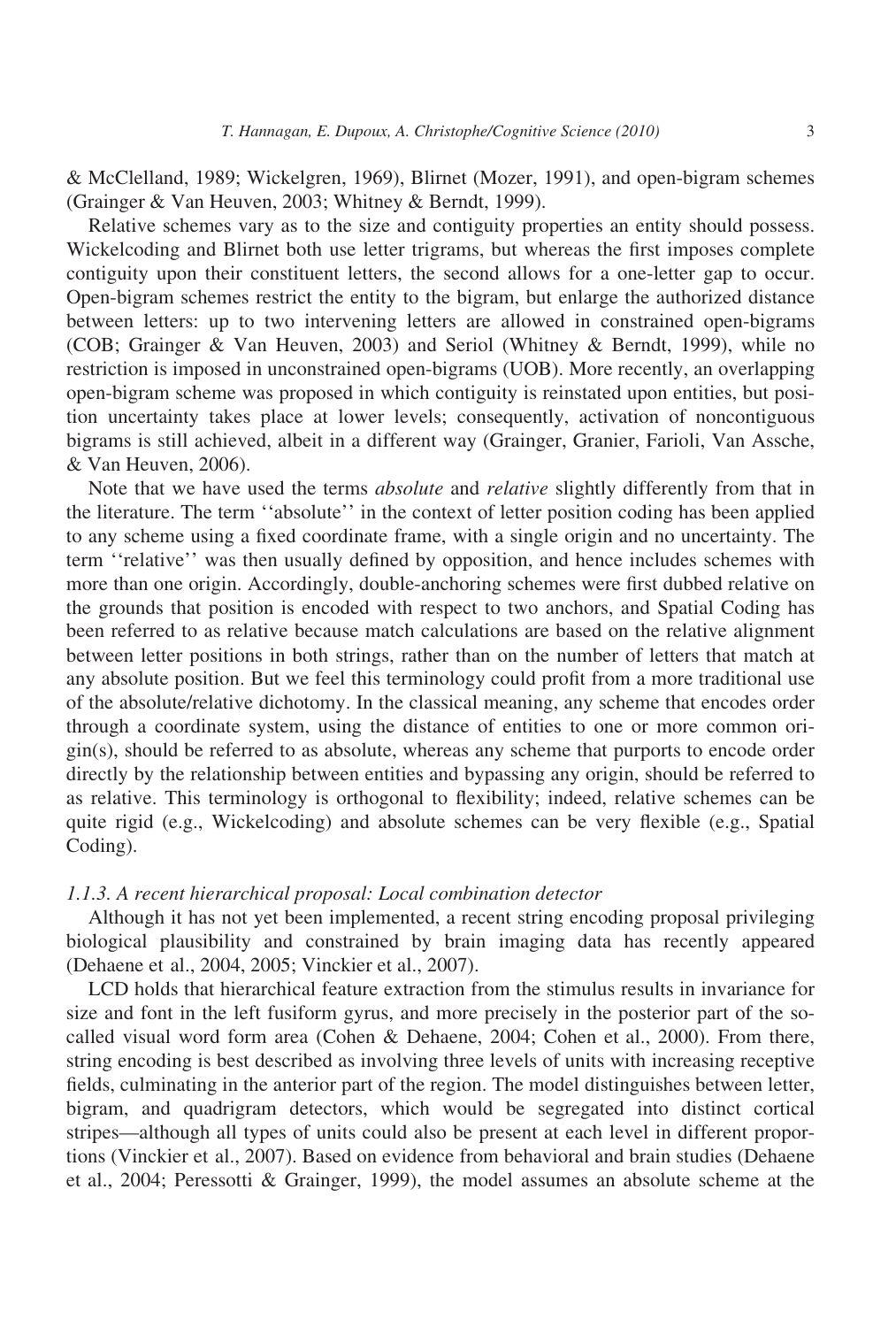letter level, but the highest level in the hierarchy uses open-quadrigrams and thus a scheme built from the LCD model would ultimately be a relative one.

## 1.2. Localist and distributed codes

Once a scheme has been decided upon, its actual implementation requires to define a code. Codes are primarily concerned with units, and how they relate to the entities that have been specified in the scheme. One should distinguish between two different kinds of relationships between units and entities: one-to-one relationships, which produce localist codes,<sup>2</sup> and many-to-many relationships, which produce distributed codes (Plaut  $\&$ McClelland, 2010; Rumelhart & McClelland, 1986).

# 1.2.1. Localist codes

A localist code describes a one-to-one mapping between entities and units. For example, consider encoding the word ''CABS'': localist Wickelcoding could use a binary vector where each component stands for a single letter triplet. The code would then assign ones only to these four units corresponding to CA, CAB, ABS, and BS and zeros to all others. This code is localist in the strongest sense: A single bit would map to exactly one element and hence flipping a bit from 1 to 0 would entirely and exclusively destroy the information about the corresponding triplet.

The localist approach has a long history in cognitive science. As each unit represents one entity, localist codes have appeared more compatible with so-called classical cognitive frameworks in which rules operate on symbols (Chomsky, 2002; Fodor, 1983; Pinker, 1999; Turing, 1950). Localist coding has also been used in many successful computational models coming from various areas of cognition, and especially in visual word recognition (Coltheart et al., 2001; Grainger & Jacobs, 1996; McClelland & Rumelhart, 1981; Norris, 2006). At the neural level, the approach concords with the so-called grandmother cell hypothesis, which states that single cells can be dedicated to a single arbitrarily complex object irrespective of its size, orientation, or color (Gross, 2002). As noted by Gross, the original grandmother cell hypothesis advocated a weaker form of localist representations, in which many neurons (the number 18,000 has been advanced) would be tuned to the same entity, and indeed some localist proponents have embraced this many-to-one redundant coding (Bowers, 2009).

#### 1.2.2. Distributed codes

Alternatively, one can use a code in which many units participate in representing any given entity, and many entities use each unit. That is, no unit can be singled out as uniquely representing one stimulus—or any class, or any given feature of it—and instead information about any given entity is spread over the activity of many units. At one extreme, this manyto-many mapping produces a dense distributed code, each entity activating in average half of the units. At the other extreme, we find sparsely distributed codes, in which an entity uses only a few units and each unit codes for a few entities. For many years, the only distributed string code in the literature implemented a Wickelcoding scheme, and had been proposed in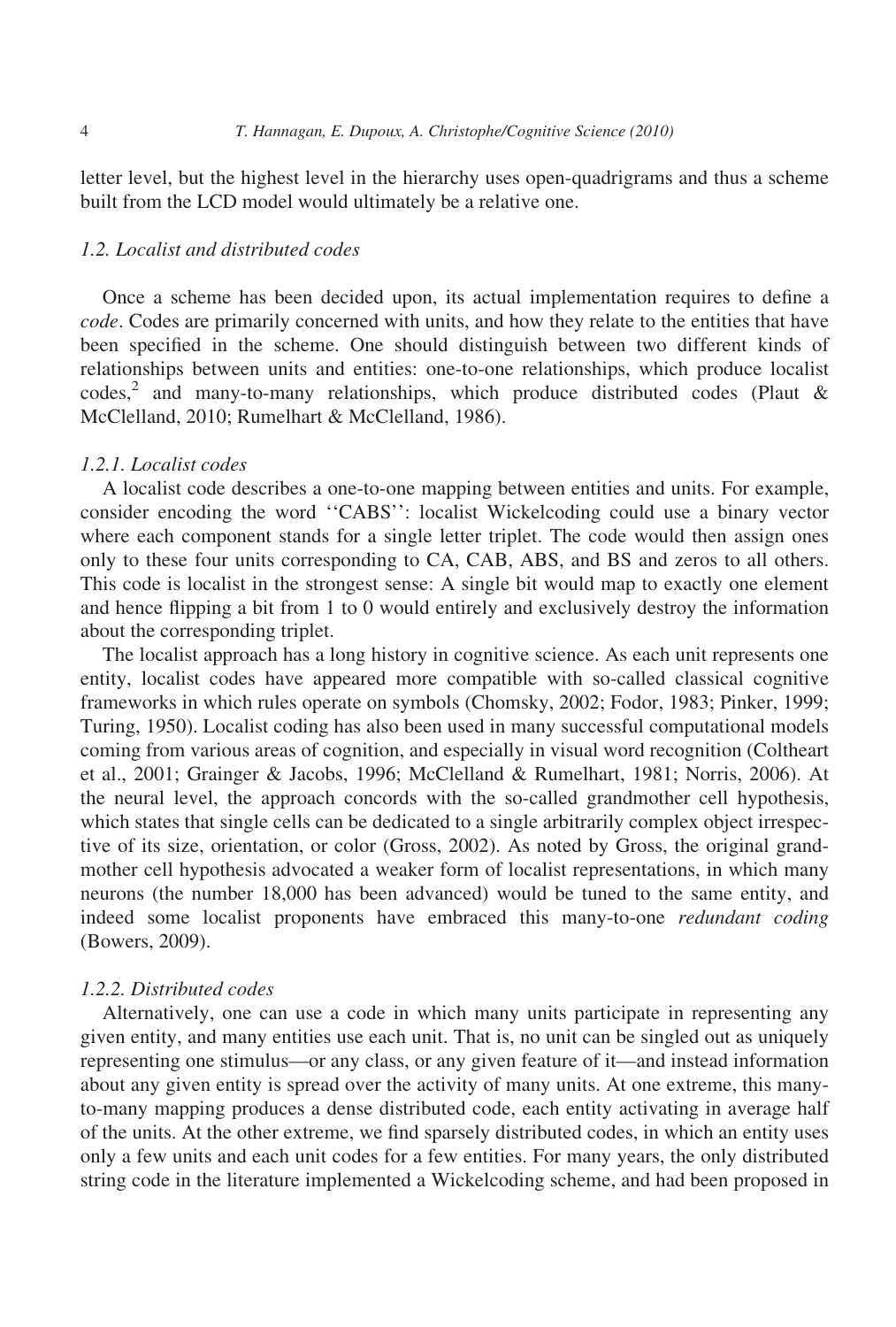the context of the Parallel Distributed Processing (PDP) model (Seidenberg & McClelland, 1989). It consisted of 400 binary units, each responding to 1,000 randomly chosen letter triplets. This so-called coarse coding approach is distributed because considering only a unit cannot tell us which one of the 1,000 triplets it is activated for, yet taken together the 400 units do define a virtually unique correspondence.<sup>3</sup> Recently, however, Dandurand, Grainger, and Dufau (2010) trained a backpropagation network on a location invariant word recognition task, and it has been shown that this network implements a densely distributed version of the overlap scheme (Hannagan, Dandurand, & Grainger, in press).

Distributed codes are slightly more recent than localist ones but also have a strong pedigree. Their study was precipitated by the discovery of the backpropagation learning algorithm (Rumelhart, Hinton, & Williams, 1986), which usually produces distributed codes whose sparseness depends on the network structure and the task at hand (Plaut & McClelland, 2010). These codes are also intimately tied with high-stake theoretical issues in cognitive science, contrasting a vision of human cognition as emerging from associations between (often distributed) representations, rather than as systems of rules and symbols (McClelland, Patterson, Pinker, & Ullman, 2002). However, this distinction was blurred in the 1990s by the introduction of such techniques as Tensor Product representations (Smolensky, 1990) and later by Holographic representations, which instantiate what has been described as an Integrated Connectionist Symbolic framework (Smolensky, Legendre, & Miyata, 1992).

# 1.3. The localist versus distributed debate

As this article illustrates, the choice of a representational format has profound impacts at the computational level: Schemes do not make the same predictions depending on the code they use. In consequence, one should assess which of the distributed or localist approach, if any, is currently favored by the evidence.

Nowadays, the commitment to distributed representations is widespread among both neuroscientists and computational modelers, in part because of the success of the PDP framework (Rumelhart & McClelland, 1986), and also because they have been reported in a vast number of brain regions and in a variety of forms—see Abbott and Sejnowski (1999) and Felleman and Van Essen (1991) for good surveys. As regards string encoding, it is also worth noting here that the LCD proposal, which may currently have the strongest claims to biological plausibility, postulates distributed representations.

Recently, however, Bowers (2009) argued for a localist vision in which units are redundant (i.e., many dedicated localist units code for any given entity), activation spreads between them (i.e., each dedicated unit can possibly also show some low level of activity for a related stimuli), and units are limited to coding for individual words, faces, and objects (Bowers, 2009). Bowers points to human neurophysiological recordings showing rare cells with highly selective responses to a given face, and negligible or flat responses to all others.

It has been pointed out that reports of highly tuned cells can hardly count as evidence for localist coding since one can neither test exhaustively all other cells for any given stimulus, nor the presumed localist cell exhaustively for all possible stimuli (Plaut & McClelland, 2010). Nevertheless, Bayesian estimates of sparseness can and have been derived for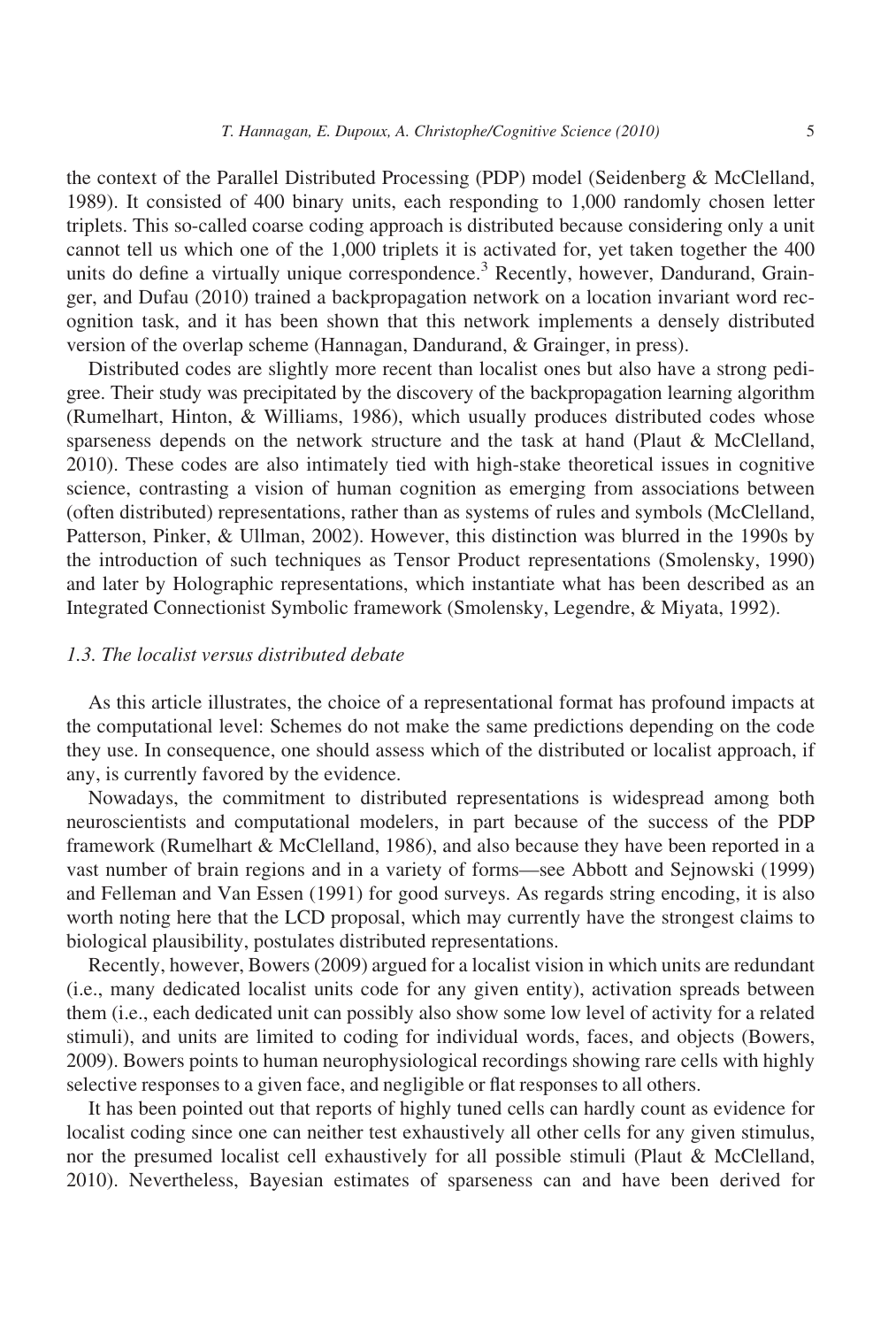medial temporal lobe cells (Waydo, Kraskov, Quiroga, Fried, & Koch, 2006), assuming that on the order of  $10^5$  items are stored in this area—where coding is generally believed to be sparser than elsewhere in the brain—and these estimates turned out to be unequivocally in favor of sparse distributed coding. Crucially, the following claim from Bowers is incorrect:

Waydo et al.'s (2006) calculations are just as consistent with the conclusion that there are roughly 50–150 redundant Jennifer Aniston cells in the hippocampus. (p. 245)

Waydo et al.'s (2006) study was agnostic with respect to redundant coding and explicitly concludes that rather than 50–150, on the order of several million medial temporal (MT) neurons should respond to any given complex stimulus (Jennifer Aniston included), and each cell is likely to respond to a hundred of different stimuli. In fact such ''multiplex'' cells, to use Plaut and McClelland's (2010) proposed terminology, have been directly observed by Waydo et al. (2006) (personal communication).

As for computational efficiency, distributed codes have well-known computational qualities: They are robust to noise, have a large representational power, and support graded similarities. In distributed codes, randomly removing  $n$  units does not lead to the total deletion of n representations, but rather to the gradual loss of information in all representations. This would seem especially useful considering the different sources of noise—environmental or neural—in spite of which the brain has to operate (Knoblauch & Palm, 2005). Redundant localist coding would indeed provide a similar advantage, were it not already disproved by the above mentioned estimates. Distributed coding also provides a significant gain in representational power. For instance,  $n$  binary units can encode at most  $n$  local representations (without any redundancy), but this number is a lower bound when using distributed representations—and can reach  $2<sup>n</sup>$  with dense coding. Indeed, because firing a neuron takes energy, there is likely to be a trade-off between representational efficiency and metabolic cost. Brain regions supporting highly regular associations would be more likely to settle on dense representations, whereas those supporting highly irregular associations would settle on sparser ones, although not to the localist extreme. Moreover, while distributed representations are susceptible to result in ''catastrophic interference'' of new memories on old ones, it is known that the independently motivated introduction of constraints, such as interleaved learning or assumptions, such as pseudo-rehearsal can circumvent the issue (Ellis & Lambon Ralph, 2000; McClelland, McNaughton, & O'Reilly, 1995).

Finally, in localist coding, the question arises as to which entities or class of entities a unit should stand for, this especially considering that class distinctions can be entirely context dependent (Plaut & McClelland, 2010). This is intimately tied to the problem of defining similarities between representations, a problem which is solved in distributed representations where graded similarities can be defined as the overlap between patterns—for instance, by computing the euclidean distance between activation patterns.

In light of the available evidence, we think that the localist approach is not currently supported by physiology, that it runs into the fundamental issue of how to determine what a unit codes for, and that it severely limits representational power especially if one acknowledges that redundant coding is required to overcome noise issues—which is not compatible with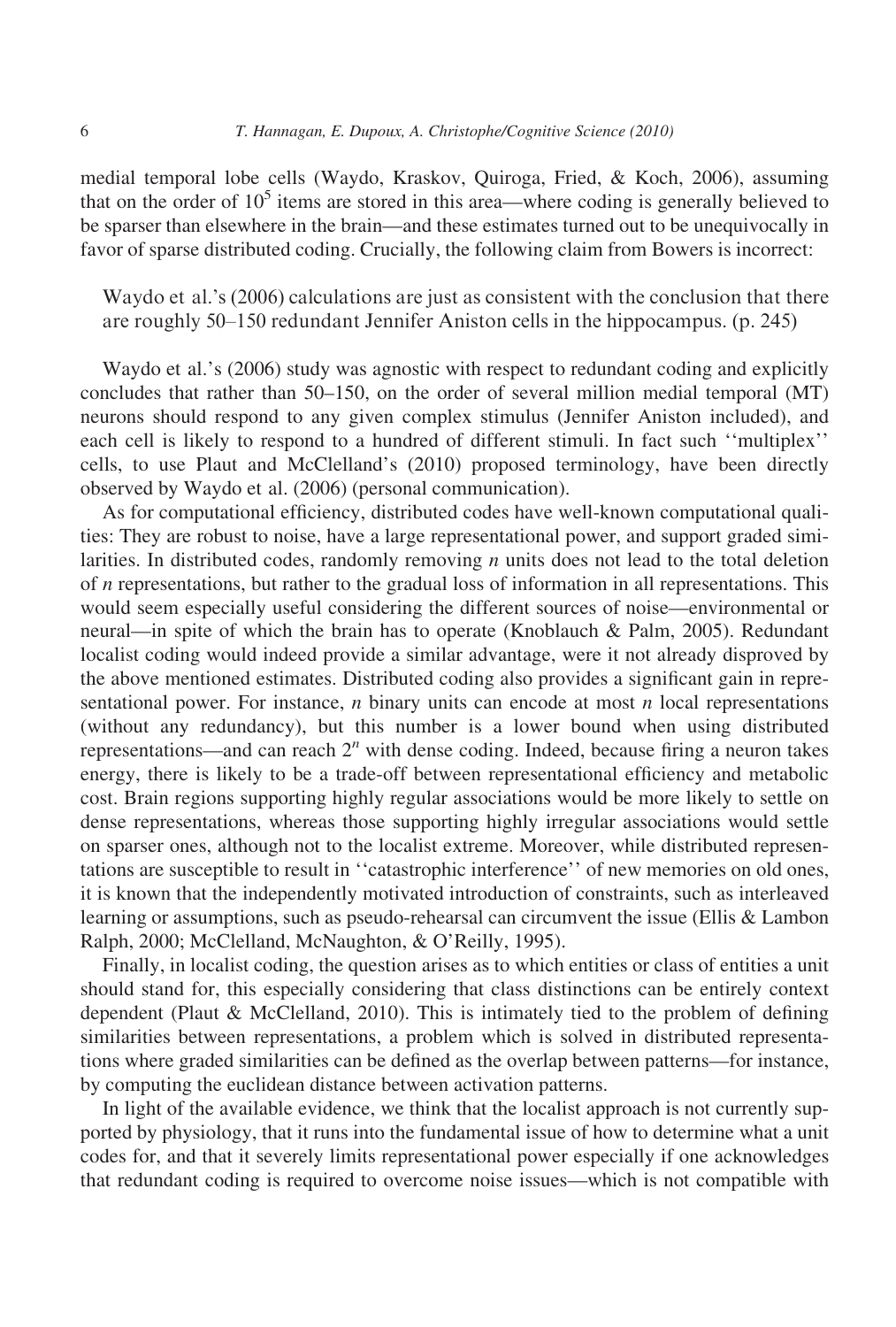current estimates. On the other hand, distributed representations have been abundantly found in the brain, and they allow for a much larger, graded, and robust spectrum of representations to be coded by any given population of unit.

#### 1.4. Constituent structure and the dispersion problem

As we have seen, there are behavioral and biological reasons to explore the possibility that letter combinations are involved in the string encoding process, as proposed for instance in LCD, open-bigrams, or Wickelcoding. In these schemes by definition a given letter combination is active only if its constituents are present in the string in the correct order.

There is, however, a consequence of this way to represent letter order: the possible loss of information pertaining to constituent structure. Under a localist open-bigram implementation, for instance, bigram 12 is equally similar to bigrams 1d or 21, with which it shares common constituents,<sup>4</sup> than to bigram dd, with which it does not—see also Davis and Bowers (2006), for the same remark on localist Wickelcoding. This is what mathematicians refer to as a topologically discrete space: the (normalized) distance between two localist representations is always one (or zero iff identical). As n-gram units increase in size, this lack of sensitivity to constituent structure can become problematic for the string encoding approach, implying for instance that a localist open-quadrigram code would assign no similarity whatsoever between *any* four letter strings, in flat contradiction with experimental results (Humphreys, Evett, & Quinlan, 1990).

While this issue does not arise in absolute codes because similarities are computed at the level of letters, it is potentially serious for relative schemes. The issue seems to stem in part from the use of localist representations, but it is unclear how using distributed representations would actually improve the situation. Indeed, as described earlier, one example of a distributed string code can be found in the original PDP model and was applied to the Wickelcoding scheme. The code has good robustness to noise and provides graded similarity measures for strings of more than three letters, but it is of little use in the problem described above. This is because as triplets are randomly assigned to units, there is still no relationship between units coding for triplets with similar letter constituents. This phenomenon is related to the dispersion problem observed in PDP (i.e., the fact that orthographicto-phonological regularities learned in some context do not carry over to different contexts) and it has been identified as a major obstacle to generalization in the PDP model (Plaut, McClelland, Seidenberg, & Patterson, 1996).

What seems to be required is a way to represent letter-combination entities so as to respect similarities between combinations that share constituents, and we now describe how this can be achieved using holographic representations.

#### 1.5. Binary spatter code

Binary spatter codes (BSC; Kanerva, 1997, 1998) are a particular case of holographic reduced representations (Plate, 1995) and provide a simple way to implement a distributed and compositional code.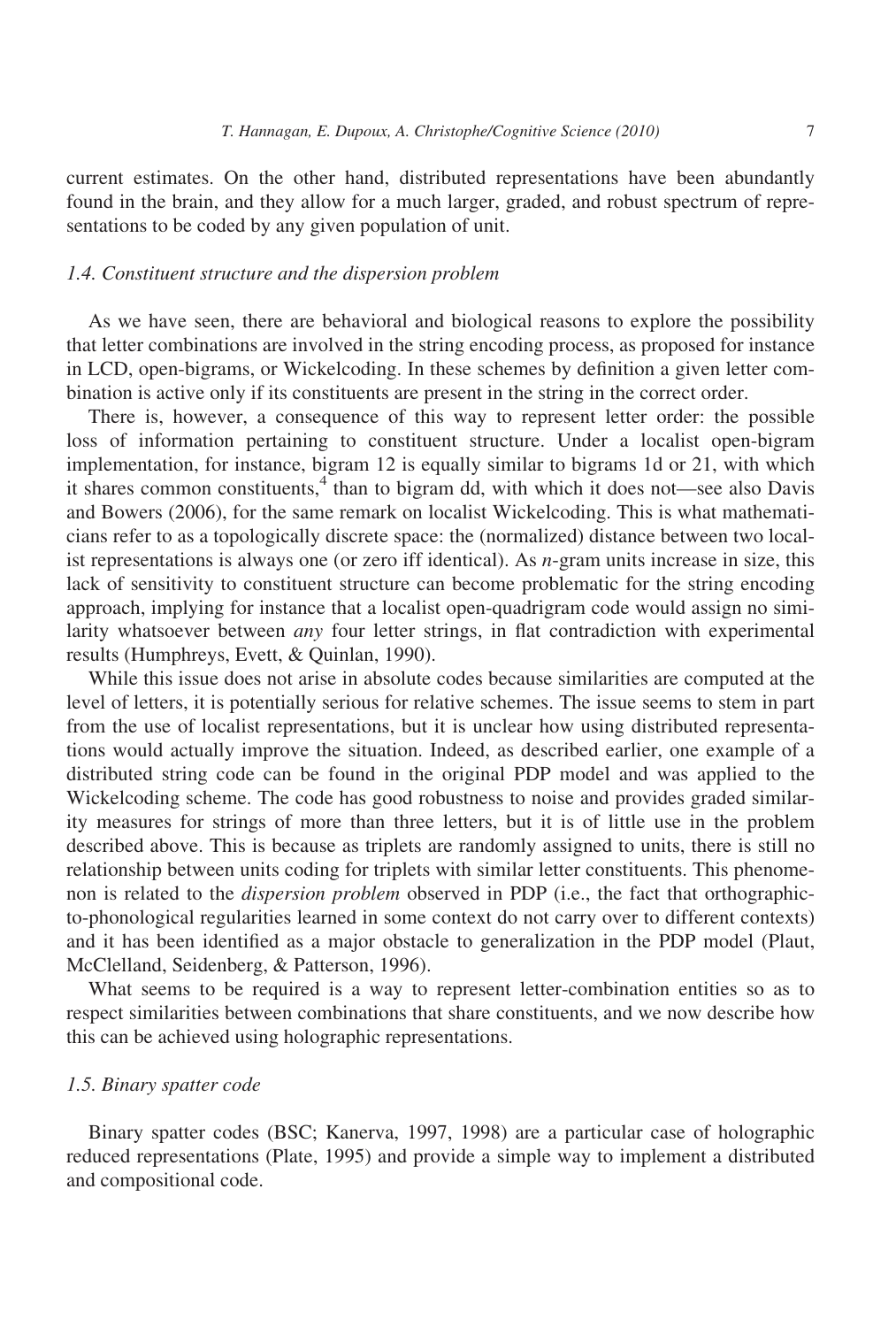Formally, BSCs are randomly distributed vectors of large dimensions (typically in the order of  $10^3$  to  $10^4$ ), where each element is bipolar, identically and independently distributed in a Bernoulli distribution. Vectors can be combined together using two particular operators: X-or and Majority rule, often, respectively referred to as the Binding and Chunking operators.<sup>5</sup> The composition of BSC vectors using these operators results in a new vector of the same dimension and distribution.

Operators are defined element-wise (see Appendix A for formal definitions): X-oring two bipolar variables gives 1 if they are different and  $-1$  otherwise, while the majority rule applied to k bipolar variables gives 1 if they sum up above zero and  $-1$  otherwise. Both operators preserve the format (size and distribution) of vectors, so that the resulting vectors can themselves be further combined, thus allowing for arbitrarily complex combinatorial structures to be built in a constant sized code.

As an example, consider how to implement the sequence of events  $[A, B, C]$  with an absolute scheme and vectors of dimension 10. We start by generating three event vectors at random:

 $A := [1, 0, 1, 1, 1, 0, 0, 1, 1, 0]$  $B := [1, 0, 0, 0, 0, 1, 0, 1, 0, 1]$  $C := [0, 1, 0, 1, 0, 1, 1, 1, 0, 1]$ 

Likewise, we also generate at random the three temporal vectors required by an absolute position scheme:

 $T1 := [1, 0, 1, 1, 0, 1, 1, 0, 1, 1]$  $T2 \coloneqq [0, 1, 0, 1, 0, 0, 0, 0, 0, 1]$  $T3 \coloneqq [1, 1, 0, 1, 1, 0, 1, 1, 1, 1]$ 

We express the idea that an event occurred at a given time by X-oring these vectors together, giving the three bindings:

 $A \otimes T1 = [0, 0, 0, 0, 1, 1, 1, 1, 0, 1]$  $B \otimes T2 = [1, 1, 0, 1, 0, 1, 0, 1, 0, 0]$  $C \otimes T3 = [1, 0, 0, 0, 1, 1, 0, 0, 1, 0]$ 

These vectors are again densely and randomly distributed  $(p(0) = p(1) = 1/2)$ . Calculating the expected similarities<sup>6</sup> between one binding and its constituents, we see that it must be zero: X-or destroys similarity.

Finally, we signify that these three events constitute one sequence by applying the majority rule:

$$
S = \text{Maj}(A \otimes T1, B \otimes T2, C \otimes T3)
$$
  

$$
\equiv A \otimes T1 \oplus B \otimes T2 \oplus C \otimes T3 = [1, 0, 0, 0, 1, 1, 0, 1, 0, 0]
$$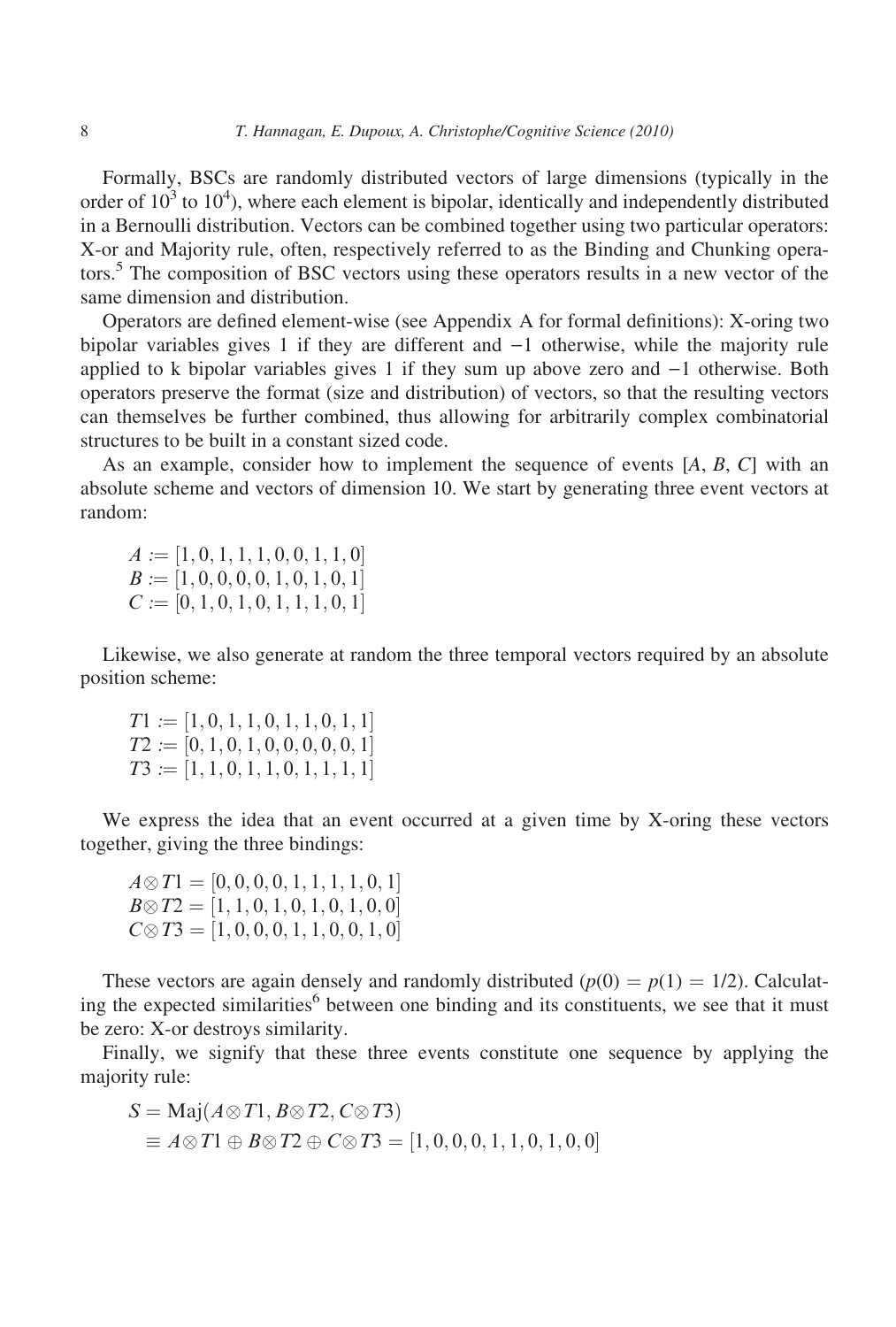The sequence vector  $S$  that results from the Maj also has the same distribution as its argument vectors. As we calculate its expected similarity with its arguments, we see that contrary to the X-or it is non-zero, but here,  $1/2$ .<sup>7</sup> The fact that Maj allows for part/whole similarities also implies that two structures which share some constituents will be more similar than chance.

Note that BSCs can be made arbitrarily sparse (Kanerva, 1995), although in this article, we use the dense version for simplicity. It has also been shown that randomly connected sigma–pi neurons can achieve holographic reduced representations (Plate, 2000). In addition, holographic techniques, such as BSCs have been recently applied to a number of language related problems, including grammatical parsing (Whitney, 2004), learning and systematization (Neumann, 2002), lexical acquisition (Jones & Mewhort, 2007), language acquisition (Levy & Kirby, 2006), or phonology (Harris, 2002).

#### 1.6. Comparing codes: Method, objections, and replies

The masked priming paradigm (Forster & Davis, 1984) is most commonly used to assess the relative merits of candidate schemes. Simply stated, in this paradigm, a mask is presented for 500 ms, followed by a prime for a very brief duration (e.g., 50 ms), and then directly by the target string for 500 ms. Using this paradigm, subjects are generally unaware of the prime—it is said to be subliminal. However, when target strings are preceded by subliminal primes that are close in visual form, subjects are significantly faster and more accurate in their performances. In most studies the primes of interest are non-words, and there is no manipulation of frequency [F] or neighborhood [N]). Varying the orthographic similarity with the target (e.g hoss-TOSS vs. nard-TOSS), one can observe different amounts of facilitation that can then be compared to similarity scores derived from candidate schemes.

The way similarity scores are calculated depends upon the scheme. Most of the time, the similarity between prime and target strings is obtained simply by dividing the number of shared units by the number of units in the target. This is the similarity defined for instance in Grainger and Van Heuven's localist open-bigrams, and when absolute positions are taken into account, in slot coding. More sophisticated similarities can introduce weights for different units (Seriol model), signal-to-weight differences (Spatial Coding), or sums of integrals over Gaussian products (overlap model).

Some researchers have recently raised objections to this way of assessing codes. Lupker and Davis (2009) challenge the notion that masked priming effects can constrain codes, since the latter abstract away from N and F that despite all precautions will play a role in the former, and a new paradigm is proposed that is deemed less sensitive to these factors. Although this ''sandwich priming'' appears promising, a dismissal of the standard approach would certainly be premature. All researchers agree that the similarity/masked priming comparison should be used with caution—see, for example, Gomez et al. (2008)—which would exclude, for instance, conditions that explicitly manipulate primes for N or F. But the standard view is that in general masked priming facilitation should highly correlate with the magnitude of similarities, which in all models are thought to capture bottom-up activation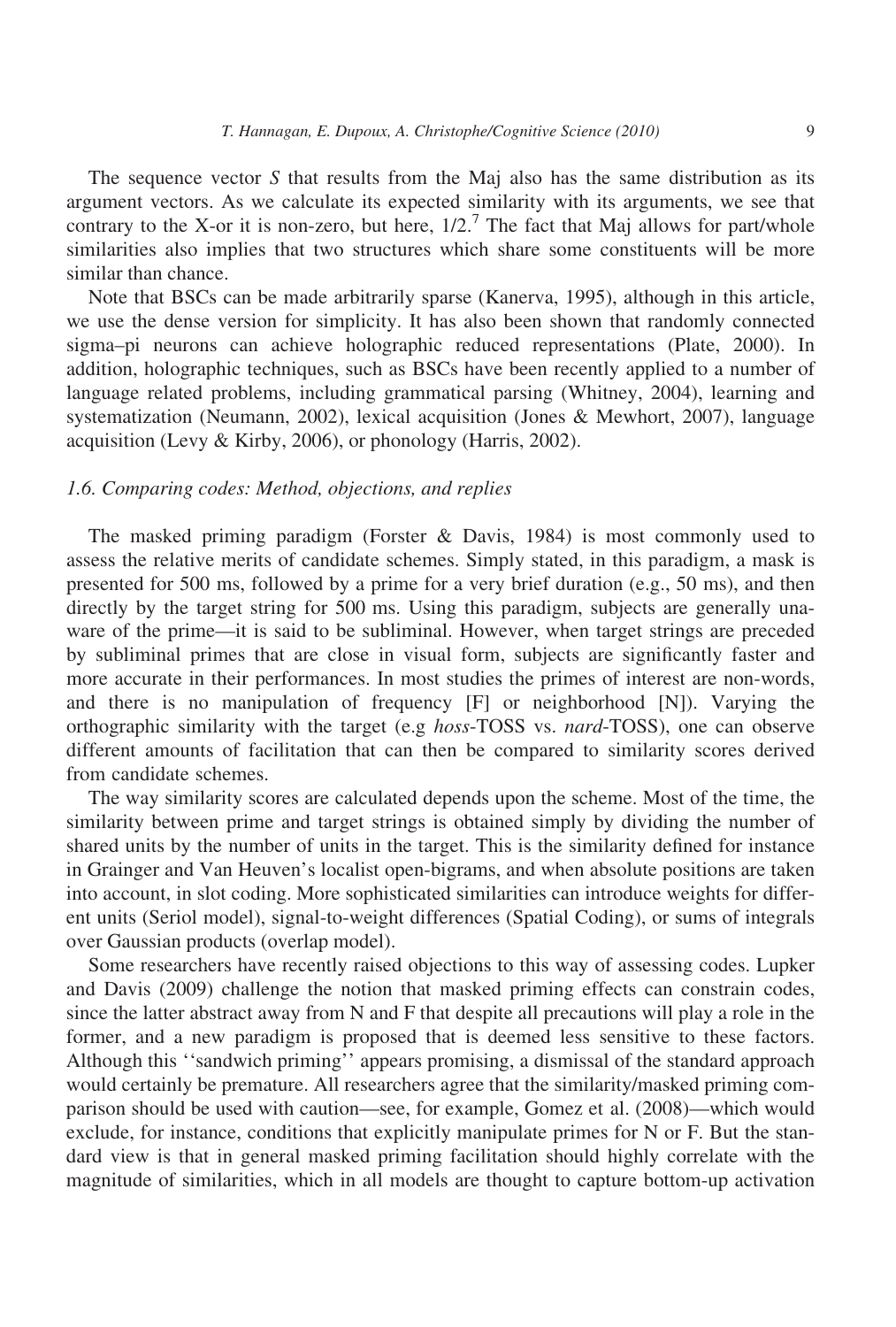from sublexical units (see, for instance, Davis & Bowers, 2006; Gomez et al., 2008; Grainger et al., 2006; Van Assche & Grainger, 2006; Whitney, 2008). This view is also supported by unpublished investigations showing that similarities in the Spatial Coding scheme correlate 0.63 with simulated priming in the Spatial Coding model, and 0.82 when conditions that manipulate F and N are excluded (Hannagan, 2010).

Although such correlations are bound to differ across models because these make different assumptions about N and F mechanisms, the differences put models' behaviors into perspective, allowing one to distinguish bottom-up contributions from other contributions in priming simulations. Finally, in some circumstances, similarities alone can be sufficient to rule codes out. Such a situation occurred, for instance, in the case of standard localist slot coding, where a string code suffers equal disruptions from double substitutions or from transpositions. No lexical level from any model could save this localist code from being inconsistent with human data, because these show strong priming in the latter case but weak or no priming in the former (Perea & Lupker, 2003a).

In summary, assessing codes on masked priming constraints has been standard practice in the field, can rule out codes on face value, arguably provides accurate expectations for priming simulations carried out on models, and in any case provides a useful way to understand their inner workings. Consequently and following others, in this article, we will use similarity scores to predict these priming effects that would be expected from the codes alone in any lexical access model, and we will assess codes exclusively on masked priming data.

#### 1.7. Four family of constraints from masked priming

We now describe several properties we believe word codes should display. These properties are by no means exhaustive but were chosen because they have been consistently reported in the literature.

#### 1.7.1. Stability

First and foremost the code should be stable, if words are ever to be accessed reliably. A sufficient condition of stability for string S is that the similarity between S and any other string should be strictly less than one, but it should be one between S and itself. However, this cannot be a necessary condition, as in a noisy environment, the system must be prepared to accept some variation to occur even in the identity condition. Thus, we propose that a necessary and sufficient stability condition for string S is that in the absence of noise, no transformation of S can produce a code closer to S than a given similarity criterion (we use 0.95 throughout this article). We will test for stability of five letter strings by computing the codes for minimal transformations, fair instances of which being substitutions, transposition, insertion, repetition, or deletion (see Table 1 for examples).

#### 1.7.2. Edge effects

Another desirable although controversial property concerns the importance of outer letters relatively to inner ones. In a letter identification paradigm, subjects are significantly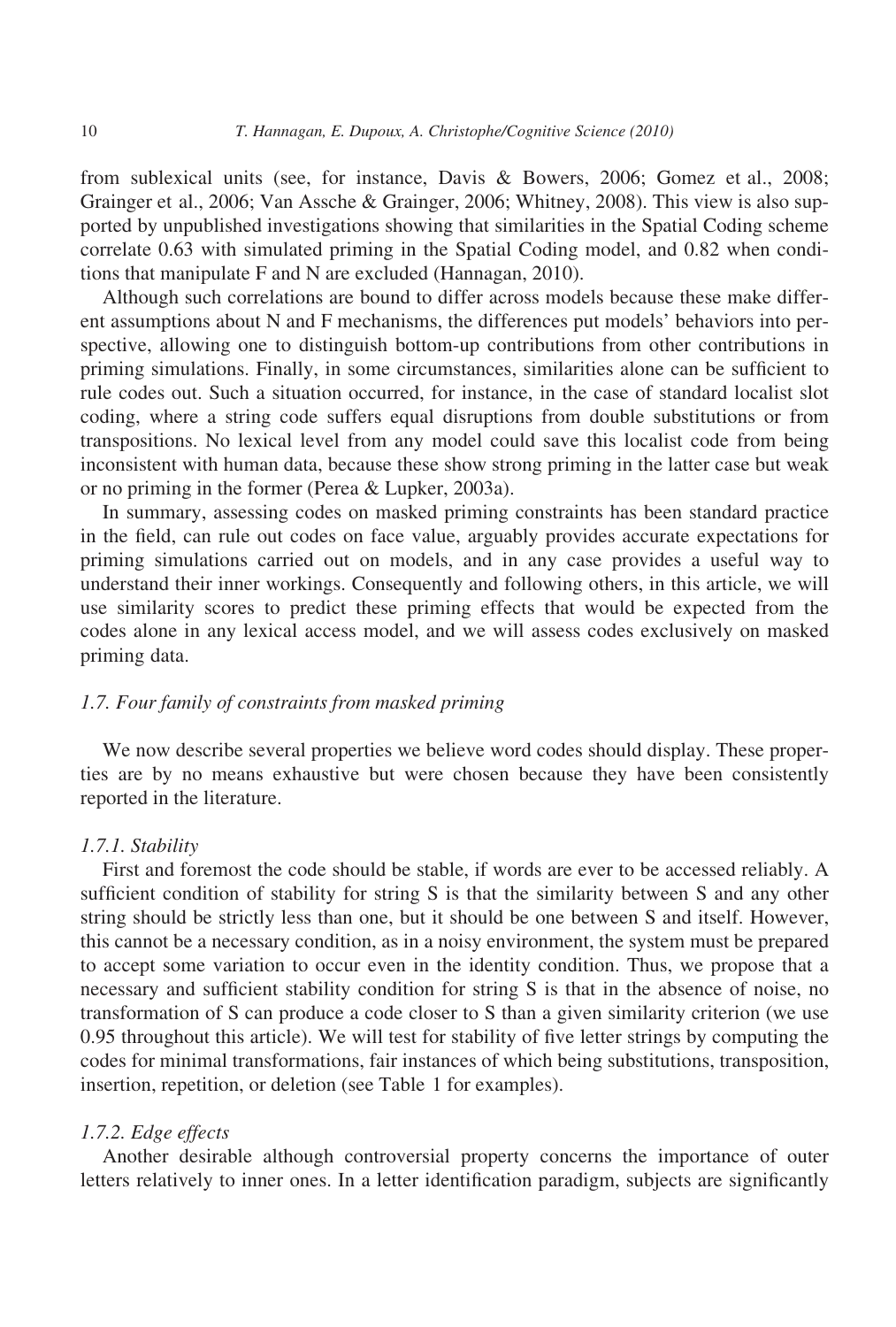| <b>Constraint Family</b> | Condition | Prime    | Target   | Criterion           |
|--------------------------|-----------|----------|----------|---------------------|
| Stability                | (1)       | 12345    | 12345    | > 0.95              |
|                          | (2)       | 1245     | 12345    | $\lt(1)$            |
|                          | (3)       | 123345   | 12345    | $\lt(1)$            |
|                          | (4)       | 123d45   | 12345    | $\lt(1)$            |
|                          | (5)       | 12dd5    | 12345    | $\lt(1)$            |
|                          | (6)       | 1d345    | 12345    | $\lt(1)$            |
|                          | (7)       | 12d456   | 123456   | $\lt(1)$            |
|                          | (8)       | 12d4d6   | 123456   | (7)                 |
| Edge effect              | (9)       | d2345    | 12345    | (10)                |
|                          | (10)      | 12d45    | 12345    | $\lt(1)$            |
|                          | (11)      | 1234d    | 12345    | (10)                |
| Transposed               | (12)      | 12435    | 12345    | >(5)                |
| letter effect            | (13)      | 21436587 | 12345678 | $=$ Min             |
|                          | (14)      | 125436   | 123456   | $<$ (7) and $>$ (8) |
|                          | (15)      | 13d45    | 12345    | (6)                 |
| Relative position        | (16)      | 12345    | 1234567  | $>$ Min             |
| effect                   | (17)      | 34567    | 1234567  | $>$ Min             |
|                          | (18)      | 13457    | 1234567  | $>$ Min             |
|                          | (19)      | 123256   | 1232456  | $>$ Min             |
|                          | (20)      | 123456   | 1232456  | $=$ (19)            |
|                          |           |          |          |                     |

Table 1

Description of the constraints used in this article, and their respective conditions

Note. Min:minimum similarity value among all conditions.

better at reporting the first and last letters than any other (Stevens & Grainger, 2003). In masked priming lexical decision studies, primes being one or two letters different from the target produce weaker (or no) facilitation when outer letters are manipulated than when inner letters are—see Jordan, Thomas, Patching, and Scott-Brown (2003) for a good summary of studies on the subject. The facilitation produced is often equal for initial or final letter substitutions (Grainger & Jacobs, 1993), but edge effects have sometimes proved elusive (Grainger et al., 2006; Guerrera & Forster, 2008), or confined to the initial letter (Whitney, 2001). In this article, we will say that a code shows edge effects if single substitutions occurring at outer positions are more destructive in terms of similarity than those occurring at inner ones (i.e.,  $\sin(12345)$ ,  $12345$ )  $\lt \sin(12345)$  and  $\sin(12344)$ ,  $12345$ )  $< \text{sim}(12d45)^7$ ).

#### 1.7.3. Transposition priming

Transposed letter (TL) priming refers to the robust finding that transposing two contiguous letters is less destructive than replacing them altogether (e.g ''jugde'' primes ''JUDGE'' significantly more than "jupte" does; Perea & Lupker, 2003a). Recently, TL has been further investigated in a number of directions and the influence of contiguity, status, length or number of transposed letters is being assessed (Lupker, Perea, & Davis, 2008; Perea & Acha, 2008; Perea, Dun˜abeitia, & Carreiras, 2008). In this article, we choose to focus on four results: the basic single contiguous TL constraint for five letter strings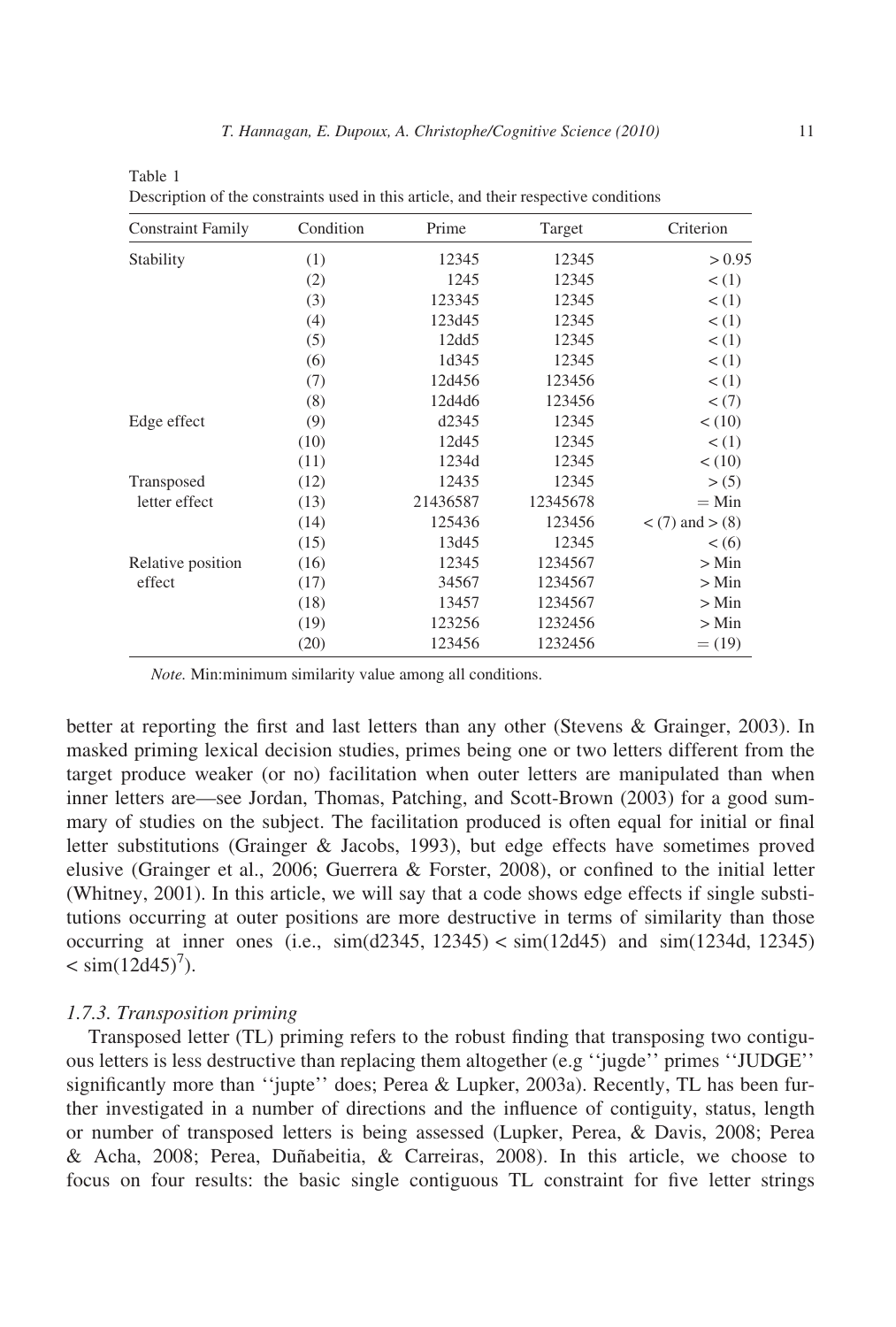$(\text{sim}(12435, 12345) > \text{sim}(12d\text{d}5, 12345)$ , hereafter local TL), a global TL constraint from a recent study (Guerrera & Forster, 2008) where transposing all contiguous letter couples from an eight-letter string produced no facilitation (sim(21436587, 12345678) = Min,<sup>8</sup> a distant TL constraint where a single noncontiguous transposition in six-letter words was found to give more facilitation than the corresponding double substitution, but less than a single substitution (sim(12d456) < sim(125436, 123456) < sim(12d4d6, 123456)) (Perea & Lupker, 2004), and finally what we will call the compound TL constraint, stating that a transposition coupled with a substitution (13d45, neighbors-once-removed, N1R hereafter) produces less priming than a single median substitution (Davis & Bowers, 2006). The global TL constraint currently defies predictions from all schemes but Seriol<sup>9</sup> by producing no priming at all,<sup>10</sup> whereas the compound and distant TL constraints seem to challenge all schemes, but Spatial Coding.

#### 1.7.4. RP priming

Relative position priming covers the fact that strings obtained by disturbing the absolute position of the target letters, while sparing their relative positions, still make efficient primes (e.g., 12345, 34567, and 13457 all prime the word 1234567; Grainger et al., 2006). This goes against expectations based on absolute letter coding schemes like slot coding, as well as schemes that incorporate some local context like Wickelcoding. Although RP priming has recently been extended to superset primes (Van Assche & Grainger, 2006), in this article we will focus on subset conditions but will consider conditions with and without repeated letters. A code for a seven-letter word will be said to satisfy the distinct RP priming constraint if it exhibits strictly positive similarities with the strings described above (12345, 34567, and 13457). The repeated RP constraint covers the finding that given a target with one repeated letter, the same amount of priming is produced whether a deletion involves the repeated letter or not  $(\text{sim}(123456, 1232456)) = \text{sim}(123256, 1232456))$ . This result is at odds with predictions coming from the open-bigram scheme (Schoonbaert & Grainger, 2004).

Table 1 recapitulates these constraints.

# 1.8. General procedure

In the next four sections, we will assess a number of schemes on this set of criteria. The same procedure is used throughout all simulations: Each scheme is implemented using holographic coding on the one hand, and localist coding on the other, for comparison purposes. Similarities in the localist case are computed in the standard way described earlier. The holographic procedure is carried out as follows. For each trial, we randomly generate orthogonal holographic vectors of dimension 1,000. From these, we build the various codes for all conditions, compute similarity scores based on hamming distance between vectors, and average them across 100 trials. The use of high dimensional vectors implies very little variance for these similarity scores, typically 0.01 for dimension 1,000. Consequently, we will only report mean similarities, and we will consider that two conditions yield equal facilitation if their difference in similarities lies within 0.01.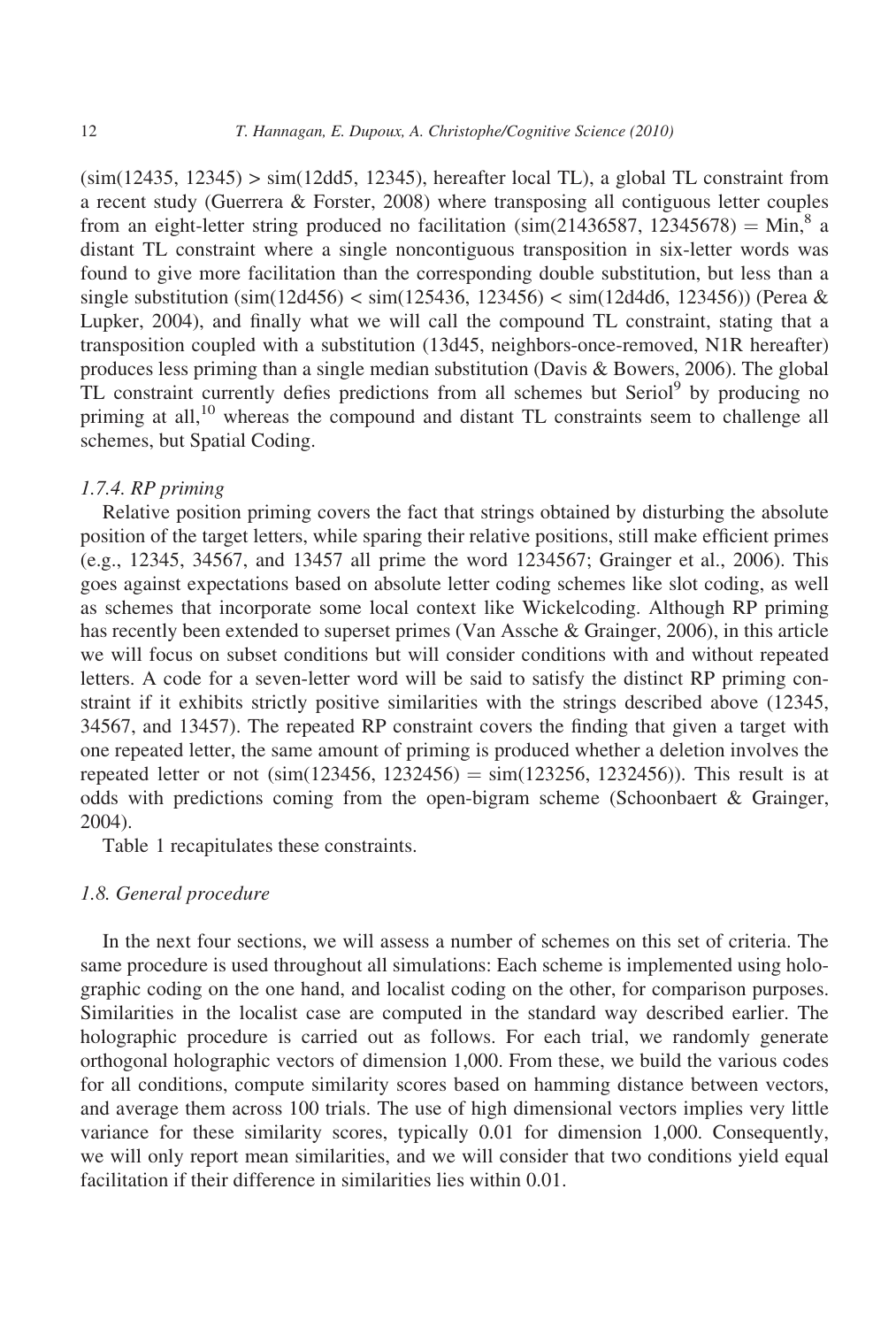

Fig. 1. Holographic slot coding: arborescence of the code. Each node represents a vector of constant size, while  $\otimes$  and  $\oplus$  connections respectively stand for the X-or and Maj operators. The *i*th element of the global code is one if and only if a majority of ith elements from letter/position bindings are 1.

#### 2. Slot coding

We begin by translating the slot coding scheme in the language of holographic representations. This is done by generating position and letter vectors. Each letter vector is bound to a position vector representing the position within the string, using the X-or operator. These bindings are then chunked together using the majority rule, resulting in the holographic structure:

TABLE =  $T \otimes p_1 \oplus A \otimes p_2 \oplus B \otimes p_3 \oplus L \otimes p_4 \oplus E \otimes p_5$ ,

where  $\otimes$  is the binding operator X-or,  $\oplus$  is the majority rule operator, and  $p_i$  are independent holographic vectors. Fig. 1 gives the arborescence of the holographic slot coding scheme.

# 2.1. Results

Table 2 presents similarity results for both versions of the slot coding scheme. The first line shows the localist code, and the second the holographic code. As is well known, when the string size is unchanged the least destructive transformation in localist slot coding is single substitution (conditions 6, 7, 9, 10, 11), and it produces a code distant enough from the original to satisfy the stability constraint. Moreover, a single substitution has the same impact wherever it occurs in the string, thus precluding edge effects (conditions 9–11). Generally speaking, the code is a quite stringent one, sanctioning even the slightest transformation with very low similarity scores (conditions 2–5). A single transposition in slot coding is necessarily as destructive as a double substitution, thus preventing local or distant transposition effects (resp. conditions 12 vs. 5, and 14 vs. 8). However, localist slot coding correctly captures the absence of similarity resulting from global transposition (condition 10), and rightly makes N1R more destructive than single substitution neighbors (conditions 15 vs. 6). Subset conditions produce very different similarities depending on where deletions are performed: The earlier it occurs in the string, the more destructive it is. Similarities decrease steadily for deletion positions 6, 5, 4, and 2, hitting a floor at position 1 where no similarity to the original string remains (resp. conditions 16, 19, 20, 18, and 17), and as a consequence both the distinct and the repeated RP constraints are violated.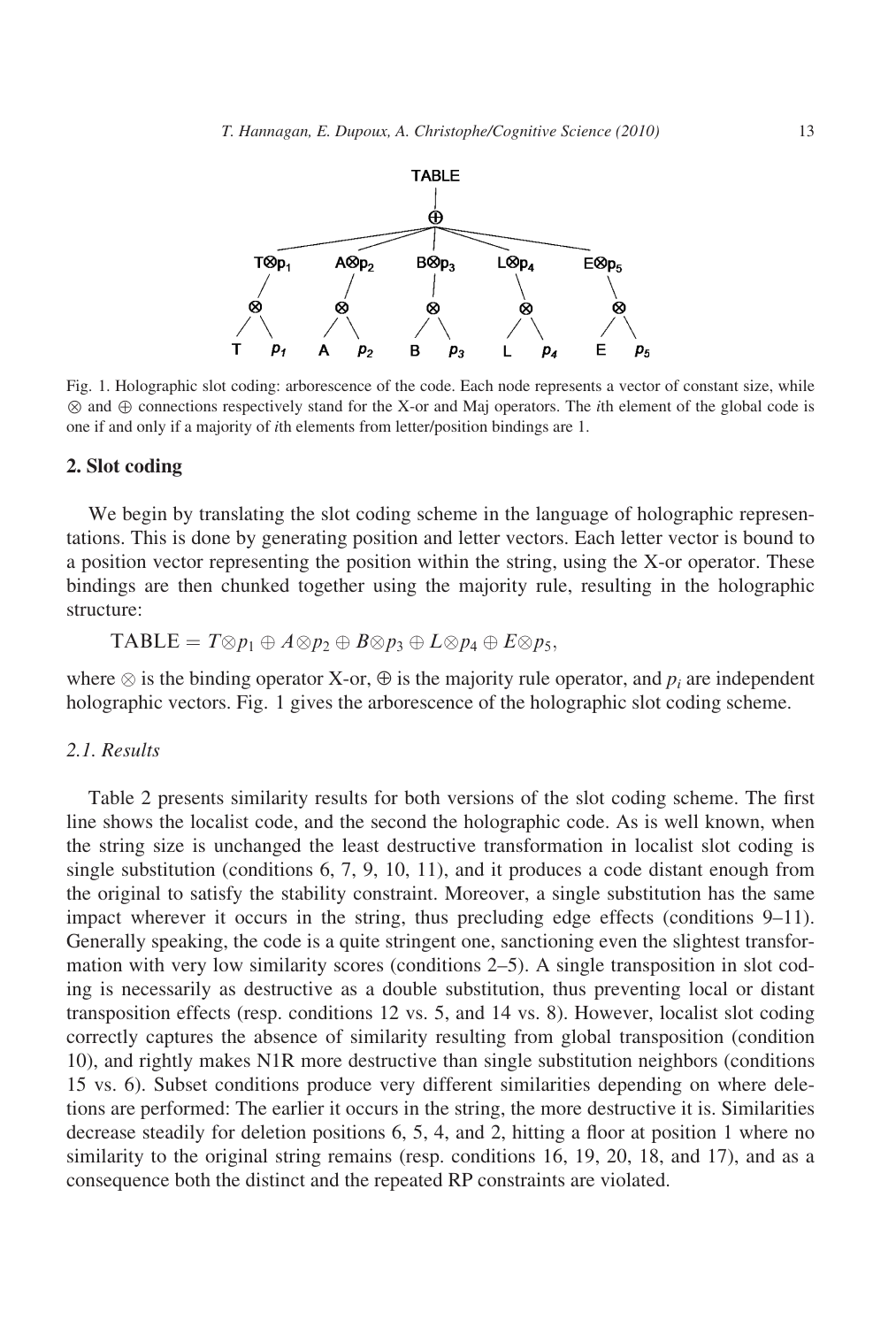|                  |            |               |                       |             | Stability $(1-8)$ |                |               |                           |       | Edge Effects (9-11)          |                                               |
|------------------|------------|---------------|-----------------------|-------------|-------------------|----------------|---------------|---------------------------|-------|------------------------------|-----------------------------------------------|
| Condition        |            | $\widehat{c}$ | $\odot$               | $\bigoplus$ | $\widehat{c}$     | $\circledcirc$ | $\widehat{C}$ | $\circledast$             | ම     | (10)                         | $\left(\begin{matrix}1\ 1\end{matrix}\right)$ |
| Prime            | 12345      | 1245          | 123345                | 123d45      | 12dd5             | Id345          | 2d456         | 12d4d6                    | d2345 | 12d45                        | 1234d                                         |
| Target           | 12345      | 12345         | 12345                 | 12345       | 12345             | 12345          | 123456        | 123456                    | 12345 | 12345                        | 12345                                         |
| -ocalist slot    | $\ddot{0}$ | 0.40          | 0.60                  | 0.60        | 0.60              | 0.80           | 0.83          | 0.67                      | 0.80  | 0.80                         | 0.80                                          |
| Holographic slot |            | 0.28          | 0.36                  | 0.36        | 0.43              | 0.76           | 0.83          | 0.67                      | 0.62  | 0.62                         | 0.62                                          |
|                  |            |               | Transposition (12-15) |             |                   |                |               | Relative Position (16-20) |       |                              |                                               |
| Condition        | (12)       | $(13)$        |                       | (14)        | (15)              | $\frac{16}{1}$ | (17)          | (18)                      |       | $\left( \frac{1}{2} \right)$ | (20)                                          |
| Prime            | 12435      | 21436587      |                       | 125436      | 13d45             | 12345          | 34567         | 13457                     |       | 123267                       | 123567                                        |
| Target           | 12345      | 12345678      |                       | 123456      | 12345             | 1234567        | 1234567       | 1234567                   |       | 1232567                      | 1232567                                       |
| ocalist slot     | 0.60       | 0.00          |                       | 0.67        | 0.60              | 0.71           | 0.00          | 0.14                      | 0.57  |                              | 0.43                                          |
| Holographic slot | 0.62       | 0.00          | 0.84                  |             | 0.67              | 0.68           | 0.00          | 0.12                      | 0.70  |                              | 0.65                                          |

14 T. Hannagan, E. Dupoux, A. Christophe/Cognitive Science (2010)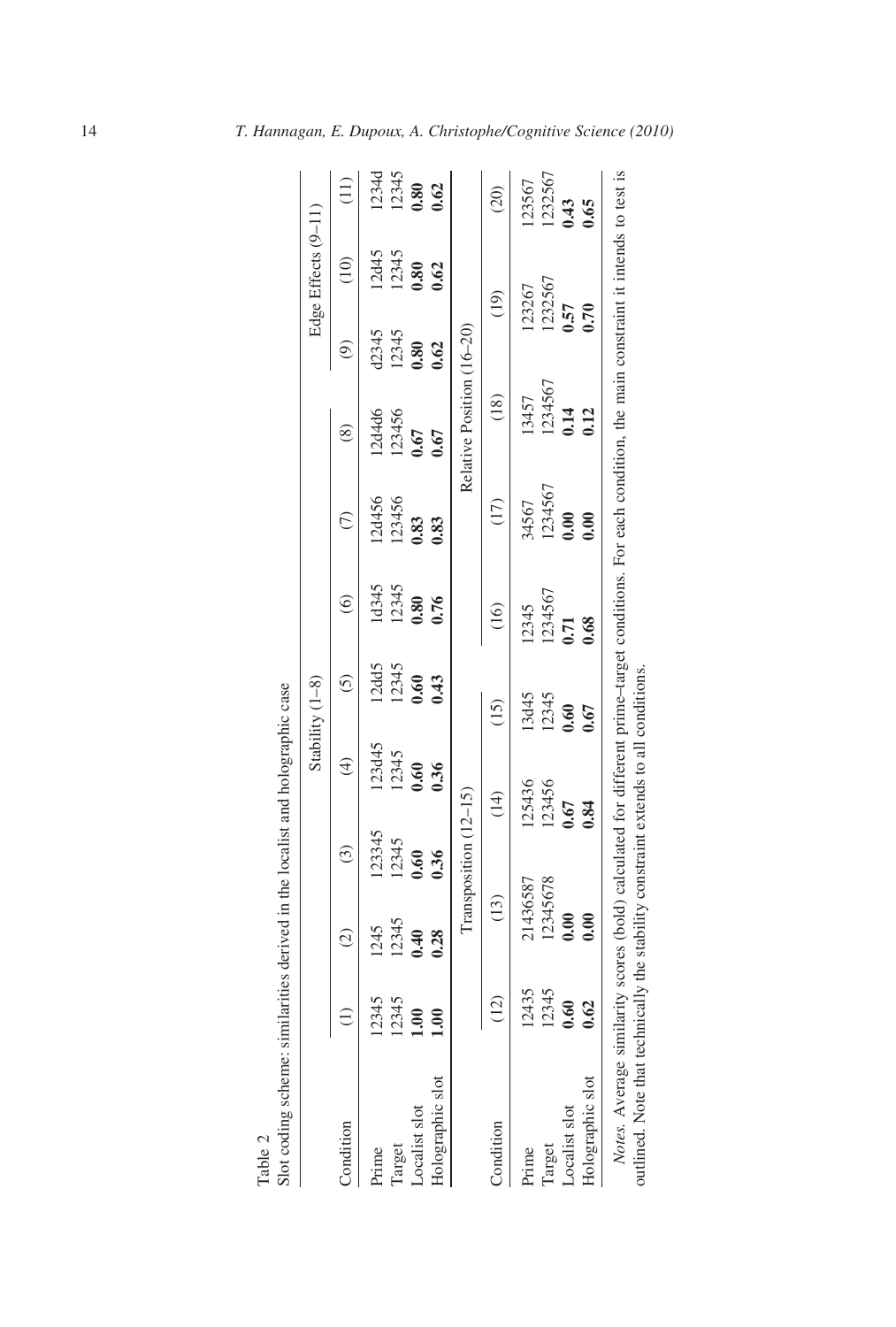As for holographic slot coding, Table 2 first shows that it is stable—the identity condition returns one (condition 1) while all other transformations for five-letter strings remain well below the instability threshold.

A remarkable feature of holographic slot coding is that it produces transposition effects: Transposing two letters (condition 12, sim 0.62) is less destructive than replacing them altogether (condition 5, sim 0.43). This is surprising because as explained earlier, binding two vectors using X-or yields a new vector that bears no similarity to either of them (i.e.,  $\sin(A \triangle B) = \sin(B \triangle B) = 0$ . Thus, a given letter vector T, X-ored with either the first or the second position vector, will give two unrelated vectors (i.e.,  $\text{sim}(T \otimes p_1, T \otimes p_2) = 0$ ). Consequently, at first sight, one might not expect any TL effects to occur.

However, in Appendix B, we demonstrate that this TL effect is an inevitable consequence of the combinatorics involved with BSC's operators when order is encoded using positional cues. Indeed, in terms of hamming distance to the original string, we show that double substitutions must be more destructive than transpositions by a factor of 3/2. The reason why one observes a TL effect in holographic slot coding, despite letter and position vectors being orthogonal, can be intuited in dimension one, where each representation is a simple bipolar variable. Consider two letters A and B, respectively, at position  $p_1$  and  $p_2$ in a string of arbitrary length. All other things being equal, transposing letters A and B will only change the code for the string if  $A \cdot p_1 + B \cdot p_2$  is different from  $A \cdot p_2 + B \cdot p_1$ . It is easy to compute the probability of this happening, and to see that it is not equal to 1/2 (chance), but to 1/4. Thus, transposing two letters is less destructive than replacing them altogether.

Furthermore, this TL effect can be shown empirically to decrease with the number of letters involved in a transposition, and to vanish when all letter couples are transposed (condition 13), in good agreement with Guerrera and Forster (2008). Hence, it seems that this code displays the adequate flexibility to solve a difficult conundrum: accounting for local transposition effects without predicting any facilitation for global transpositions. As to this day and to our knowledge, holographic slot coding stands alone in this precise matter. The code also satisfies the compound TL constraint (condition 15 lower than 6) as well as part of the distant TL constraint: If it mistakenly equates the impacts of distant transposition and single substitution (condition 14 vs. 7), holographic slot coding nevertheless rightly makes both of them less disruptive than distant double substitutions (conditions 8).

Be it localist or holographic, however, the absolute slot coding scheme has two limitations: It cannot reproduce RP effects and edge effects, the final letter being no more important than inner ones. Although it is possible to introduce a weight gradient in the Maj operator (see Appendix A), this weighted holographic slot coding version cannot fix all the weaknesses of the slot coding scheme. In particular, it would suffer from the same alignment problem as the localist version because all absolute positions are disturbed by an initial letter deletion. The only way in which relative position priming could be restored to some extent would be to use double anchors, a move that might be supported by a recent study (Fischer-Baum et al., 2010), or alternatively to introduce a small correlation between position vectors.<sup>11</sup> Arguably, it might even be possible to combine both moves in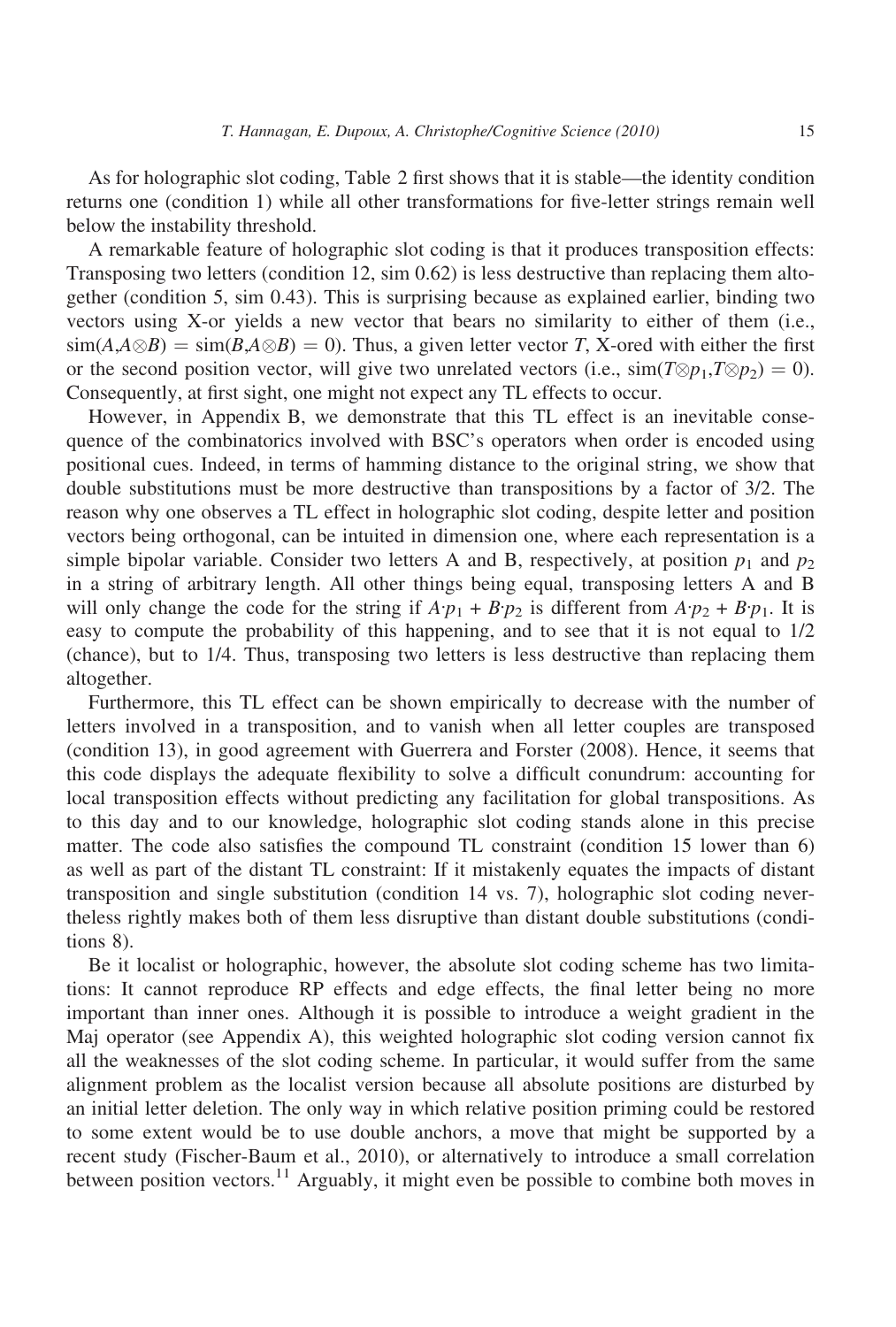a holographic overlapping and double-anchored scheme, which could presumably inherit the qualities of each.<sup>12</sup> Either way, we see that to account for edge effects and relative position priming, a positional code needs to introduce several additional hypotheses. Thus, for the sake of parsimony, we should first make sure that all simple alternatives have been ruled out.

# 2.1.1. Summary

In summary, localist slot coding can satisfy three constraints: stability, compound, and global TL, but it fails on edge effects, local and distant TL, and RP constraints. Holographic slot coding satisfies the same constraints plus local TL, which obtains by virtue of the binding and chunking operators. This shows that contrary to the common belief, local TL is not sufficient to rule out the slot coding scheme, and instead, the real obstacle appears to be in RP constraints.

# 3. Open-bigrams

One simple alternative to slot coding is the open-bigram scheme, which we now proceed to study, first in its constrained version and then in the unconstrained one. Again, in both cases, we will compare the localist and holographic implementations.

#### 3.1. Constrained open-bigrams

The COB code can be translated in holographic representations as follows:

$$
\begin{aligned}\n\text{TABLE} &= TA \oplus TB \oplus TL \\
& \quad \oplus AB \oplus AL \oplus AE \\
& \quad \oplus BL \oplus BE \\
& \quad \oplus LE\n\end{aligned}
$$

where the code for bigram  $L_iL_j$  is:

$$
L_iL_j = L_i \otimes l \oplus L_j \otimes r
$$

and l, r are two orthogonal vectors, respectively, coding for left and right positions within a bigram. The arborescence of the holographic COB code is depicted in Fig. 2.

#### 3.1.1. Results

Table 3 shows that whether localist or holographic, the COB scheme is stable. It is also more flexible than slot coding, as apparent from the fact that similarity patterns have generally increased. Despite this general increase, similarity rankings remain more or less unchanged with respect to slot coding. The main difference is that single substitutions in five-letter strings (conditions 6, 9, 10, 11) are now more disruptive than repetitions (condition 3), additions (condition 4), or transpositions (condition 12). However, the most destruc-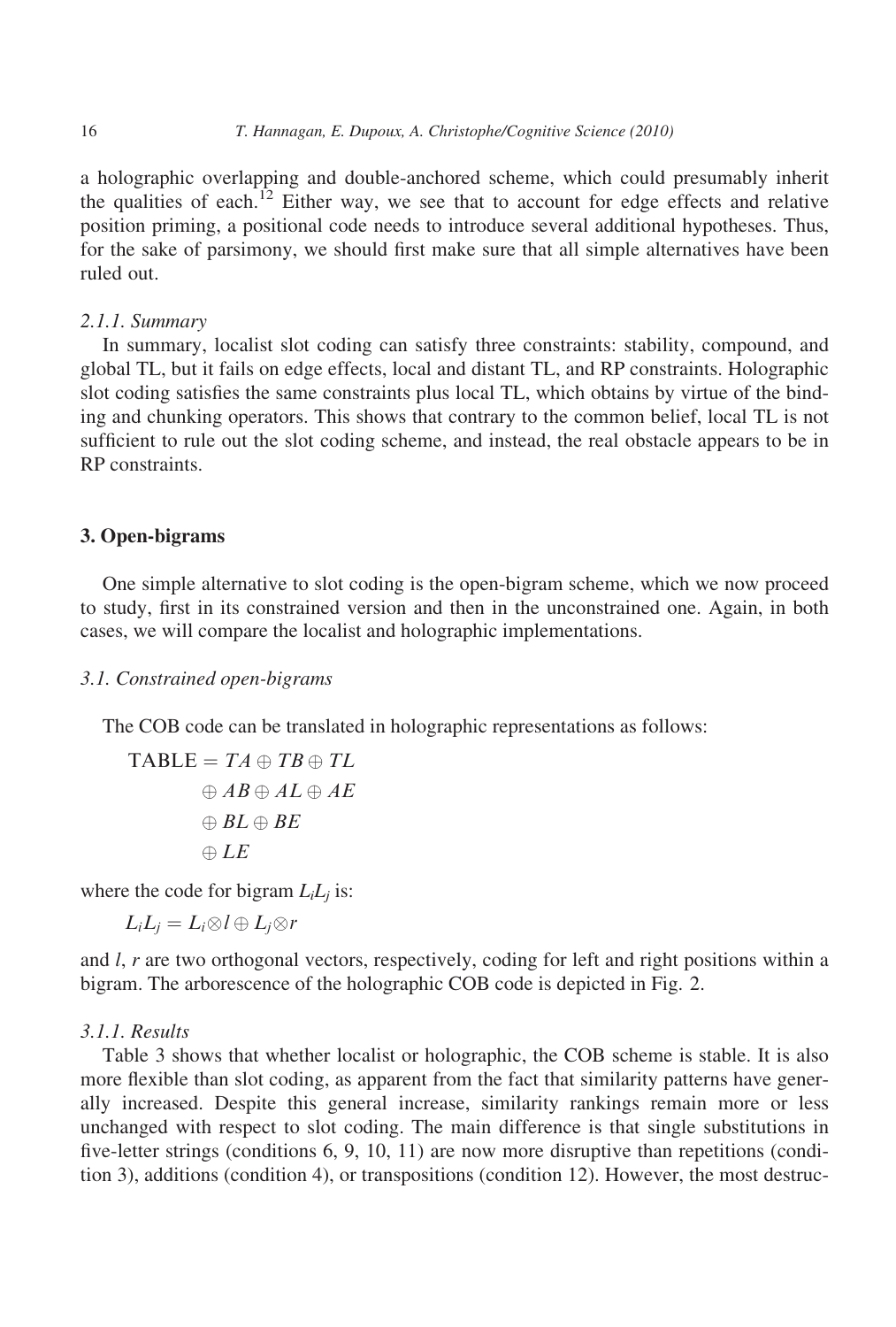

Fig. 2. Holographic COB (constrained open-bigrams): arborescence of the code.

tive transformation for five-letter strings is still double substitution (condition 5), while the least destructive is still local transposition (condition 9).

Switching to a bigram scheme does not improve the number of constraints satisfied but changes their variety, allowing one to account for some aspects of TL and RP priming at the same time. Indeed, deleting the initial letters from a string (resp. transposing two letters) now results in high similarities because the relative position of letters is maintained (resp. not completely lost) and thus several bigrams remain from the original. However, this comes at the cost of global, distant, and compound TL (conditions 13–15), for which both codes now make wrong predictions. Global TL produces high similarities because many letters are left in the same relative order and thus generate the same bigrams, distant TL is less disruptive than single substitution because it affects four bigrams rather than five, and compound TL is violated as the N1R condition is exactly as disruptive as single substitution. In this last case, this is because an N1R string (13d45) maintains the same relative order to the target as a single substitution neighbor (1d345), producing exactly the same set of bigrams except for one, bigram ''3d'' in the first case and ''d3'' in the second. On both accounts, this leads to identical similarities with the original string (12345).

There are also differences between the two implementations of COB. A first difference is that the holographic, but not the localist code, satisfies the repeated RP constraint (i.e., conditions 19 and 20 should produce equal similarities). In the localist case, each bigram counts only once in the representation and thus redundant bigrams play no role in similarity calculations. The undue difference between repeated condition (19) and nonrepeated condition (20) then occurs because the latter shares ten bigrams with the target, whereas the former only shares nine.13 In the holographic case, on the other hand, redundant bigrams all contribute through the majority rule to impact on the final representation. Hence, in conditions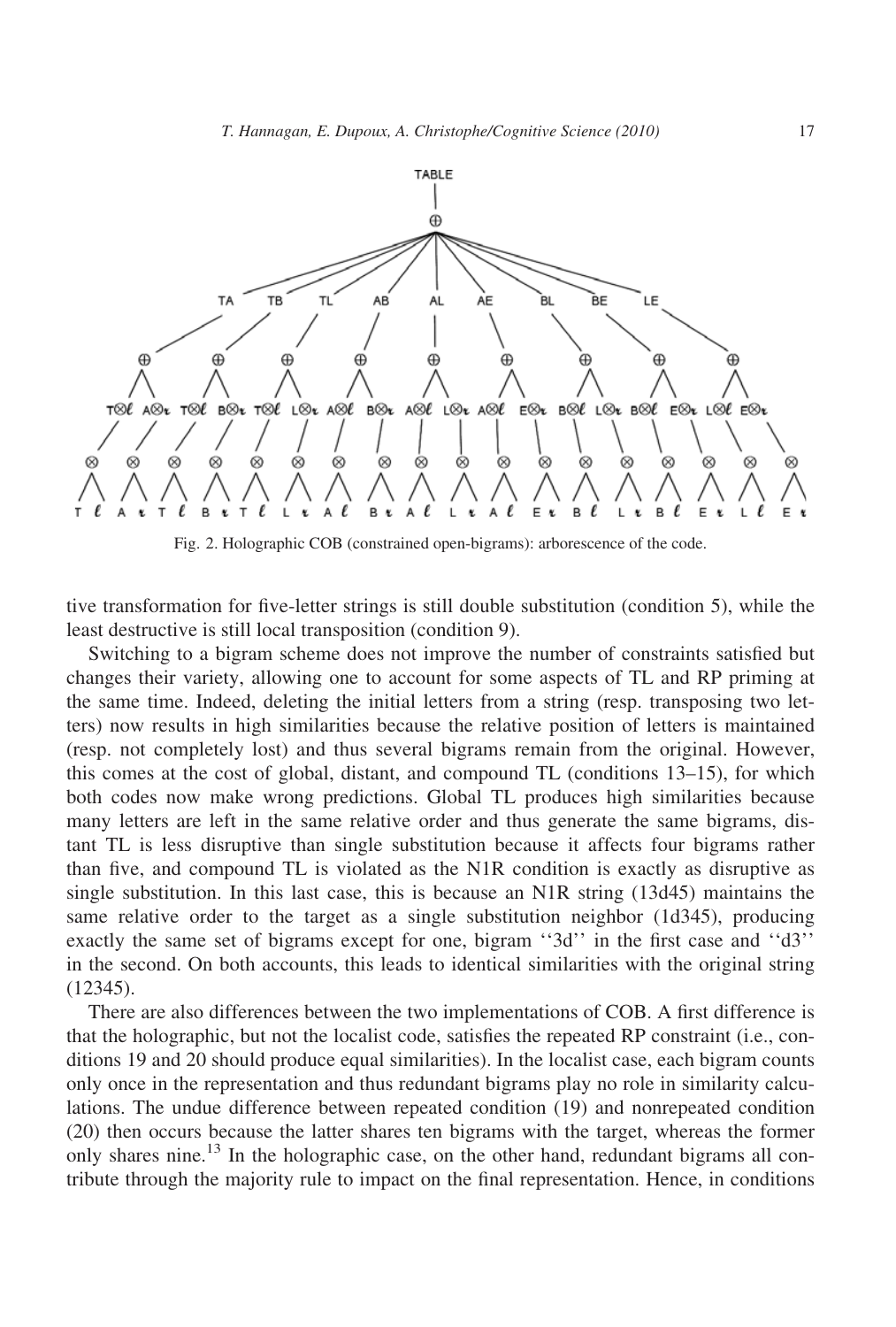| Constrained open-bigrams (COB): similarities derived for holographic and localist codes across selected conditions<br>Table 3 |              |               |                       |                             |                   |                               |                |                           |                |                     |               |
|-------------------------------------------------------------------------------------------------------------------------------|--------------|---------------|-----------------------|-----------------------------|-------------------|-------------------------------|----------------|---------------------------|----------------|---------------------|---------------|
|                                                                                                                               |              |               |                       |                             | Stability $(1-8)$ |                               |                |                           |                | Edge Effects (9-11) |               |
| Condition                                                                                                                     |              | $\widehat{c}$ | $\odot$               | $\bigoplus$                 | $\odot$           | $\odot$                       | $\widehat{C}$  | $\circledS$               | $\circledcirc$ | (10)                |               |
| Prime                                                                                                                         | 12345        | 1245          |                       | 123d45                      | 12dd5             | Id345                         | 12d456         | 12d4d6                    | 12345          | 12d45               | 1234d         |
| Target                                                                                                                        | 12345        | 12345         | 123345<br>12345       |                             | 12345             |                               | 123456<br>0.58 | 123456                    | 12345          |                     |               |
| <b>Localist COB</b>                                                                                                           | 00.1         | 0.56          | $\frac{0.78}{0.70}$   | $\frac{12345}{0.78}$        | 0.22              | $\frac{12345}{0.55}$<br>0.55  |                | 0.33                      | 0.67           | $12345$<br>0.55     | 12345<br>0.67 |
| Holographic COB                                                                                                               | 00.1         | 0.59          |                       |                             | 0.42              |                               | 0.78           | 0.79                      | 0.65           | 0.64                | 0.65          |
|                                                                                                                               |              |               | Transposition (12-15) |                             |                   |                               |                | Relative Position (16-20) |                |                     |               |
| Condition                                                                                                                     | (12)         | (13)          |                       | $\left(\frac{4}{14}\right)$ | (15)              | $\left( \frac{16}{1} \right)$ | (IT)           | (18)                      |                | (19)                | (20)          |
| Prime                                                                                                                         | 1243         | 21436587      |                       | 125436                      | 13d45             | 12345                         | 34567          | 13457                     |                | 123267              | 123567        |
| Target                                                                                                                        | 1234         | 12345678      |                       | 123456                      | 12345             | 1234567                       | 1234567        | 1234567                   |                | 1232567             | 1232567       |
| Holographic COB<br>ocalist COB                                                                                                | 0.89<br>0.76 | 0.67<br>0.72  |                       | 0.66<br>0.84                | 0.56<br>0.78      | $0.60$<br>0.59                | 0.60<br>0.59   | 0.47<br>0.62              | 0.82<br>0.83   |                     | 0.82<br>0.91  |
| Note. Boldface type indicates similarities.                                                                                   |              |               |                       |                             |                   |                               |                |                           |                |                     |               |

18 T. Hannagan, E. Dupoux, A. Christophe/Cognitive Science (2010)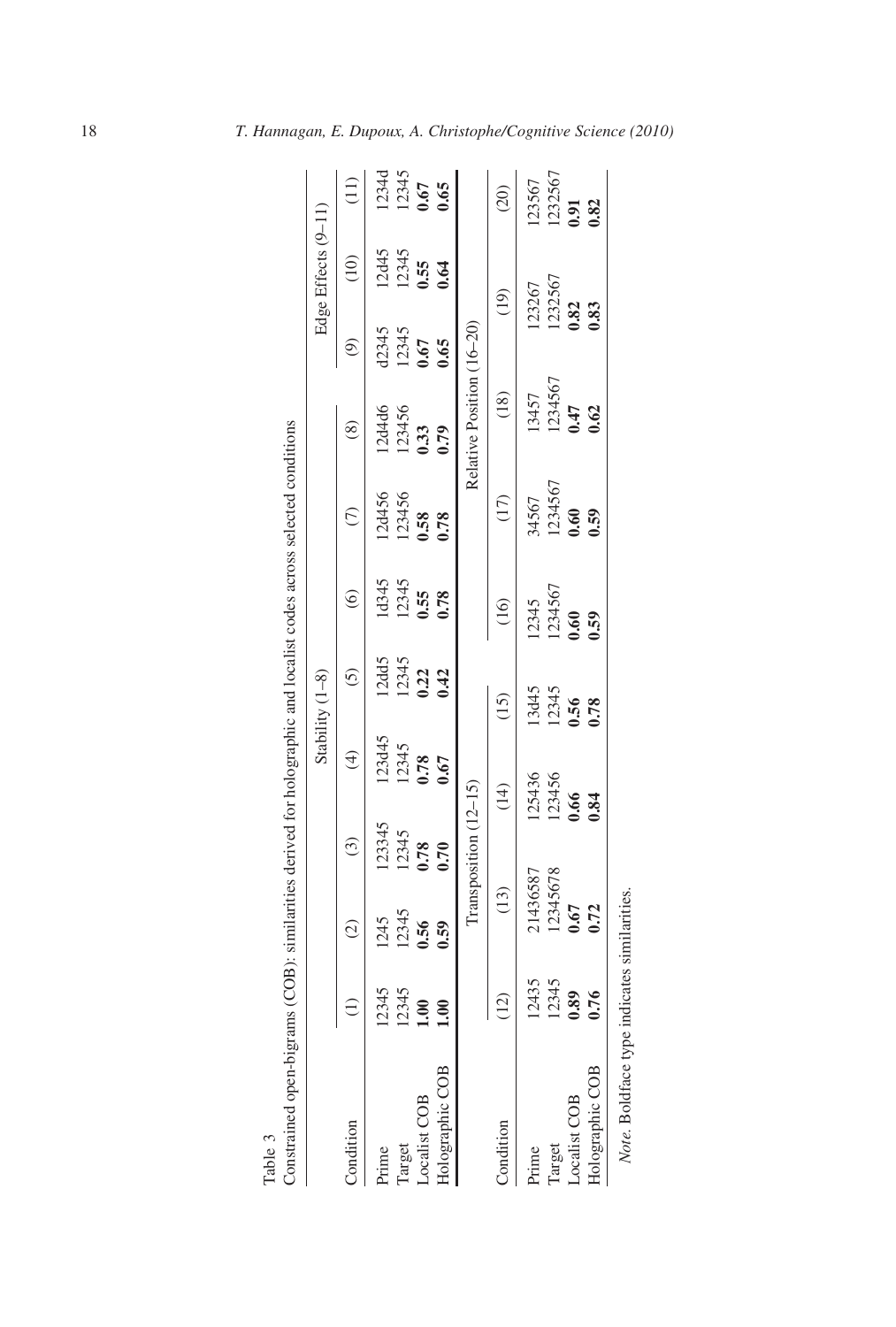(19) and (20), the strings are really made of 12 bigrams each, and as it turns out, they share exactly 10 of them with the target, resulting in equal similarities.

Another difference is that localist COB displays reverse edge effects, whereas there are little or no such effects in the holographic code (conditions 9–11). It is only natural that the former displays reverse edge effects. Indeed, Fig. 2 shows that each edge letter is only involved in three bigrams, against four bigrams for inner letters. Thus, outer substitutions disturb fewer bigram units than inner substitutions, and they result in codes that are more similar to the original. This implies that reverse edge effects will be produced by just every COB scheme, whatever the length of the word or the authorized letter gap. To avoid this reverse effect, one must resort to unconstrained bigrams or edge units.

The same logic should apply to the holographic code, and we should thus ask why it yields very small reverse edge effects, if any. The key difference is that as already noticed, the localist version assigns a similarity of zero between any two distinct bigram units. On the contrary, the holographic version provides graded similarities between distinct bigrams, for the same reasons previously exposed for slot coding. Thus, replacing bigram ''TA'' by, for example, bigram ''XA'' does not completely destroy similarities in a holographic scheme, and this might provide one cue as to why reverse edge effects are counterbalanced. We will shortly give a more thorough explanation of edge effects in the context of unconstrained open-bigrams.

#### 3.1.2. Summary

Contrary to slot coding, the COB scheme can accomodate TL constraints as well as RP constraints. Localist COB satisfies three constraints: stability, local TL, and distinct RP. Again, the holographic version satisfies precisely the same constraints plus another: repeated RP, which obtains essentially because repeated bigrams contribute more to the holographic word code. This solves the difficult conundrum for bigram schemes introduced in Schoonbaert and Grainger (2004), showing that repeated RP does not challenge the COB scheme itself, but only its localist implementation.

#### 3.2. Unconstrained open-bigrams

The unconstrained open-bigrams code can be translated in holographic representations as follows:

$$
\begin{aligned} \text{TABLE} &= TA \oplus TB \oplus TL \oplus TE \\ &\quad \oplus AB \oplus AL \oplus AE \\ &\quad \oplus BL \oplus BE \\ &\quad \oplus LE \end{aligned}
$$

Its arborescence, exactly identical to COB except for additional bigrams (bigram TE in our case), is given in Fig. 3.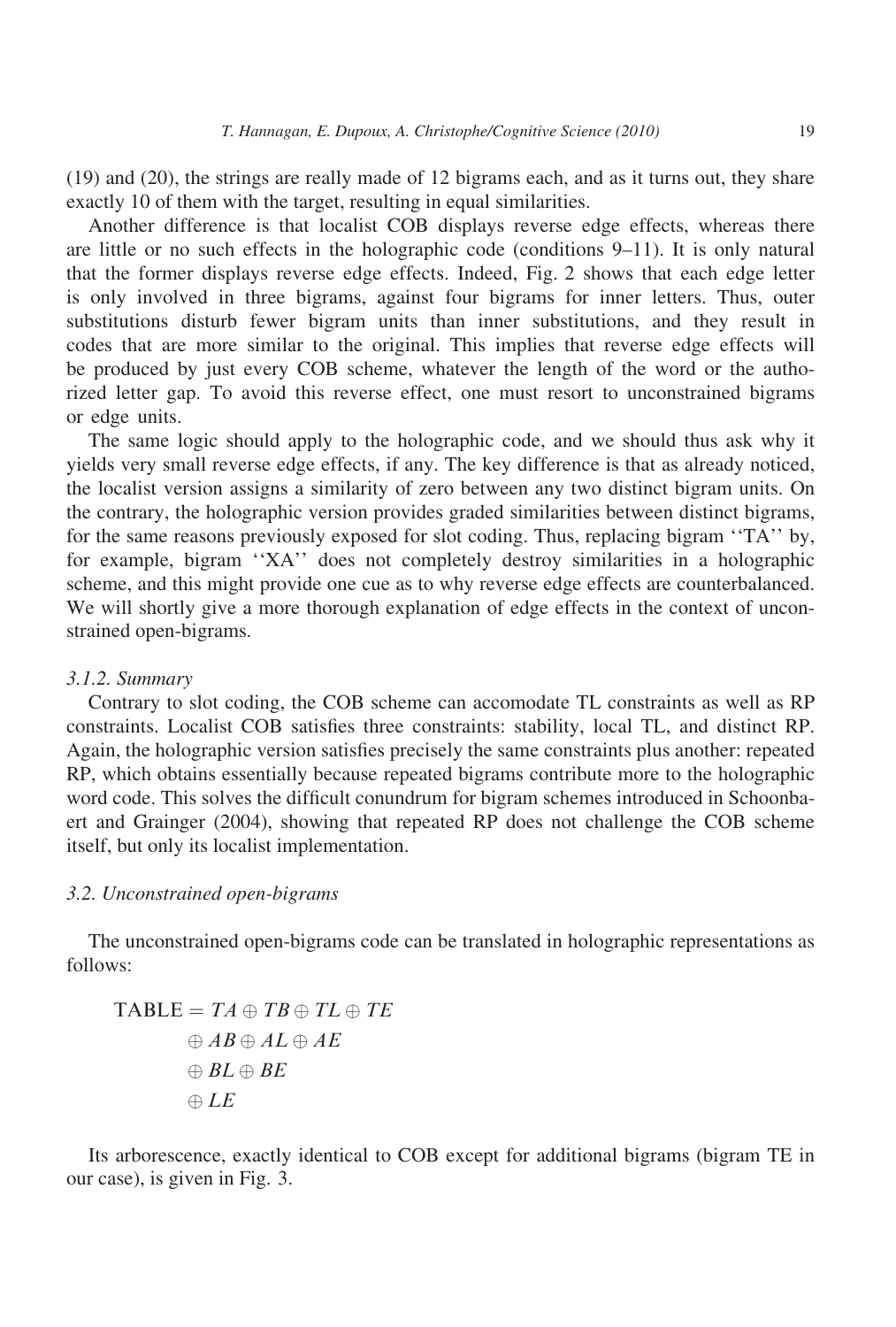

Fig. 3. Holographic UOB (unconstrained open-bigrams): arborescence of the code.

#### 3.2.1. Results

The UOB scheme behaves like the constrained one in a number of ways. For the same reasons as above, both the localist and the holographic UOB versions satisfy the local TL and distinct RP constraints, but they fail to reproduce distant, global, and compound transposition effects. Nevertheless, Table 4 indicates that the differences due to the code are most salient for the UOB scheme: in fact, according to our benchmark presented in Table 6, localist and holographic UOB, respectively, rank as last and first in terms of explanatory power.

Localist UOB violates the stability constraint: Insertions or repetitions produce equivalent codes to the original, as defined by the similarity measure. This problem does not appear in the holographic implementation, where the less disruptive transformation is still single transposition (condition 12), and the similarity remains well below our stability criterion  $(0.82 < 0.95)$ . This is because in holographic codes, the similarity measure is not target oriented but proceeds from the symmetrical hamming distance.

A second difference is that holographic UOB satisfies the repeated RP constraint. As in the case of COB, localist UOB is hindered by the exclusion of redundant bigrams from similarity calculations. Another difference concerns edge effects. As expected from the previous section, the reverse edge effects observed with localist COB are absent with UOB. Indeed, single substitutions, be they inner or outer, now impact on exactly the same number of bigrams:  $L-1$ , where L is the string length. However, the holographic implementation now displays strong edge effects.

It is possible to gain some insights into why edge effects appear in the UOB code by returning to the arborescence in Fig. 3. Let us place ourselves in the one-dimensional case, and look at the four bigrams in which the inner letter B occurs. Across these bigrams, letter B appears twice on the left, and twice on the right. Thus, if left and right position variables have different values, the ''vote'' of letter B in the majority rule simply cancels itself out. However, this cannot happen if we now consider the four bigrams in which an outer letter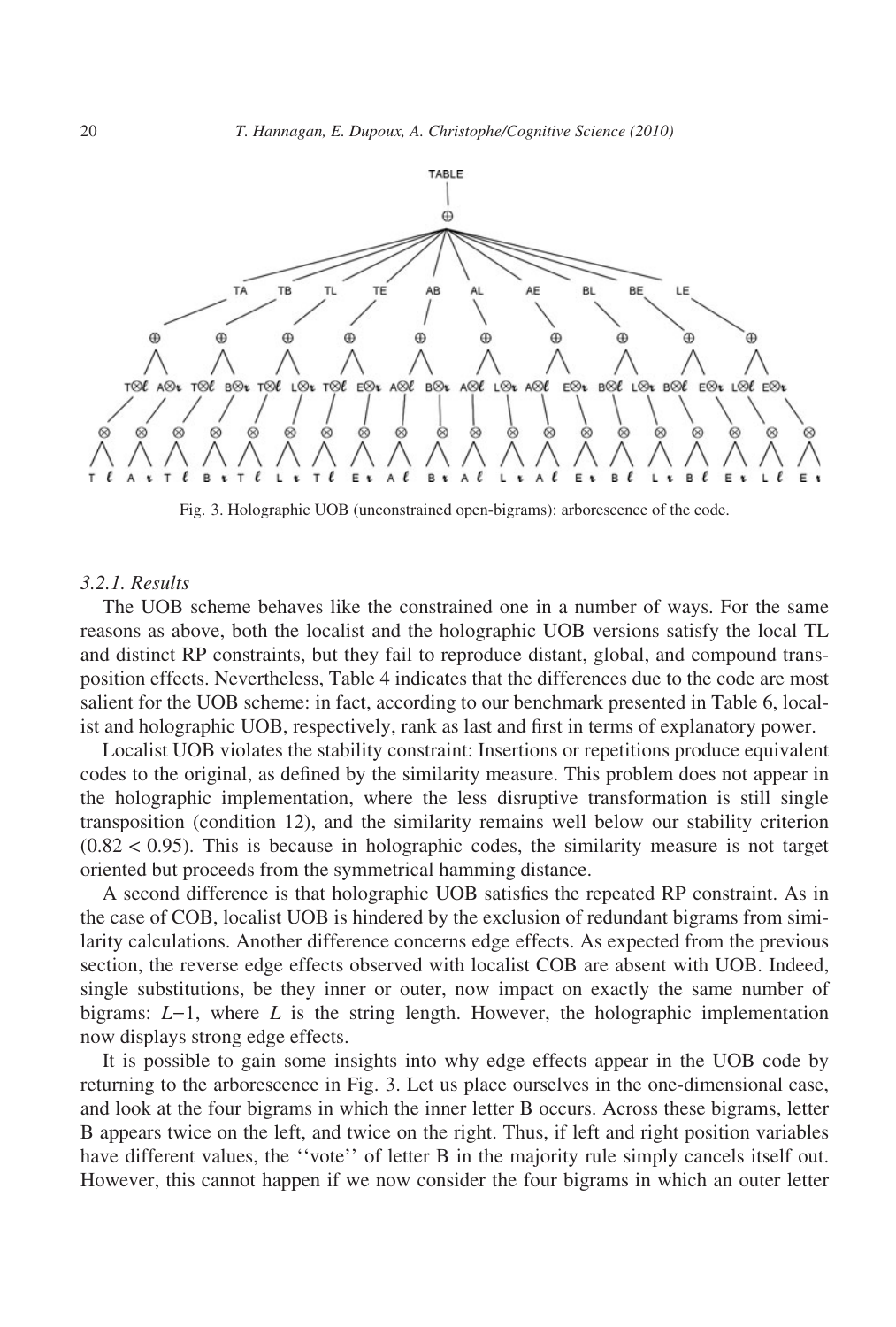| Transposition (12-15)<br>123345<br>12345<br>$\odot$<br>1.00<br>0.79<br>12345<br>1245<br>0.60<br>0.62<br>$\odot$<br>Ù<br>12345<br>(12)<br>1234<br>$\mathbf{0}$<br>$\mathbf{S}$<br>Holographic UOB<br>Localist UOB<br>Condition<br>Condition<br>Target<br>Prime |                |                         |                                  |         |                           |                   |                     |                                             |
|---------------------------------------------------------------------------------------------------------------------------------------------------------------------------------------------------------------------------------------------------------------|----------------|-------------------------|----------------------------------|---------|---------------------------|-------------------|---------------------|---------------------------------------------|
|                                                                                                                                                                                                                                                               |                | Stability $(1-8)$       |                                  |         |                           |                   | Edge Effects (9-11) |                                             |
|                                                                                                                                                                                                                                                               |                | $\widehat{\mathcal{F}}$ | $\widehat{\circ}$<br>$\tilde{S}$ | $\circ$ | $\circledS$               | $\widehat{\odot}$ | (10)                | $\left(\begin{matrix}11\end{matrix}\right)$ |
|                                                                                                                                                                                                                                                               |                | 123d45                  | Id345<br>12d <sub>d</sub>        | 12d456  | 12d4d6                    | 12345             | 12d45               | 1234d                                       |
|                                                                                                                                                                                                                                                               |                | 12345<br><b>1.00</b>    | 12345                            | 123456  | 123456<br>0.40            |                   | 12345               | 12345                                       |
|                                                                                                                                                                                                                                                               |                |                         | 0.60<br>$12345$<br>0.30          | 0.66    |                           | 12345<br>0.60     | 0.60                | 0.60                                        |
|                                                                                                                                                                                                                                                               |                | 0.73                    | 0.79<br>0.45                     | 0.85    | 0.75                      | 0.49              | 0.62                |                                             |
|                                                                                                                                                                                                                                                               |                |                         |                                  |         | Relative Position (16-20) |                   |                     |                                             |
|                                                                                                                                                                                                                                                               | (14)<br>$(13)$ | $\left(15\right)$       | $\left( \frac{16}{2} \right)$    | (IT)    | (18)                      | (19)              | $\widehat{c}$       |                                             |
| 21436587<br>12435<br>Prime                                                                                                                                                                                                                                    | 125436         | 13d45                   | 12345                            | 34567   | 13457                     | 123267            | 123567              |                                             |
| 12345678<br>12345<br>Target                                                                                                                                                                                                                                   | 123456         | 12345                   | 1234567                          | 1234567 | 1234567                   | 1232567           | 1232567             |                                             |
| 0.80<br>0.86<br>$\ddot{\text{o}}$<br>Localist UOB                                                                                                                                                                                                             |                | $0.60$<br>0.79          | 0.48                             | 0.48    | $0.48$<br>0.61            | 0.71              | 0.88                |                                             |
| 0.92<br>0.79<br>$\frac{8}{1}$<br>Holographic UOB                                                                                                                                                                                                              |                |                         | 0.52                             | 0.51    |                           | 0.89              | 0.89                |                                             |

T. Hannagan, E. Dupoux, A. Christophe/Cognitive Science (2010) 21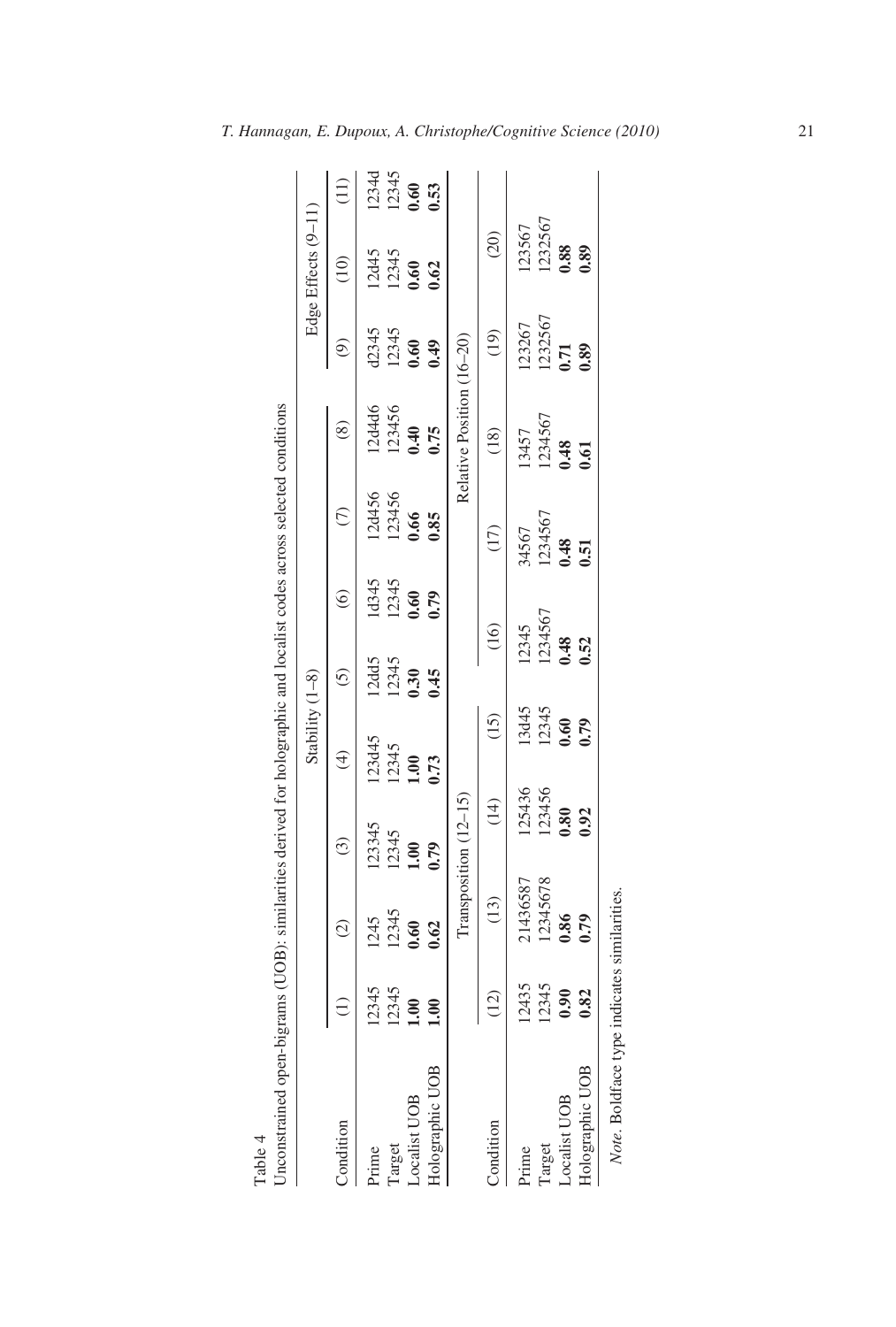occurs, because of course outer letters always appear at the same position in any bigram. Thus, the ''vote'' of an outer letter naturally carries much more weight than the vote of an inner letter. As a consequence, inner substitutions are less disruptive than outer ones. Note that this ''voting'' combinatorics induced by the operators is also present in holographic COB, although it does not result in edge effects because it must fight the previously discussed reverse tendency resulting from the constraint on bigrams.

#### 3.2.2. Edge effects in holographic UOB

From this, we can draw three predictions. First, the same mechanism should hold regardless of word length, so that edge effects should not be restricted to this example. Second, edge effects should not arise only from the contrast with this particular inner position. In fact, the similarity pattern created by a single substitution should not be constant across inner positions, but increase as one approaches the edges, because the number of cases in which the substituted letter's vote cancels out diminishes as one gets closer to the edges. Third and for the same reason, the similarity obtained with inner left substitutions (resp. for inner right substitutions) should be proportional to the binomial number  $C_r^l$  (resp.  $C_l^r$ ), where l and r, respectively, stand for the number of appearance of the substituted letter in left and right positions.

To test these claims, we computed similarities for single substitutions across all positions in strings of length 5 and 7, and compared them with the corresponding human data for fiveletter words reported in Grainger and Jacobs (1993).

Fig. 4 first shows that simulations can match the human data obtained for five-letter strings. Although Grainger and Jacobs (1993) found no significant difference between outer conditions or between inner ones, and the medial condition was not carried out, there is a visible tendency toward an inverse U-shaped form which is also pickep up by holographic UOB similarities. What we can say thus is that in this code, despite the lack of any



Fig. 4. Single-substitution priming across position for five-letter words. Bars: experimental results from Grainger and Jacobs (1993) (central condition unavailable). Curve: similarities from holographic UOB.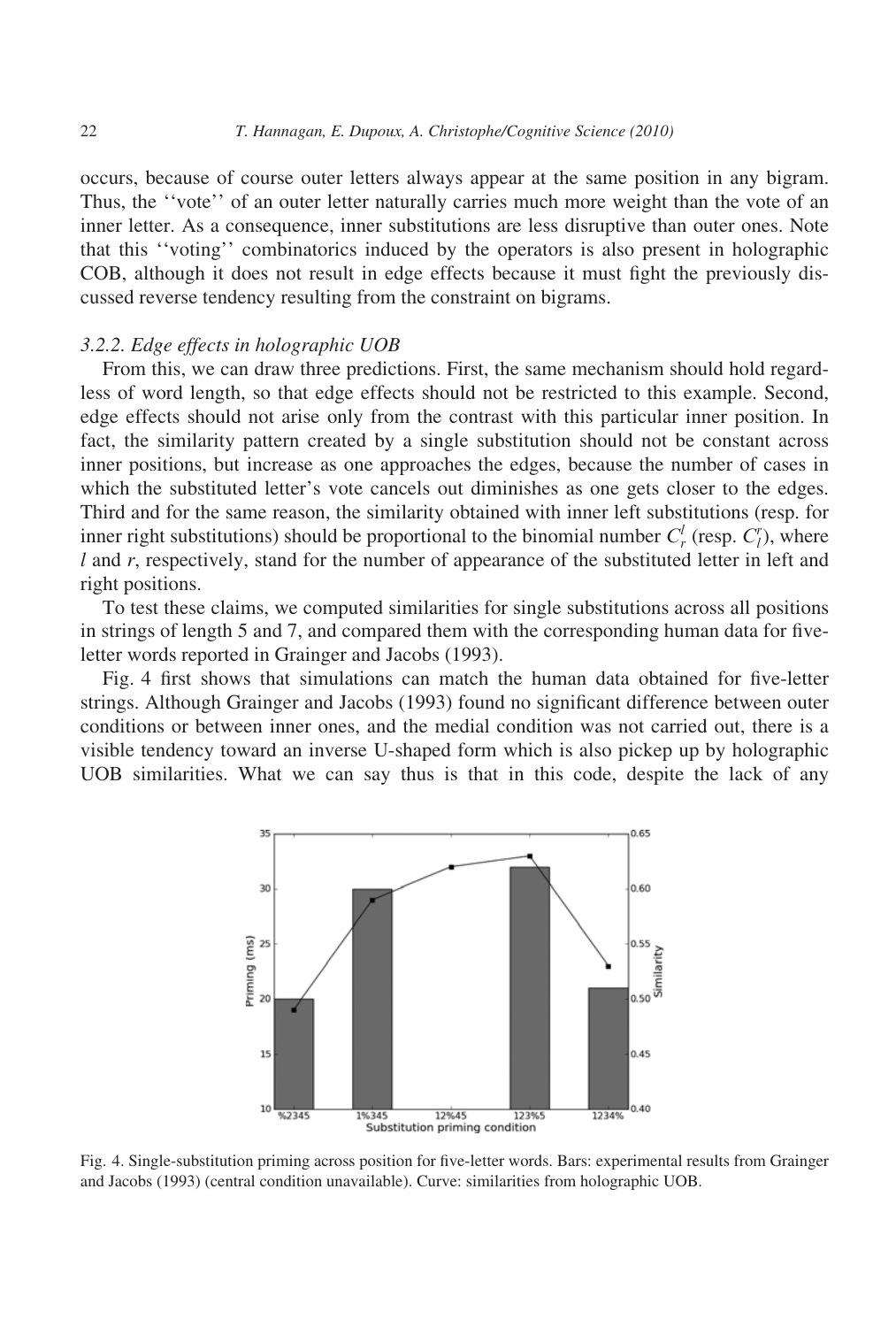information on absolute position or any weight gradient, the correct priming pattern appears in virtue of the prominence of letters in left or right positions across bigrams.

This saliency pattern also impacts on distinct RP priming. Having equal letter weights, the localist UOB code naturally shows constant similarities for initial, medial, or final deletions. On the contrary, in the holographic implementation, we find that initial or final deletions should be more disruptive than medial ones. This is not in agreement with behavioral data from Grainger et al. (2006), which show a tendency for less facilitation with medial primes.

#### 3.2.3. Summary

Differences between implementations are most salient within the UOB scheme. While localist UOB fails on all constraints but local TL and distinct RP, holographic UOB satisfies in addition stability, edge effects, and repeated RP. Stability and repeated RP are recovered because all bigrams contribute to determine the final holographic code. Edge effects emerge naturally from the chunking operator, which tends to cancel out contributions from central letters in a holographic code. This simple explanation could easily have been falsified by behavioral data, which on the contrary support the holographic UOB account (Grainger & Jacobs, 1993).

#### 3.3. LCD

We finally proceed to implement a holographic code in the spirit of the LCD proposal (Dehaene et al., 2005). The arborescence of the code is illustrated in Fig. 5.



Fig. 5. Arborescence of holographic LCD (local combination detector). A three-level hierarchy progressively achieves recognition of larger letter combinations. Simple X-or operations (only shown for the first and last bigrams) perform the transition between absolute position (letter level) and relative position (bigram level) coding.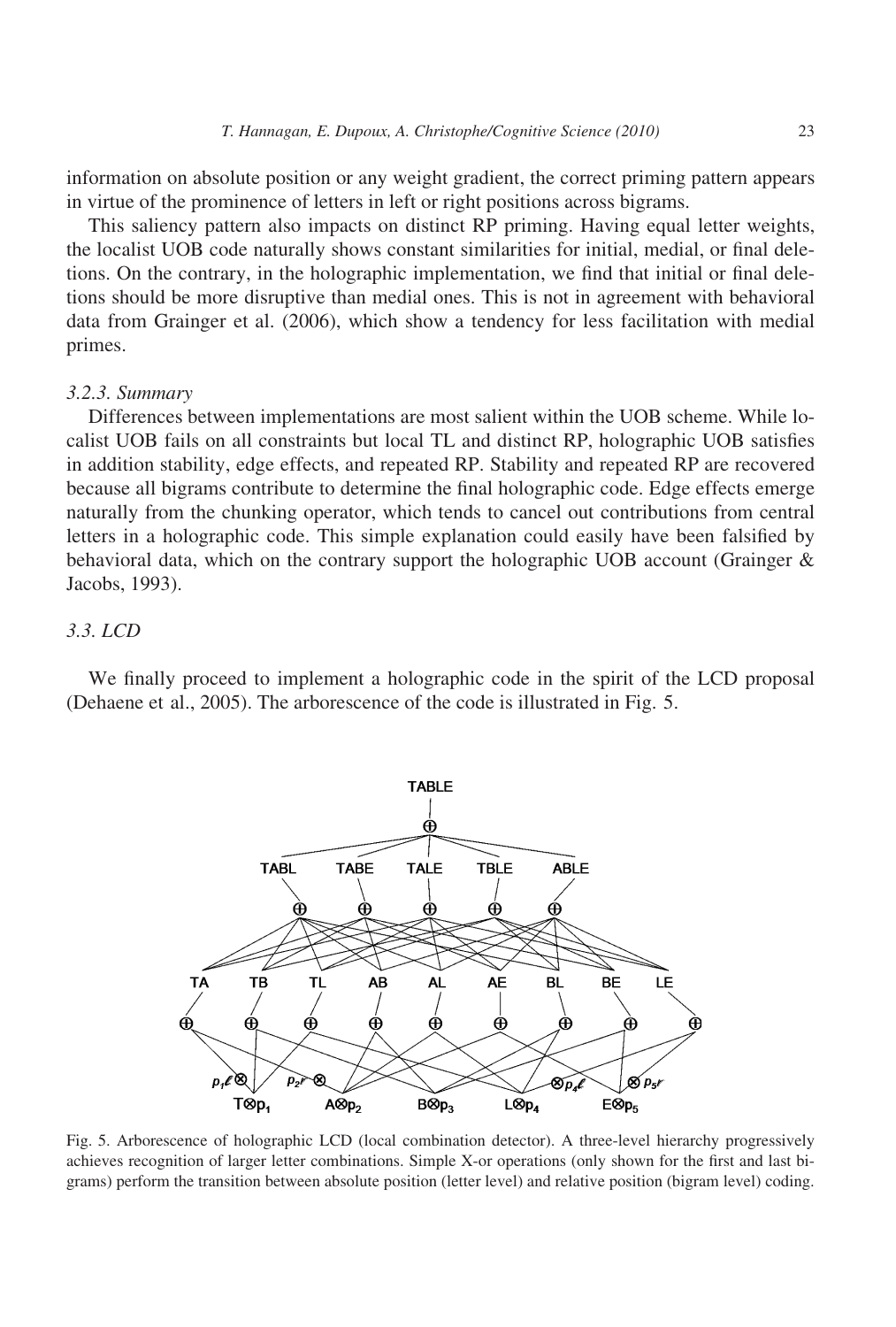The letter and bigram levels of the hierarchy are, respectively, identical to the holographic slot and COB codes. However, in the previous sections, we have studied them in isolation, whereas the two schemes are now connected levels in the LCD architecture. Apart from the difference in the authorized gap between constituent letters (one for the original LCD against two here), our implementation departs from LCD in several important ways. LCD assumes that some position specificity remains at the bigram level. This has the consequence that duplicated banks of bigram units must exist at this level, each receptive to a particular part of the string. On the contrary, our code follows the initial COB approach, which assumes only a single bank of units, relevant bigrams being activated regardless of the absolute positions of letters in the string. Also, in LCD the letter to bigram transition is thought to be achieved by banks of bigram units with overlapping receptive fields, whereas in the proposed code, this transition between position specificity and invariance is achieved using simple X-or operations taking place between the letter and bigram levels.

This transition can be illustrated by building bigram unit  $L_i L_j := L_i \otimes l \oplus L_i \otimes r$  from letters  $L_i$  at position  $p_i$ , and  $L_i$  at position  $p_i$ ,  $i > j$ . This requires two arbitrary left and right vectors l and r and the following operations:

$$
L_iL_j = (L_i \otimes p_i) \otimes (l \otimes p_i) \oplus (L_j \otimes p_j) \otimes (r \otimes p_j)
$$
  
=  $(L_i \otimes l) \otimes (p_i \otimes p_i) \oplus (L_j \otimes r) \otimes (p_j \otimes p_j)$  because X-or is associative  
=  $L_i \otimes l \oplus L_j \otimes r$  because X-or is its own inverse.

At the quadrigram level, we use units allowing for a one-letter gap. Again, this differs from LCD, which makes no such assumption but holds that only frequent quadrigrams are activated. As this code does not incorporate any notion of frequency, another selection mechanism must be assumed and open-quadrigrams of gap 1 seem to achieve the correct compromise between number and diversity of units. Alternatively, this level can also be seen as an extension of Mozer's (1987) Blirnet to four-letter units.

Eventually the LCD code is built in the following way:

$$
TABLE = TABLE \oplus TABLE \oplus TABLE \oplusABLE
$$

where each quadrigram unit is activated by consistent units from the bigram level, for instance:

$$
TABLE = TA \oplus TB \oplus AB \oplus AE \oplus BE
$$

and where, for example, the code for bigram TA is:

$$
TA = T \otimes l \oplus A \otimes r
$$

At any level, a unit's code is obtained in the usual way, by chunking the code of consistent subunits from the previous level. Note the absence of positional vectors in the final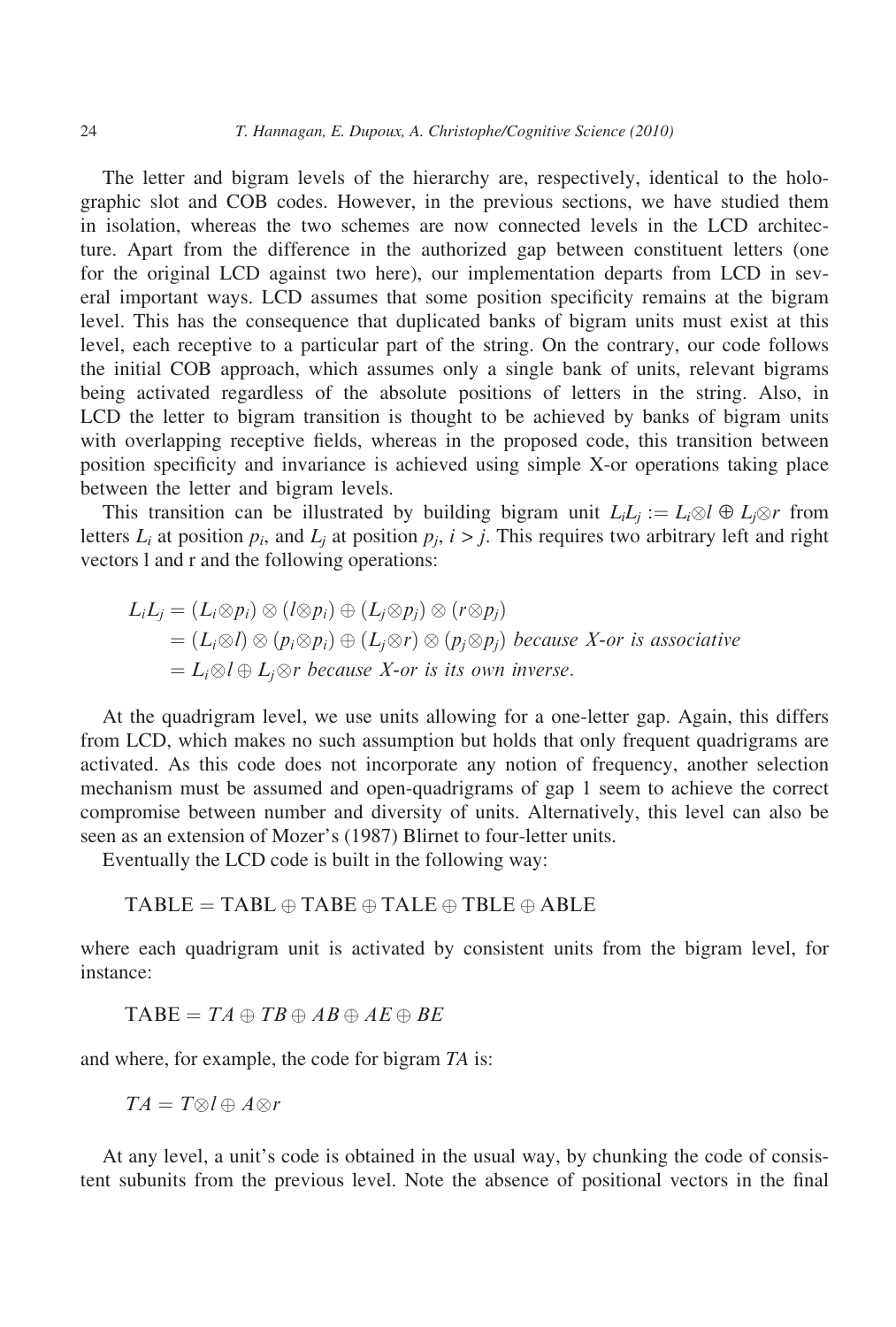code, resulting from the hypothesized unbinding that takes place between letter and bigram levels. In effect, all absolute position information is lost at this point and replaced by relative information, although Fig. 5 features an absolute letter level and unbinding operations to highlight the relationship to LCD. Also, bigram TE, although consistent, does not participate in quadrigram TABE. Indeed, this bigram is not activated because the constraint on the authorized letter gap would be violated.

# 3.3.1. Results

Table 5 reports similarity scores obtained using holographic LCD, as well as its localist open-quadrigram counterpart. Whatever the code, this version of LCD is stable and can account for distinct RP, although in both cases outer conditions show higher similarities than inner ones. This contrasts with what we observed for holographic UOB, where edge effects induced the opposite tendency for relative priming conditions. This is because in holographic LCD, large units and reduced gap conspire to produce a code that is more sensitive to contiguity.

There is a lack of flexibility in the localist quadrigram code that is particularly visible for double substitutions, where the code produces no similarity at all but where the holographic version assigns generous similarities. In fact, as a consequence, both codes fail to reproduce distant TL: While the holographic code mistakenly predicts more facilitation for a distant transposition than for a single substitution, the localist code predicts no priming whatsoever with double substitution or distant transposition primes.

Neither the localist nor the holographic version of LCD satisfies the repeated RP constraint, assigning different similarities in conditions (19) and (20). Moreover, no version can account for compound TL. This can be easily seen in the localist case, because N1R and single substitution primes have exactly one quadrigram in common with the target. In the holographic case, things are more complicated because quadrigrams can have graded similarities, but the fact that the quadrigrams that differ in the two conditions are only one transposition away—and thus have the same distance to the corresponding quadrigram in the target—appears sufficient to make the codes themselves equally distant to the target.

As for the differences between implementations, it is worth noting that the rigidity of the localist code does not weigh entirely against it, as it appears to be in just the right proportion to capture both local and global TL effects, whereas the holographic code can only reproduce local TL. It might come as a surprise that two codes that differ in every respect, holographic slot coding and localist open-quadrigrams, are the only one able to accommodate local and global TL effects at the same time. But intuitively we see that they actually achieve similar compromises in terms of flexibility. Slot coding is a priori a strictly compartmented scheme, but implementing it holographically has the effect of suppressing positional frontiers to some extent. Open-quadrigrams inherit the rigidity of localist representations and use large units, but this rigidity is relaxed by using a relative position scheme that tolerates noncontiguity. However, a problem for localist LCD would be that as noted earlier, it predicts no similarity between four-letter strings, which is falsified experimentally (Humphreys et al., 1990).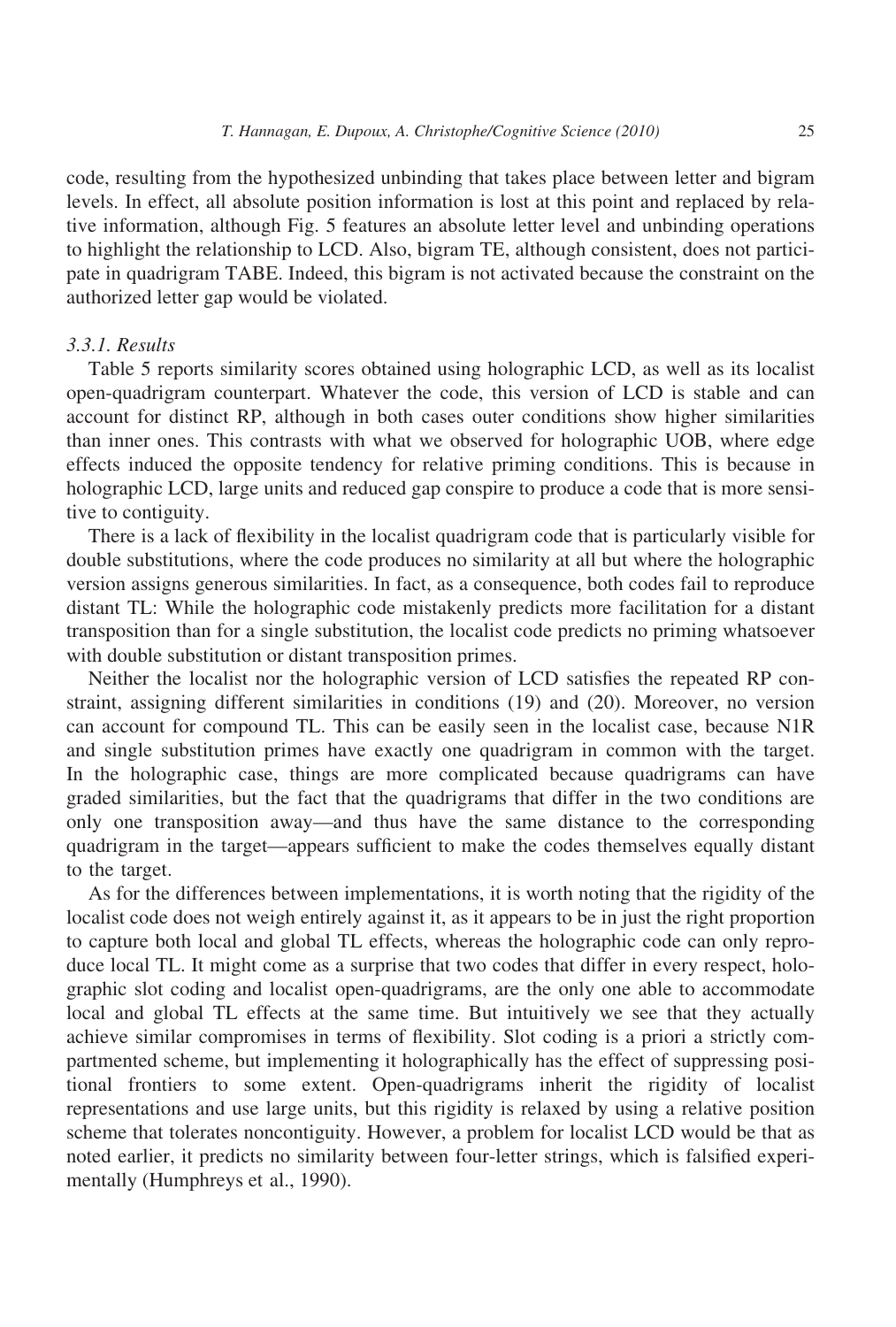|                                |                |                    |                       | Stability (1-8) |               |                     |                 |                           |                    | Edge Effects (9-11) |                      |
|--------------------------------|----------------|--------------------|-----------------------|-----------------|---------------|---------------------|-----------------|---------------------------|--------------------|---------------------|----------------------|
| Condition                      |                | $\widehat{\infty}$ | $\odot$               | $\bigoplus$     | $\widehat{5}$ | $\widehat{\circ}$   | $\widehat{\in}$ | $\circledS$               | $\widehat{\Theta}$ | (10)                | Ξ,                   |
| Prime                          | 12345          | 1245               | 123345                | 123d45          | 12dd5         | Id345               | 12d456          | 12d4d6                    | 12345              | 12d45               | 1234d                |
| Target                         | 12345          | 12345              |                       | 12345           |               | 12345               | 123456          | 123456                    |                    | 12345               |                      |
| ocalist LCD                    | 1.00           | 0.20               | $12345$<br>0.40       | 0.40            | 12345         | $\frac{0.20}{0.78}$ | 0.22            | 0.00                      | $12345$<br>0.20    | 0.20                | $\frac{12345}{0.20}$ |
| Holographic LCD                | 1.00           | 0.53               | 0.45                  | 0.51            | 0.37          |                     | 0.80            | 0.70                      | 0.56               | 0.63                |                      |
|                                |                |                    | Transposition (12-15) |                 |               |                     |                 | Relative Position (16-20) |                    |                     |                      |
| Condition                      | $\widehat{12}$ | (13)               | $\left(14\right)$     | $\overline{15}$ | (16)          |                     | (IT)            | (18)                      | (19)               | (20)                |                      |
| Prime                          | 1243           | 21436587           | 125436                | 13d45           | 12345         |                     | 34567           | 13457                     | 123267             | 123567              |                      |
| Target                         | 1234:          | 12345678           | 123456                | 12345           | 1234567       |                     | 1234567         |                           | 1232567            | 1232567             |                      |
| Holographic LCD<br>ocalist LCD | 0.40<br>0.79   | 0.62<br>0.00       | 0.00<br>0.87          | 0.20<br>0.78    | 0.38<br>0.58  |                     | 0.38<br>0.58    | 1234567<br>0.15<br>0.49   | 0.23<br>0.82       | 0.31<br>0.78        |                      |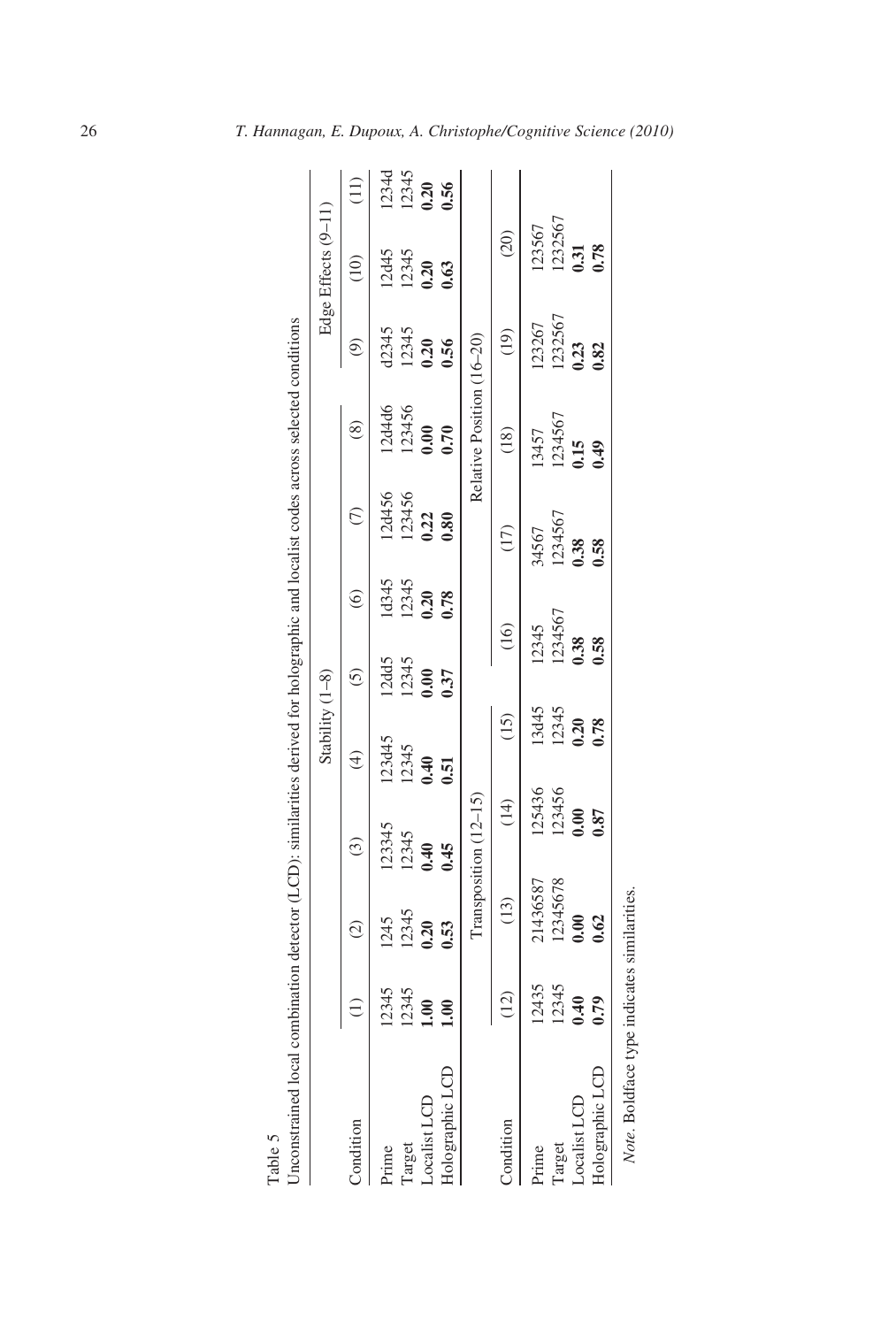Considering Fig. 5, we see that a localist open-quadrigram code cannot show edge effects in the case of five-letter strings, where each letter participates in exactly four quadrigrams, but will produce reverse edge effects in general, since inner letters would participate in more quadrigrams than outer ones. On the contrary, the holographic implementation does result in edge effects. The reason why edge effects are produced in holographic LCD can again be understood by considering the links to the quadrigram level. The arborescence in Fig. 5 shows that for each quadrigram unit, its set of five activating bigrams is balanced. This is to say that across these bigrams, letters can only appear at most twice at the same position, thus preventing systematical majorities to occur. However, edge quadrigrams are the exception to the rule. Embodying a sequence of contiguous letters, these units are activated by not five, but six bigrams. This disturbs the balance, and the initial letter (resp. final) is more represented in quadrigram 1234 (resp. 2345) than any other letter at any position in remaining bigrams. As a result, transformations involving edge letters are more destructive than others. It should be noted that edge effects in holographic LCD are also dependent on word length and seem to reverse for longer strings. Nevertheless, this code provides a clear demonstration that edge effects in holographic codes are not limited to unconstrained open-bigrams, but can also appear with constrained units of higher grain, even though in this case they appear to be inconstant.

#### 3.3.2. Summary

In summary, our study of an LCD-like scheme suggests that just as open-bigrams, it can reproduce both TL and RP effects. Localist LCD is stable, satisfies distinct RP, and even accommodates local and global TL at the same time. Despite these interesting properties, the code appears to be falsified by priming results on four-letter words, a problem which is avoided in the holographic implementation. Holographic LCD has generally the same profile, but trades global TL against edge effects, illustrating that holographic edge effects can occur for other relative schemes than open-bigrams.

# 4. Discussion

Table 6 recapitulates how the various codes behave with respect to our benchmark of constraints.

It is clear from Table 6 that not all constraints are equally easy to satisfy. Distant TL in particular resists all the schemes considered above, whatever the implementation. This is because most of the codes wrongly imply that distant TL is less disruptive than single substitution. A bit less elusive is the compound TL constraint, which remains beyond the reach of all codes but localist or holographic slot coding. A scheme that has also been known to satisfy compound TL is Spatial Coding (Davis & Bowers, 2006), and we will shortly consider it in more detail. Much more reachable are global TL and edge constraints, as they are each satisfied by at least two different codes. The easiest constraints are the stability and local TL, met by seven codes of eight. There is also a general trend in Table 6 for TL constraints to be more often satisfied by holo-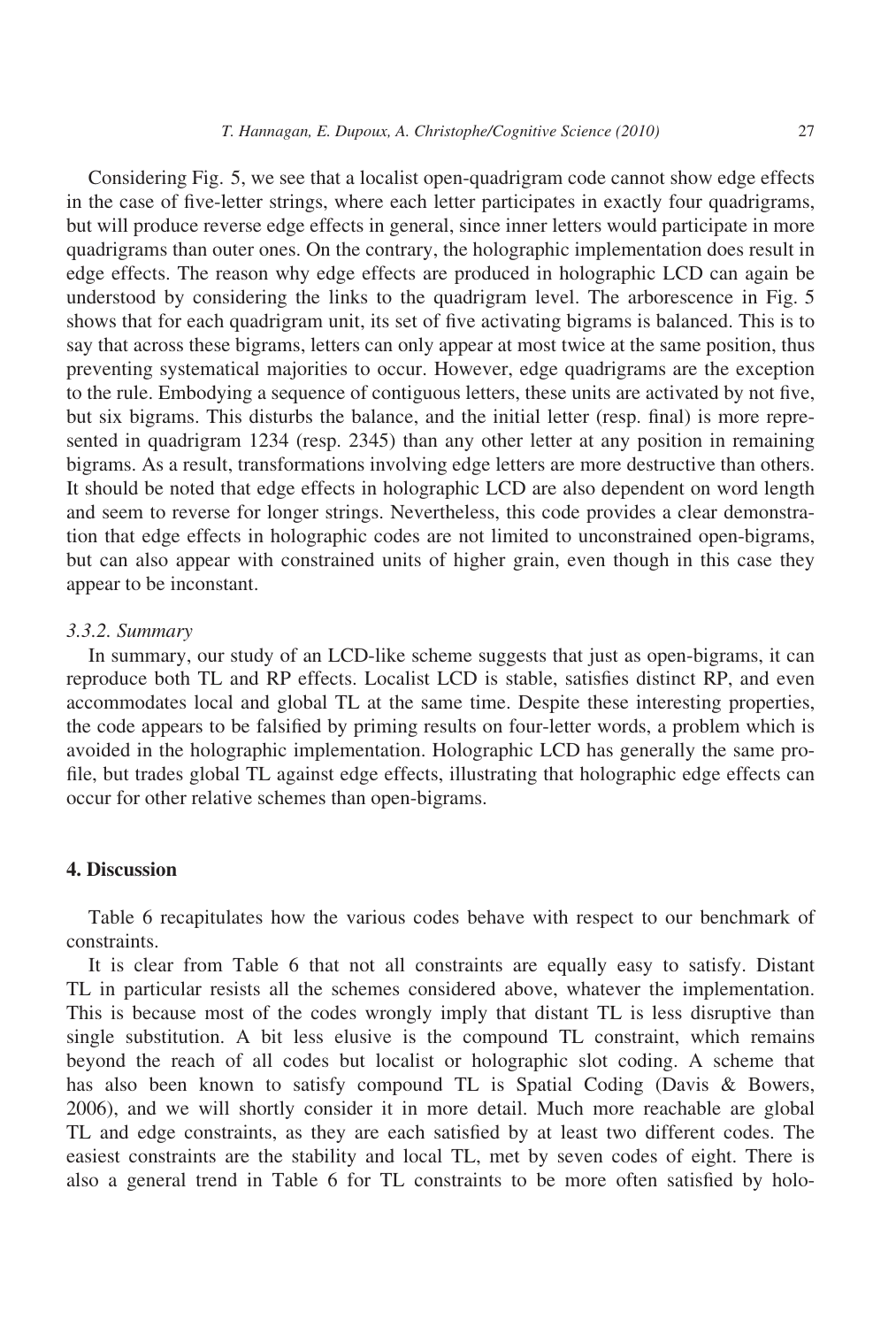|                       | Stability | Edge<br>Effects | Local<br>TL | Distant<br>TL | Compound<br>TL | Global<br>TL | Distinct<br>RP | Repeated<br>RP   |
|-----------------------|-----------|-----------------|-------------|---------------|----------------|--------------|----------------|------------------|
| Localist              |           |                 |             |               |                |              |                |                  |
| Slot coding           | V         |                 |             |               |                |              |                |                  |
| COB                   | V         |                 | ✔           |               |                |              | V              |                  |
| <b>UOB</b>            |           |                 | ✓           |               |                |              | ✓              |                  |
| <b>LCD</b>            | ✓         |                 | ✔           |               |                | ✔            | ✓              |                  |
| Holographic           |           |                 |             |               |                |              |                |                  |
| Slot coding           | ✔         |                 | ✔           |               |                | ✔            |                |                  |
| COB                   | ✓         |                 | ✔           |               |                |              | ✓              | $\overline{\nu}$ |
| <b>UOB</b>            | ✓         | ✓               | ✓           |               |                |              | ✓              | ✓                |
| <b>LCD</b>            | V         | ✓               | ✓           |               |                |              | ✓              |                  |
| Other schemes         |           |                 |             |               |                |              |                |                  |
| <b>Spatial Coding</b> |           |                 | ✔           | ✔             |                |              |                |                  |
| Seriol                |           |                 |             |               |                |              |                |                  |

Table 6 Summary of the constraints satisfied by the codes

Note. COB, constrained open-bigrams; UOB, unconstrained open-bigram; LCD, local combination detector; RP, relative position; TL, transposed letter.

graphic slot coding, and RP constraints by holographic relative position codes (COB, UOB, and LCD).

A second conclusion we can draw from Table 6 is that representational format has a profound impact on the number and nature of the constraints satisfied by a scheme: Holographic representations are globally better at explaining the available data. Indeed, with the notable exception of localist LCD on the global transposition effect, holographic codes always account at least for the same effects as localist ones. In addition, this implementation often satisfies more constraints: It recovers TL effects from the slot coding scheme, produces edge effects when used with open-ngrams, stabilizes UOB and makes it able to account for repeated RP.

Edge effects arise in codes using ngram units as a consequence of the holographic chunking operator, the majority rule. Importantly, we are not claiming that edge effects must exclusively be explained in this way. Rather, we report how a contribution to edge effects can arise from holographic codes. Several other factors may be at work to produce edge effects, including crowding effects and top-down facilitation (Tydgat & Grainger, 2009). As to the mechanisms by which TL effects appear in the slot coding scheme, we have informally described them earlier and they are laid down formally in Appendix B. It is important to note that this mechanism is also active for other schemes, for instance, by making unit AB and BA more similar than chance in open-bigrams. Generally speaking, both properties take root in the same basic quality of holographic coding, which is that compound units are similar to one another. This makes for more flexible codes, introduces rich majority combinatorics and breaks positional frontiers.

Repeated RP effects are produced in holographic COB and UOB again as a result of the holographic Maj operator. While localist versions are hindered by their exclusion of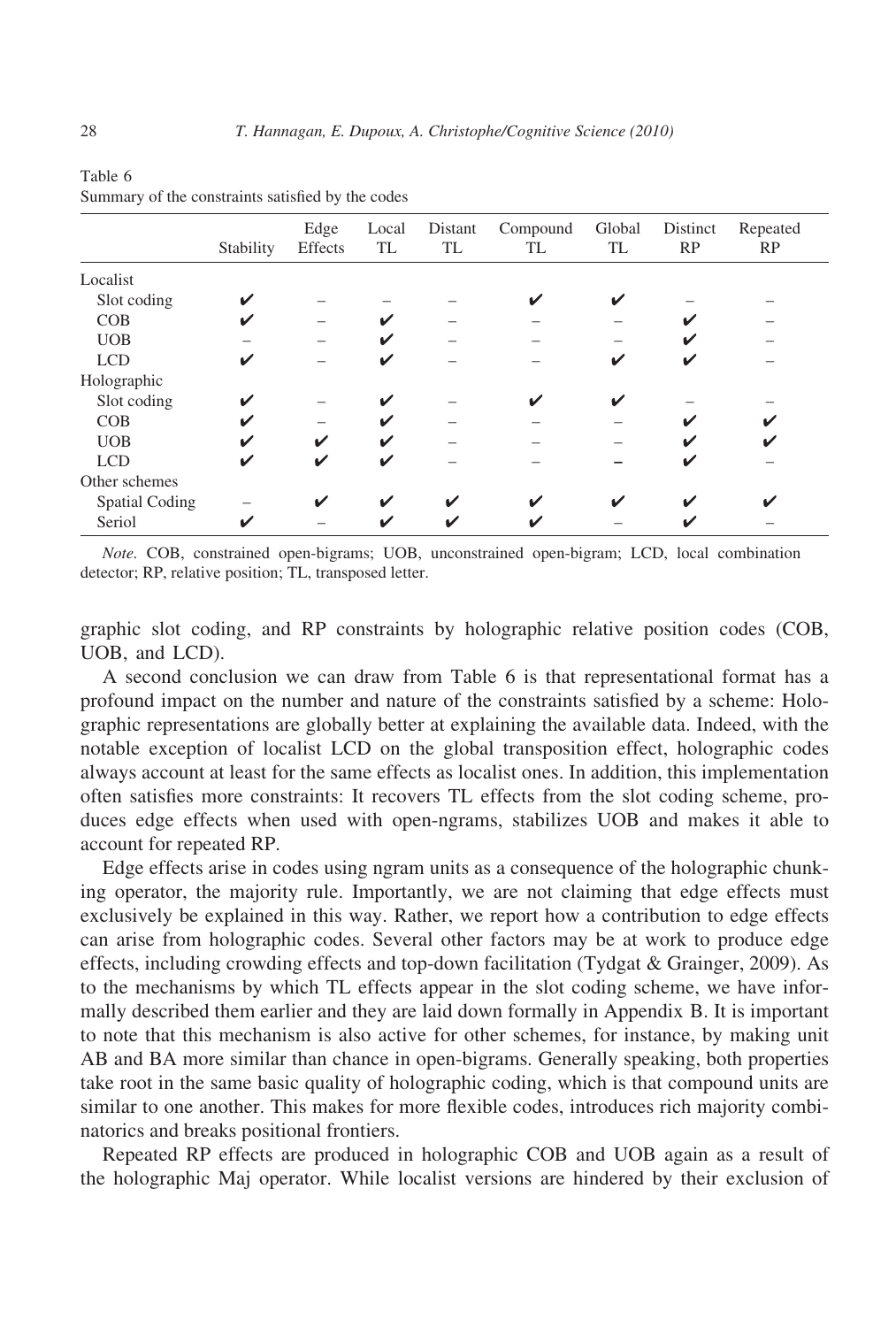redundant bigrams in similarity scores, the Maj operator in effect assigns different weights to bigrams in proportion to their redundancy. Taking all bigrams into account thus appears sufficient to satisfy the repeated RP constraint.

We also introduced a code in the spirit of the LCD model, although admittedly with considerable liberty. The localist version appears to be too rigid to account for single substitution priming results in words of various lengths (Humphreys et al., 1990; Perea & Lupker, 2004). Being distributed and hierarchical, the holographic version is much more in line wit the LCD proposal, and satisfies the same constraints except for global TL, that it ''exchanges'' for edge effects.

Despite these achievements, Table 6 shows that the most efficient holographic code with respect to our benchmark is holographic UOB, which satisfies one more constraint without invoking a quadrigram level. As acknowledged by Vinckier et al., the quadrigram level in LCD remains hypothetical and in fact even the evidence from Vinckier et al. (2007) is debatable because of some discrepancies between stimuli legality across conditions.<sup>14</sup> Secondly, as we have seen, edge effects in UOB are much more robust than in LCD. As for now, holographic UOB seems to be the richest code in phenomena and the most parsimonious in hypotheses.

# 4.1. Comparison with other schemes

In this article, we have been essentially concerned with the differences arising when a given scheme is implemented with distributed or localist representations. However, in this comparison process, we have left aside some well-known schemes, either because they were not easily translated into the holographic format (e.g., Spatial Coding, whose assumptions on how to compute similarities are at odds with hamming distance), or because they were closely related to schemes that had already been considered (Seriol is related to COB, and Overlap to slot coding). Although direct comparisons with previous codes would be hindered by differences in degrees of freedom—Spatial Coding and Seriol have more degrees of freedom because they both use activation gradients and edge marker parameters—it is still of interest to assess how the latest versions of these schemes behave on our benchmark.

The bottom panel in Table 6 shows the performances of Spatial Coding and Seriol (see Appendix C for detailed values). It is clear that Spatial Coding has the upper hand, satisfying all our constraints, but stability (see Appendix C, repeated letter condition 3). However, edge effects occur in Spatial Coding by virtue of an ''end letter marker'' parameter that increases the importance of edge letters in similarity calculations. More impressive is the coverage of transposition constraints: Spatial Coding manages to satisfy single, distant, global, and compound TL constraints at the same time. This is particularly impressive considering the failure of previous codes to account for distant TL—most of the time because they wrongly deem single substitution to be more disruptive—and provides a good occasion to gain some insights into Spatial Coding's inner workings. Recall that in Spatial Coding a letter only contributes in similarity scores if it is shared by both strings, and the contribution is then based on the misalignment in absolute letter position across strings—the difference between gradient values. Hence, single substitution only results in one missing contribution but maximal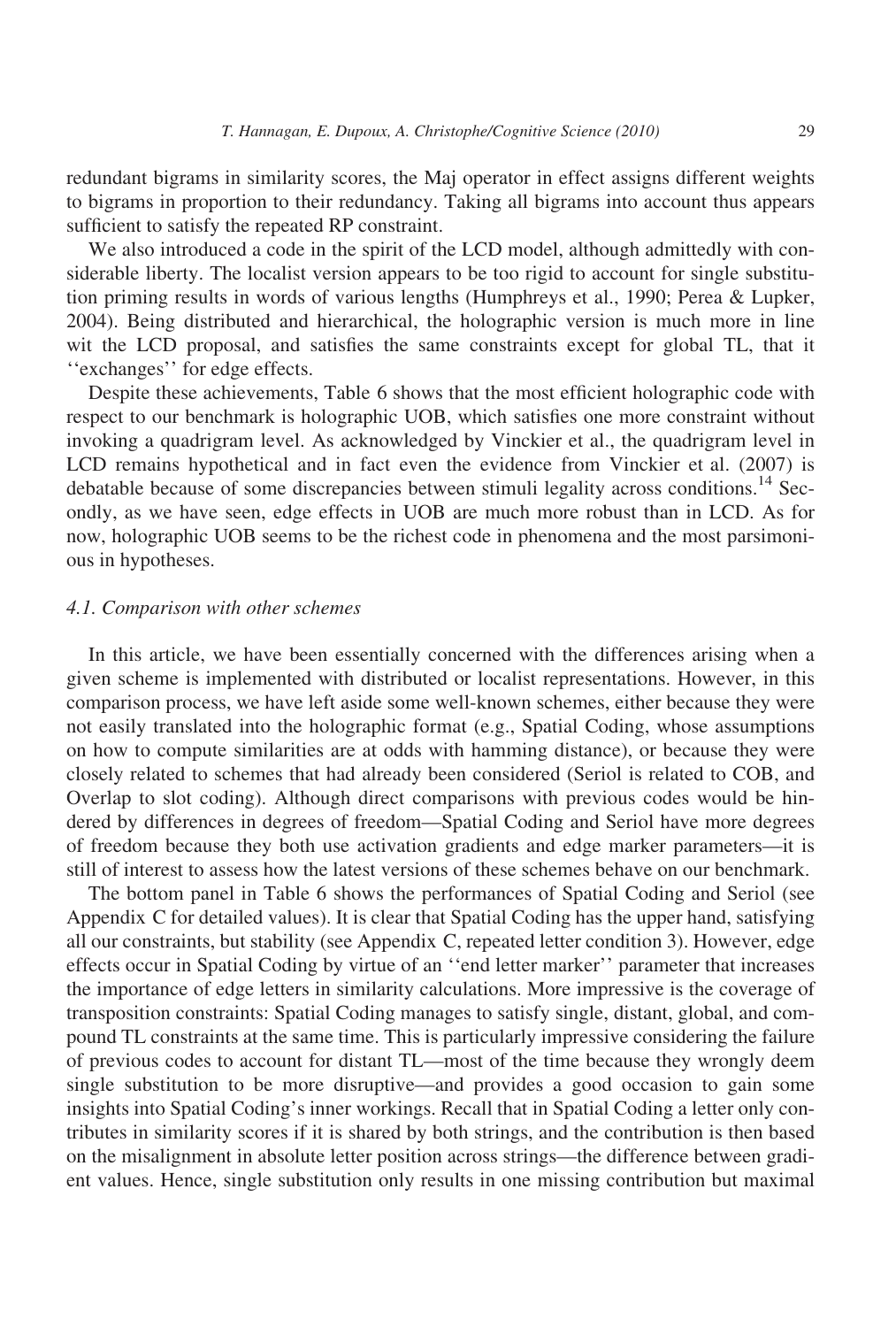contributions from all other letters, whereas in distant TL there is no missing contribution but two letters undercontribute since they are misaligned. In general, all gradients such that twice a TL contribution remains inferior to a full contribution will satisfy this part of the TL constraint. This holds for the gradient used in Davis (in press), but scaling it by half would break the TL constraint—giving similarities for distant TL and single substitution of 0.9 and 0.88, respectively . Similar sensitivities arise for other conditions, prompting one to ask how the activation gradient is learned in Spatial Coding. The question of learning is touched upon in Davis (in press), where it is assumed that in the full visual word recognition model, the gradient would be in phase with connection weight values learned by self-organizing mechanisms. What Spatial Coding seems to be telling us is that whereas an absolute scheme can indeed account for all TL constraints, these are by no means inherent to the scheme itself but specific to the gradient, which in turn will depend on the learning environment. Thus, at the very least, the Spatial Coding account raises doubts as to the universality of TL constraints.

Although Seriol performs less well than Spatial Coding, it is on a par with the best code previously studied (holographic UOB). Seriol is a bigram-based scheme that also uses an activation gradient, but where values do not serve as position markers and are only determined by the contiguity of letter constituents (zero-gap = 1, one-gap = 0.7, two-gap = 0.5). Seriol also introduces edge bigrams, and thus the absence of edge effects might come as a surprise. This is because a substitution at the edge leaves two one-gap bigrams and one two-gap bigram unchanged (contributing  $2 \times 0.7 \times 0.7 + 1 \times 0.5 \times 0.5 = 1.48$  to the final similarity), whereas a substitution in medial position leaves one one-gap bigram and two two-gap bigrams unchanged (contributing  $0.98 = 2 \times 0.5 \times 0.5 + 1 \times 0.7 \times 0.7$  to the final similarity). This holds with or without edge bigrams, as their contribution is factored out across conditions. Hence, to obtain edge effects, the gradient should assign higher values to two-gap than to one-gap bigrams, a move that is not easily interpreted. However, like Spatial Coding and unlike all other codes, Seriol manages to account for distant TL. In the case of Seriol though, this arises because of similar trade-offs taking place between one-gap and two-gap contributions, which further involve contributions from cross-terms because TL turns one-gap bigrams into two-gap bigrams. Apart from gradient values, this kind of account is sensitive to the authorized letter gap between bigrams, as for instance allowing for three-gap bigrams with 0.5 activation values would break the distant TL constraint in Seriol (giving similarities for distant TL and single substitution of 0.7 and 0.68, respectively).

In conclusion, Spatial Coding and Seriol perform very well on our benchmark of constraints, although the former has the upper hand. Interestingly, in both cases, the introduction of a gradient proves sufficient to account for the TL constraint that resisted all previous codes. Nevertheless, using gradients also implies dealing with more degrees of freedom and we have argued that to avoid the arbitrary fitting that can ensue, the question of how this gradient is learned must be addressed.

# 4.2. Below and above holographic string encoding

In all the codes we have studied, letter vectors were assumed to be orthogonal. However, it is clear that some letters (like ''C'' and ''O'') share more visual features than others.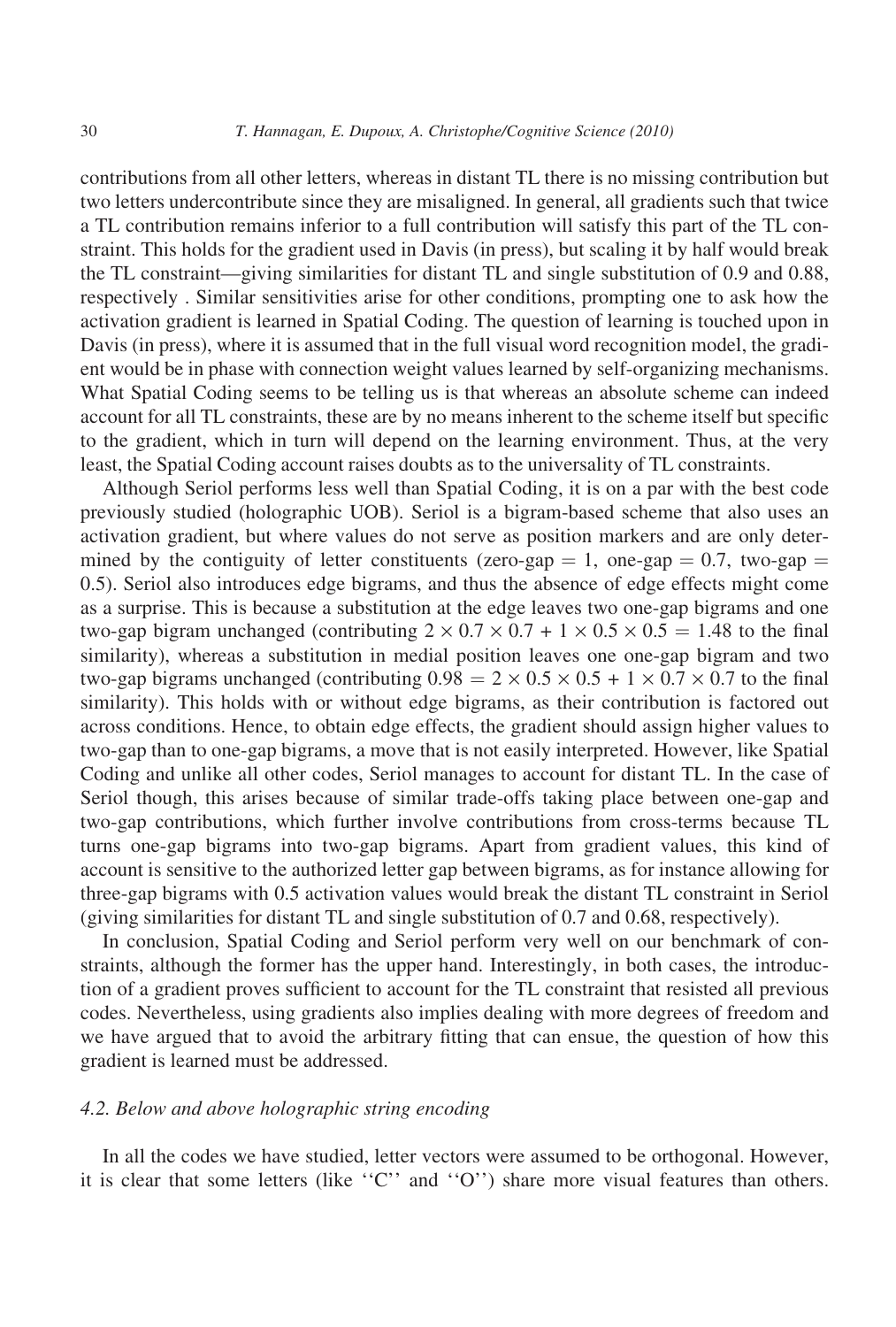Introducing these visual features proves straightforward in a holographic implementation, because one only needs to generate vectors for as many visual features and 2D-positions as required. Letters can then be created by X-oring visual features to adequate 2D-position vectors and chunking these together.

Using these codes in a connectionist network would be the next step in specifying a lexical access model. As distributed string encoding scheme, holographic codes can directly serve as input for PDP models (Plaut et al., 1996; Seidenberg & McClelland, 1989), or unsupervised network such as self-organizing maps or hopfield networks. Such an extension has been studied in Hannagan (2009) and shows that the joint use of holographic representations and attractor networks is not only possible but also fruitful. Indeed, we found that holographic string codes were sufficiently distant from one another to allow for efficient retrieval and storage under noisy conditions, and they supported an interpretation of frequency effects as emerging from noise during learning.

It might also be of interest to apply holographic coding to sequences of symbols or digits, considering the evidence that their encoding recruits at least partially overlapping mechanisms (Carreiras, Dunabeitia, & Perea, 2007; Tydgat & Grainger, 2009). Indeed, there is nothing specific to letter strings in the holographic codes we have presented, and our similarity measures should also hold for strings of digits and symbols. Thus, according to the holographic panel in Table 6, the fact that edge effects are still observed for digits but not for symbols (Tydgat & Grainger, 2009) would suggest that these do not use the same scheme. We speculate that the same holographic coding system might resort to an absolute scheme such as slot coding for symbols, because symbol combinations do not appear regularly in the visual environment, but might use a relative scheme such as UOB in the case of letters and digits, because they appear more frequently in short combinations.

#### 4.3. Limits of holographic string encoding

One limitation of this holographic coding approach is the ill-defined Maj operator: because the representations we use are binary, ties can arise for even number of arguments that need to be broken arbitrarily. This parity issue is inherent to bipolar holographic codes it is the price we pay for simplicity—and it should be noted that it disappears in the continuous case with real valued vectors. Other systems using bipolar codes, such as Hopfield networks, are also afflicted with the same problem but being dynamic they can resort to breaking the tie in favor of the value at  $t - 1$ . The same solution would work for dynamic systems based on binary holographic coding. Finally, in the static case the parity issue can be circumvented in situations where different arguments of the Maj ought to be given different strength, by generalizing the Maj operator to a weighted Maj (see Appendix A).

Although we have argued that holographic codes endorse more biological plausibility because they are distributed and support constituent structure, we have not discussed how the brain would actually compute them. Hence, this study cannot substitute to a computational model of string encoding, which needs to be specified in future work—possibly using randomly connected sigma–pi neurons as suggested elsewhere (Plate, 2000). Nevertheless,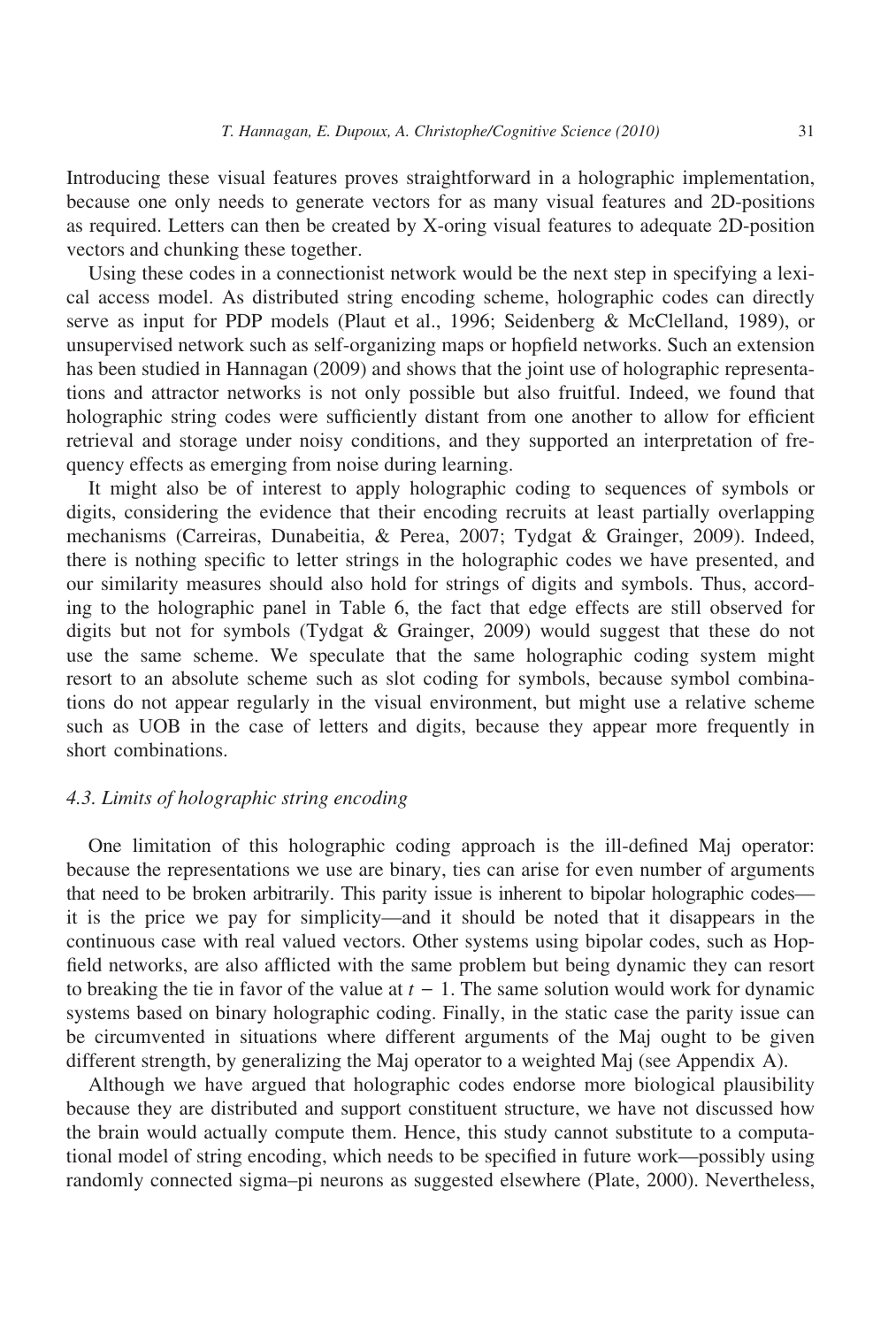Hannagan et al. (in press) recently showed that holographic slot coding with correlated location vectors captures very sharply the computations performed by a location invariant feed-forward network trained by backpropagation. This correspondence holds between holographic letter/location bindings and input-to-hidden weight vectors, and stems from broken patterns of symmetries in network connection weights. That holographic codes can emerge from a well-known learning algorithm and with a very simple network structure certainly brings us closer to understanding how they could be implemented neurally.

One might also ask how these results would carry over to sparser holographic codes. Indeed, in this article, we have used a dense code for simplicity  $(p(1) = p(-1) = 1/2)$ , but as noted earlier, the code can be made as sparse as required (Kanerva, 1995). As in the process the X-or operator is not affected and the Maj operator only lowers its threshold, we expect that the simulations presented here will not vary drastically with the density parameter. In particular, emerging TL and edge effects would be anticipated to diminish, but not to disappear, as they are driven by the nature of both holographic operators and not their thresholds.

Finally, a limitation of the string encoding approach in general, and thus of the holographic codes we studied here, is the silent treatment of phonology. Indeed, the extent to which phonological representations interact with visual ones during string encoding is not at all considered (Ziegler, 1995). We would like to emphasize, however, that phonological information can easily be introduced in static holographic code, either indirectly as a unit selection mechanism, or directly by creating phonological vectors and introducing them adequately in the codes.

# 5. Conclusion

In this article, we have proposed a string encoding approach that uses distributed representations and takes into account constituent structure. We used the BSC, a special case of holographic reduced representations designed to capture and manipulate combinatorial structures.

We have assessed these codes against their localist counterparts using several different schemes and a number of criteria coming from masked priming experiments. Our first conclusion is that schemes do not behave in the same way whether they are implemented using localist or holographic codes. This implies that a given scheme (e.g., slot coding or openbigrams) cannot be ruled out simply because one implementation of it fails to satisfy a constraint (resp. single TL and repeated RP), as this only falsifies one possible implementation (localist). Our results show that to falsify a string encoding scheme properly, its distributed implementations should also be considered.

Our second conclusion is that with one exception, using holographic representations never jeopardizes the qualities observed in the localist case, and on the contrary holographic coding can show a number of desirable emerging properties. Particularly surprising is the apparition of edge effects in UOB and LCD, and of transposition effects in slot coding. We have explained these phenomena in detail, formally in the case of transposition, and empiri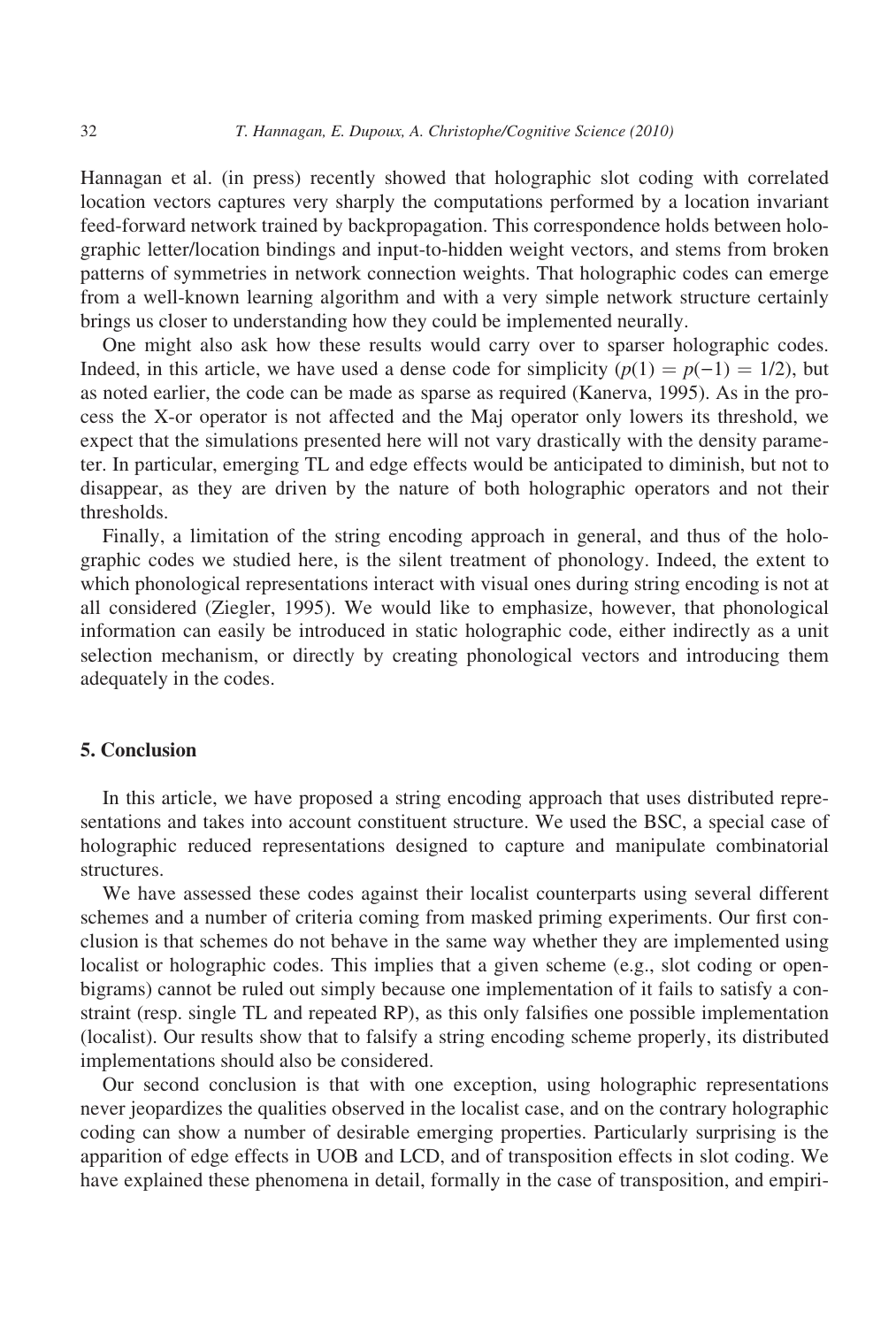cally in the case of edge effects. Among holographic codes, we found that UOB could account for a large number of effects (stability, edge effects, relative position priming with or without repetitions, local transposition) while at the same time being more parsimonious than LCD in hypotheses.

More work is required to understand the properties and limits of these codes, but they are laid in a mathematical framework, which encourages formal analysis. Future research could investigate the performance of holographic codes that use gradients, correlated position vectors, phonological information, or frequency as a unit selection mechanism. Word codes can also be made more sophisticated by building on arbitrarily detailed visual feature codes, and the holographic approach as a whole can be extended to digit or symbol processing.

# **Notes**

- 1. In this article, we use string encoding and letter position coding as interchangeable terms. Although the latter is the authorized one, our preference goes to the former because it is less misleading: As we will see, schemes do not always encode order at the letter level.
- 2. Although we will later discuss redundant localist coding, which defines a special many-to-one relationship.
- 3. The probability that two different strings actually activate exactly the same set is very low with 400 units, and decreases exponentially with this number.
- 4. We use the standard letter position notation, which replaces letters by their absolute position, and where the letter ''d'' in the prime means a different letter is used relatively to the target.
- 5. The chunking operator is not always constant across all binary spatter codes. Here, we use a deterministic version of the original majority rule.
- 6. In this article, we use a similarity measure based on the normalized Hamming distance h between two vectors A and B, and defined as  $\text{sim}(A,B) = 1-2|h(A,B)|$ .
- 7. This similarity decreases as the number of argument vectors grows.
- 8. This condition should produce the least similarity among all conditions tested.
- 9. Current specification, yet unpublished.
- 10. This result has been disputed by Lupker and Davis (2009) on the grounds that global TL priming can be obtained using an alternative ''sandwich'' priming paradigm.
- 11. When each vector correlates with the previous one, the resulting code becomes the holographic pendant of the overlap model.
- 12. However, it has been argued that the saliency gradient obtained in Gomez et al. (2008) is incompatible with such a modification.
- 13. There was a mistake in Schoonbaert and Grainger (2004), where 10 bigrams were believed to be shared in this condition.
- 14. We thank one anonymous reviewer for pointing this out to us.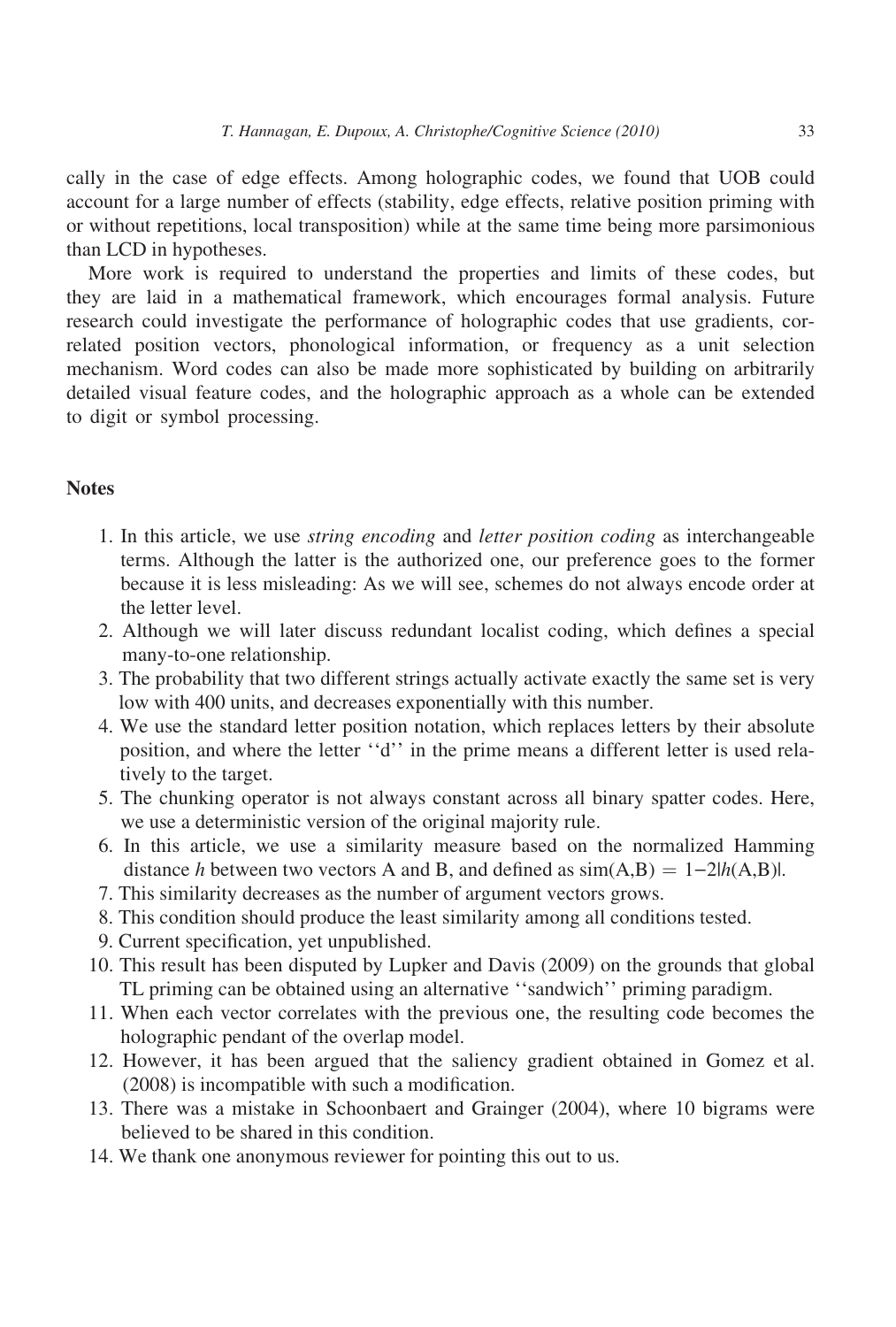#### Acknowledgments

The first author thanks Kenneth I. Forster and Paul Smolensky for useful comments on earlier versions of this work; Carol Whitney, Colin Davis, and one anonymous reviewer for constructive reviews; Jonathan Grainger for helpful suggestions and remarks; and Simon Fischer-Baum for stimulating discussions.

# References

- Abbott, L., & Sejnowski, T. (1999). Neural codes and distributed representationsCambridge, MA: MIT Press.
- Bowers, J. S. (2009). On the biological plausibility of grandmother cells: Implications for neural network theories in psychology and neuroscience. Psychological Review, 116(1), 220–251.
- Carreiras, M., Dunabeitia, J. A., & Perea, M. (2007). Reading words, number and symbol. Trends in Cognitive Science, 11(11), 454-455.
- Chomsky, N. (2002). Syntactic structures (2nd ed.). New York: Walter de Gruyter.
- Cohen, L., & Dehaene, S. (2004). Specialization within the ventral stream: The case for the visual word form area. NeuroImage, 22, 466–476.
- Cohen, L., Dehaene, S., Naccache, L., Lehéricy, S., Dehaene-Lambertz, G., Hénaff, M., & Michel, F. (2000). The visual word-form area: Spatial and temporal characterization of an initial stage of reading in normal subjects and posterior split-brain patients. Brain, 123, 291–307.
- Coltheart, M., Rastle, K., Perry, C., Langdon, R., & Ziegler, J. (2001). Drc: A dual route cascaded model of visual word recognition and reading aloud. Psychological Review, 108, 204–256.
- Dandurand, F., Grainger, J., & Dufau, S. (2010). Learning location invariant orthographic representations for printed words. Connection Science, 22(1), 25–42.
- Davis, C. J. (1999). The self-organising lexical acquisition and recognition (solar) model of visual word recognition. Doctoral dissertation, University of New South Wales, Sydney, New South Wales, Australia. Dissertation Abstracts International, vol. 62, p. 594.
- Davis, C. J. (in press). The spatial coding model of visual word identification. *Psychological Review, 117*, 713– 758.
- Davis, C. J., & Bowers, J. S. (2006). Contrasting five theories of letter position coding. Journal of Experimental Psychology: Human Perception and Performance, 32(2), 535–557.
- Dehaene, S., Cohen, L., Sigman, M., & Vinckier, F. (2005). The neural code for written words: a proposal. Trends in Cognitive Science, 9, 335–341.
- Dehaene, S., Jobert, A., Naccache, L., Ciuciu, P., Poline, J. B., LeBihan, D., et al. (2004). Letter binding and invariant recognition of masked words: Behavioral and neuroimaging evidence. Psychological Science, 15(5), 307–313.
- Ellis, A. W., & Lambon Ralph, M. A. (2000). Age of acquisition effects in adult lexical processing reflect loss of plasticity in maturing systems: Insights from connectionist networks. Journal of Experimental Psychology: Learning, Memory & Cognition, 26, 1103–1123.
- Felleman, D., & Van Essen, D. (1991). Distributed hierarchical processing in the primate cerebral cortex. Cerebral Cortex, 1(1), 1–47.
- Fischer-Baum, S., McCloskey, M., & Rapp, B. (2010). Representation of letter position in spelling: Evidence from acquired dysgraphia. Cognition, 115(3), 466-490.
- Fodor, J. A. (1983). The modularity of mind. Cambridge, MA: The MIT Press.
- Forster, K. I., & Davis, C. (1984). Repetition priming and frequency attenuation in lexical access. Journal of Experimental Psychology: Learning, Memory, and Cognition, 10, 680–698.
- Gomez, P., Ratcliff, R., & Perea, M. (2008). The overlap model: A model of letter position coding. *Psychologi*cal Review, 115(3), 577–600.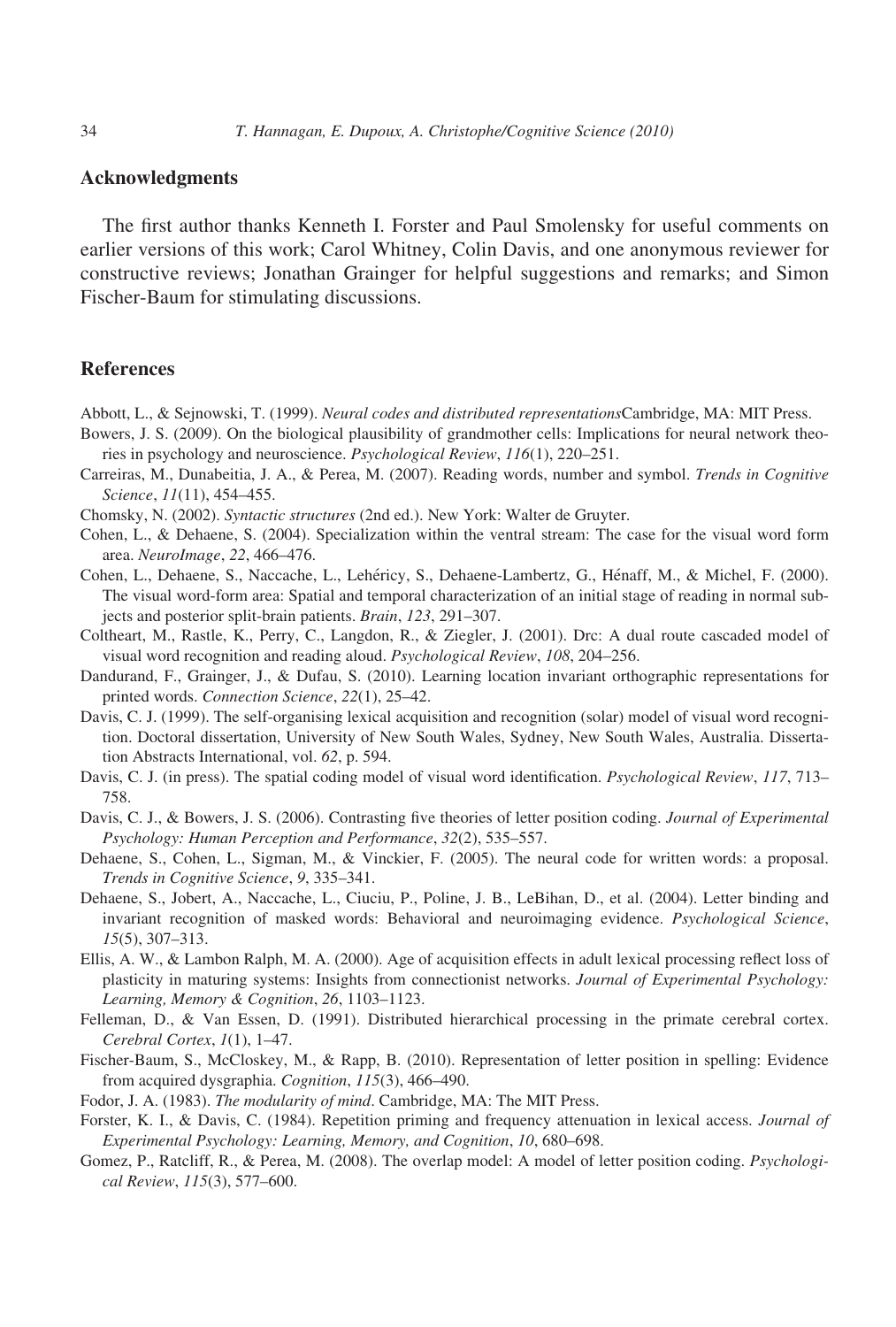- Grainger, J., Granier, J., Farioli, F., Van Assche, E., & Van Heuven, W. (2006). Letter position information and printed word perception: The relative-position priming constraint. Journal of Experimental Psychology: Human Perception and Performance, 32, 865–884.
- Grainger, J., & Jacobs, A. M. (1993). Masked partial-word priming in visual word recognition: Effects of positional letter frequency. Journal of Experimental Psychology: Human Perception and Performance, 19(5), 951–964.
- Grainger, J., & Jacobs, A. M. (1996). Orthographic processing in visual word recognition: A multiple read-out model. Psychological Review, 103, 518–565.
- Grainger, J., & Van Heuven, W. J. B. (2003). Modeling letter position coding in printed word perception. In P. Bonin (Ed.), Mental lexicon: ''Some words to talk about words'' (pp. 1–23), New York: Nova Science.

Gross, C. G. (2002). Genealogy of the ''grandmother cell''. Neuroscientist, 8, 512–518.

- Guerrera, C., & Forster, K. I. (2008). Masked form priming with extreme transposition. Cracking the Orthographic Code. A special issue of Language and Cognitive Processes, 23, 117–142.
- Hannagan, T. (2009). Visual word recognition: Holographic representations and attractor networks. Unpublished doctoral dissertation (p. 6). Paris: Université Paris.
- Hannagan, T. (2010). Match calculations and priming simulations: The case of spatial coding. Available at: http://www.lscp.net/persons/hannagan/Material/MatchVsSim.pdf.
- Hannagan, T., Dandurand, F., & Grainger, J. (in press). Broken symmetries in a location invariant word recognition network. Neural Computation.
- Harris, H. (2002). Holographic reduced representations for oscillator recall: A model of phonological production. In W. D. Gray & C. D. Schunn (Eds.), The Proceedings of the 24th Annual Meeting of the Cognitive Science Society (pp. 423–428). Mahwah, NJ: Lawrence Erlbaum Associates.
- Humphreys, G. W., Evett, L. J., & Quinlan, P. T. (1990). Orthographic processing in visual word identification. Cognitive Psychology, 22, 517–560.
- Jacobs, A. M., Rey, A., Ziegler, J. C., & Grainger, J. (1998). Mrom-p: An interactive activation, multiple readout model of orthographic and phonological processes in visual word recognition. In J. Grainger & A. M. Jacobs (Eds.), Localist connectionist approaches to human cognition (pp. 147–188). Mahwah, NJ: Erlbaum.
- Jones, M. N., & Mewhort, D. J. K. (2007). Representing word meaning and information in a composite holographic lexicon. Psychological Review, 114, 1–37.
- Jordan, T., Thomas, S., Patching, G., & Scott-Brown, K. (2003). Assessing the importance of letter pairs in initial, exterior and interior position in reading. Journal of Experimental Psychology: Learning, Memory, and Cognition, 29, 883–893.
- Kanerva, P. (1995). A family of binary spatter codes. In F. Fogelman-Soulié and P. Gallineri (Eds.), ICANN '95: Proceedings of the International Conference on Artificial Neural Networks (vol. 1, pp. 517–522). Paris, France: EC2 & Cie.
- Kanerva, P. (1997). Fully distributed representation. In Proceedings of the 1997 Real World Computing Symposium (Tokyo, Japan), pp.  $358-365$ .
- Kanerva, P. (1998). Pattern completion with distributed representation. In IEEE International Conference on Neural Networks (IJCNN'98), II, pp. 1416–1421.
- Knoblauch, A., & Palm, G. (2005). What is signal and what is noise in the brain? Biosystems, 79(1–3), 83–90.
- Levy, S., & Kirby, S. (2006). Evolving distributed representations for language with self-organizing maps. In P. Vogt (Eds.), Symbol Grounding and Beyond: Proceedings of the Third International Workshop on the Emergence and Evolution of Linguistic Communication (pp. 57–71). Berlin: Springer.
- Lupker, S. J., & Davis, C. J. (2009). Sandwich priming: A method for overcoming the limitations of masked priming by reducing lexical competitor effects. Journal of Experimental Psychology: Learning, Memory, and Cognition, 35, 618–639.
- Lupker, S. J., Perea, M., & Davis, C. J. (2008). Transposed letter priming effects: Consonants, vowels and letter frequency. Language and Cognitive Processes, 23, 93–116.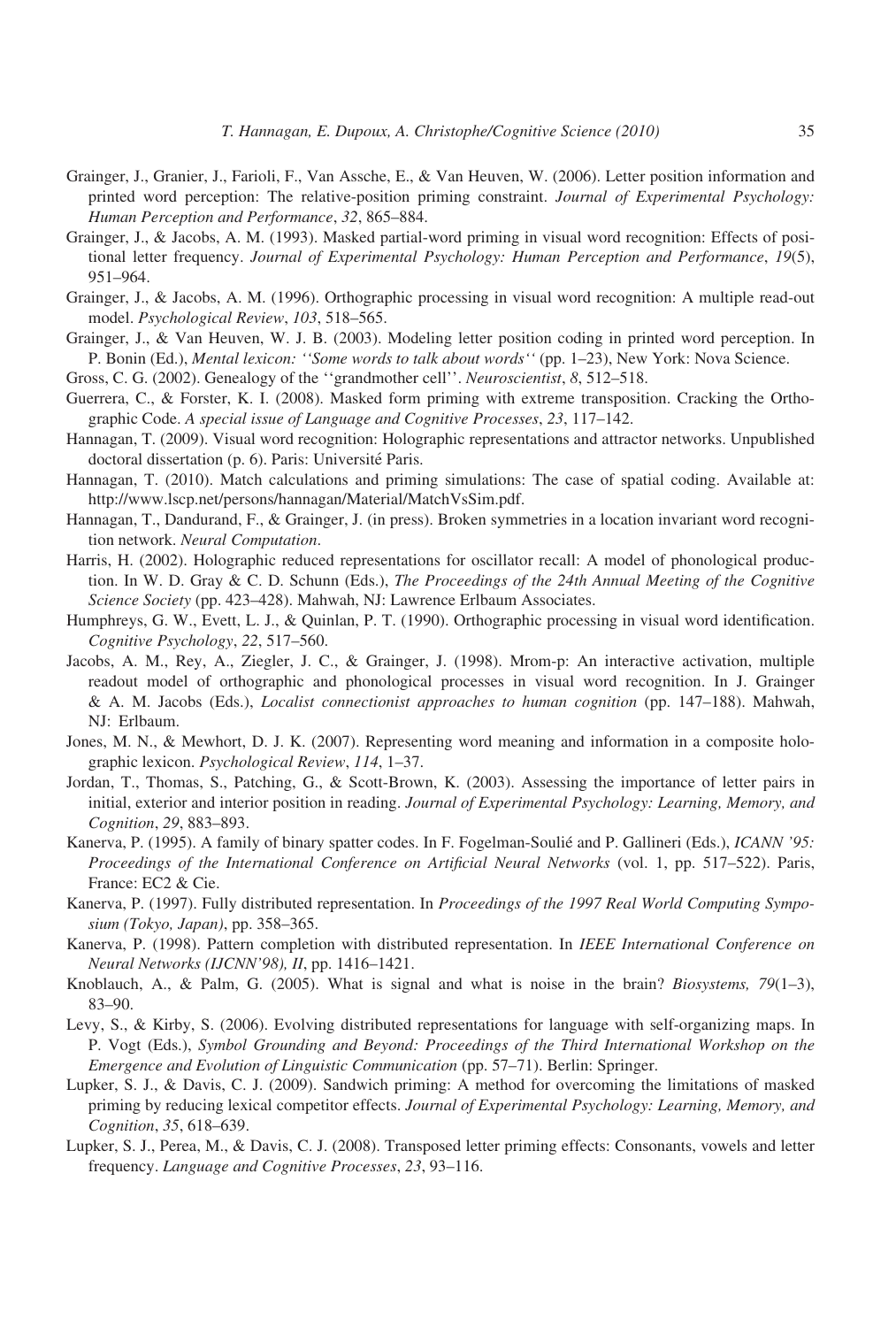- McClelland, J., McNaughton, B. L., & O'Reilly, R. C. (1995). Why there are complementary learning systems in the hippocampus and neocortex: Insights on the successes and failures of connectionist models of learning and memory. Psychological Review, 102, 419–457.
- McClelland, J., Patterson, K., Pinker, S., & Ullman, M. (2002). The past tense debate: Papers and replies by S. Pinker & M. Ullman and by J. McClelland & K. Patterson. Trends in Cognitive Sciences, 6, 456–474.
- McClelland, J., & Rumelhart, D. E. (1981). An interactive activation model of context effects in letter perception: I. an account of basic findings. Psychological Review, 88, 375–407.
- Mozer, M. C. (1987). Early parallel processing in reading: A connectionist approach. 83–104.
- Mozer, M. C. (1991). The perception of multiple objects: A connectionist approach. Cambridge, MA: MIT Press.
- Neumann, J. (2002). Learning the systematic transformation of holographic reduced representations. Cognitive Systems Research, 3(2), 227–235.
- Norris, D. (2006). The Bayesian reader: Explaining word recognition as an optimal Bayesian decision process. Psychological Review, 113(2), 327–357.
- Perea, M., & Acha, J. (2008). The effects of length and transposed-letter similarity in lexical decision: Evidence with beginning, intermediate, and adult readers. British Journal of Psychology, 99, 245–264.
- Perea, M., Duñabeitia, J., & Carreiras, M. (2008). Transposed-letter priming effects for close vs. distant transpositions. Experimental Psychology, 55, 397–406.
- Peressotti, F., & Grainger, J. (1999). The role of letter identity and letter position in orthographic priming. Perception and Psychophysics, 61, 691–706.
- Perea, M., & Lupker, S. J. (2003). Does jugde activate court? Transposed-letter similarity effects in masked associative priming. Memory and Cognition, 31, 829–841.
- Perea, M., & Lupker, S. J. (2004). Can caniso activate casino? Transposed-letter similarity effects with nonadjacent letter positions. Journal of Memory and Language, 51, 231–246.
- Pinker, S. (1999). Words and rules: The ingredients of language. New York: Basic Books.
- Plate, T. A. (1995). Holographic reduced representations. IEEE Transactions on Neural Networks, 6 (3), 623–641.
- Plate, T. A. (2000). Randomly connected sigma-pi neurons can form associative memories. Network: Computation in neural systems, 11(4), 321–332.
- Plaut, D. C., & McClelland, J. L. (2010). Locating object knowledge in the brain: A critique of Bowers' (2009) attempt to revive the grandmother cell hypothesis. Psychological Review, 117, 284–290.
- Plaut, D. C., McClelland, J. L., Seidenberg, M. S., & Patterson, K. (1996). Understanding normal and impaired word reading: Computational principles in quasi-regular domains. Psychological Review, 103, 56-115.
- Rumelhart, D. E., Hinton, G., & Williams, R. J. (1986). Learning internal representations by error propagation In D. E. Rumelhart & J. L. McClelland (Eds.), *Parallel distributed processing* (Vol. 1, pp. 318–362). Cambridge, MA: MIT Press.
- Rumelhart, D. E., McClelland, J. L., & the P. R. Group. (Eds.). (1986). Parallel distributed processing: Explorations in the microstructure of cognition, Vol. 1. Foundations. Cambridge, MA: MIT Press.
- Schoonbaert, S., & Grainger, J. (2004). Letter position coding in printed word perception: Effects of repeated and transposed letters. Language and Cognitive Processes, 19(3), 333–367.
- Seidenberg, M. S., & McClelland, J. L. (1989). A distributed, developmental model of word recognition and naming. Psychological Review, 96, 523–568.
- Smolensky, P. (1990). Tensor product variable binding and the representation of symbolic structures in connectionist systems. Artificial Intelligence, 46, 159–216.
- Smolensky, P., Legendre, G., & Miyata, Y. (1992). Principles for an integrated connectionist/symbolic theory of higher cognition (Tech. Rep. No. CU-CS-600-92). Department of Computer Science and Institute of Cognitive Science, University of Colorado, Boulder.
- Stevens, M., & Grainger, J. (2003). Letter visibility and the viewing position effect in visual word recognition. Perception and Psychophysics, 65, 133–151.
- Turing, A. (1950). Computing machinery and intelligence. Mind, 49, 433–460.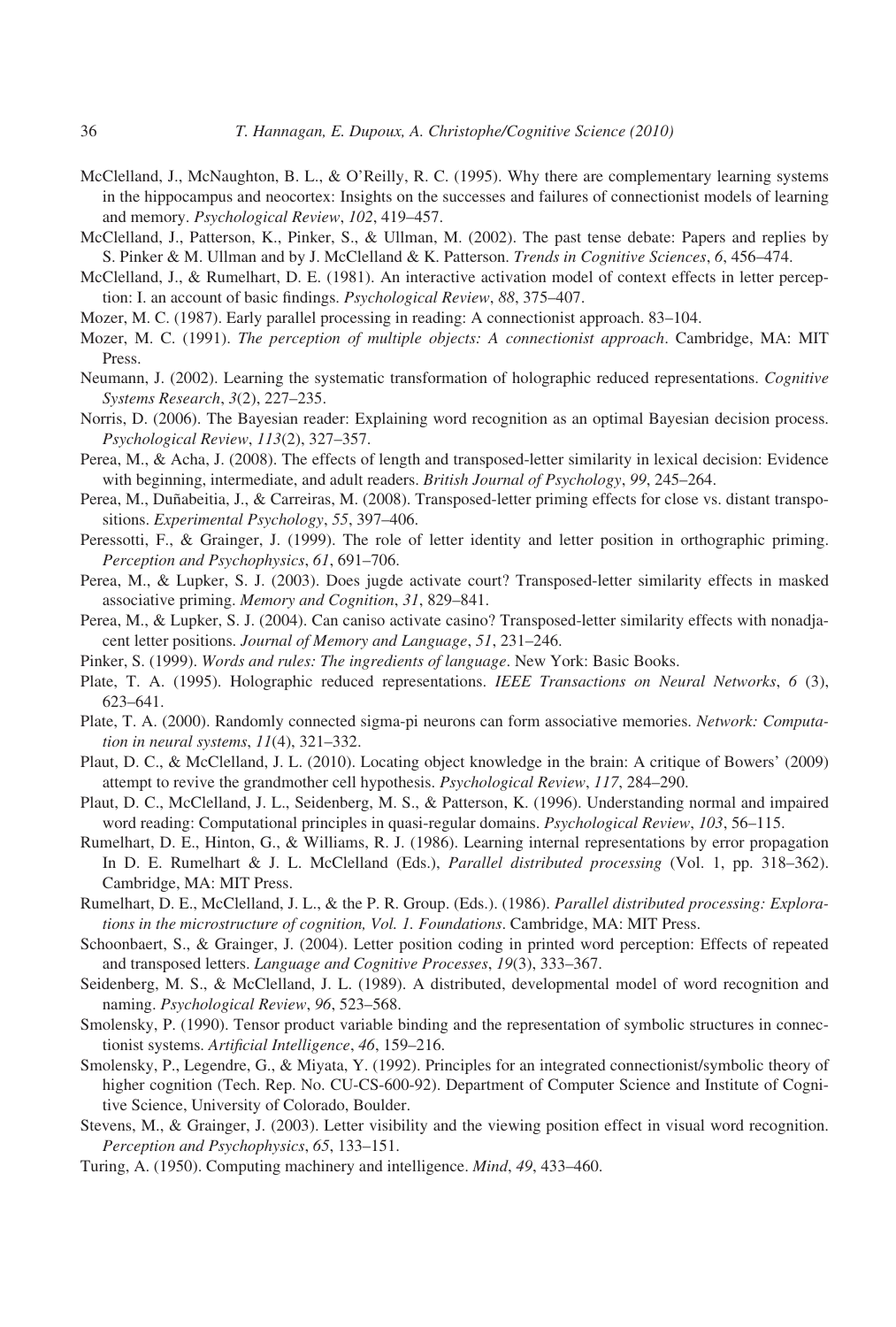- Tydgat, I., & Grainger, J. (2009). Serial position effects in the identification of letters, digits, and symbols. Journal of Experimental Psychology: Human Perception and Performance, 35(2), 480–498.
- Van Assche, E., & Grainger, J. (2006). A study of relative-position priming with superset primes. Journal of Experimental Psychology: Learning, Memory and Cognition, 32(2), 399–415.
- Vinckier, F., Dehaene, S., Jobert, A., Dubus, J., Sigman, M., & Cohen, L. (2007). Hierarchical coding of letter strings in the ventral stream: Dissecting the inner organization of the visual word-form system. Neuron, 55, 143–156.
- Waydo, S., Kraskov, A., Quiroga, R. Q., Fried, I., & Koch, C. (2006). Sparse representation in the human medial temporal lobe. Journal of Neuroscience, 26, 10232–10234.
- Whitney, C. (2001). How the brain encodes the order of letters in a printed word: The seriol model and selective literature review. Psychonomic Bulletin and Review, 8, 221–243.
- Whitney, C. (2004). Investigations into the neural basis of structured representations. Unpublished doctoral dissertation, University of Maryland.
- Whitney, C. (2008). Comparison of the seriol and solar theories of letter position encoding. Brain and Language, 107(2), 170–178.
- Whitney, C., & Berndt, R. S. (1999). A new model of letter string encoding: Simulating right neglect dyslexia. In J. A. Reggia, E. Ruppin, and D. Glanzman (Eds.), Progress in brain research (vol. 121, pp. 143–163). Amsterdam: Elsevier.
- Wickelgren, W. A. (1969). Auditory or articulatory coding in verbal short-term memory. Psychological Review, 76, 232–235.
- Ziegler, J. C. (1995). Phonological information provides early sources of constraint in the processing of letter strings. Journal of Memory and Language, 34(5), 567–593.

# Appendix A: Operators: Formal definition

X-or

Let  $A_1$ ,  $A_2$  be bipolar variables. The binding operator X-or is a dyadic operator from  ${-1,1}^2$  to  ${-1,1}$  and is defined as:

$$
\text{X-or}(A_1, A_2) := A_1 \textcircled{x} A_2 = \begin{cases} -1, & \text{if } A_1 \cdot A_2 = 1 \\ 1, & \text{if } A_1 \cdot A_2 = -1 \end{cases}
$$

#### Majority rule

Here we use a deterministic version of the original Maj operator introduced in Kanerva (1997):

Let  $(A_p)_{p=1,...,k}$  be k bipolar variables. The chunking operator Maj is defined as:

$$
\forall i, \text{Maj}(A_1^i, \dots, A_k^i) := \bigoplus_{p=1}^k A_p^i = \begin{cases} -1, & \text{if } \sum_{p=1}^k A_p^i < 0 \\ 1, & \text{if } \sum_{p=1}^k A_p^i > 0 \\ T, & \text{if } \sum_{p=1}^k A_p^i = 0 \end{cases}
$$

where  $T = A_1^{(i+1) \mod(n)} \cdot A_k^{(i+1) \mod(n)}$ 

The weighted Maj version used in weighted holographic slot coding is given by: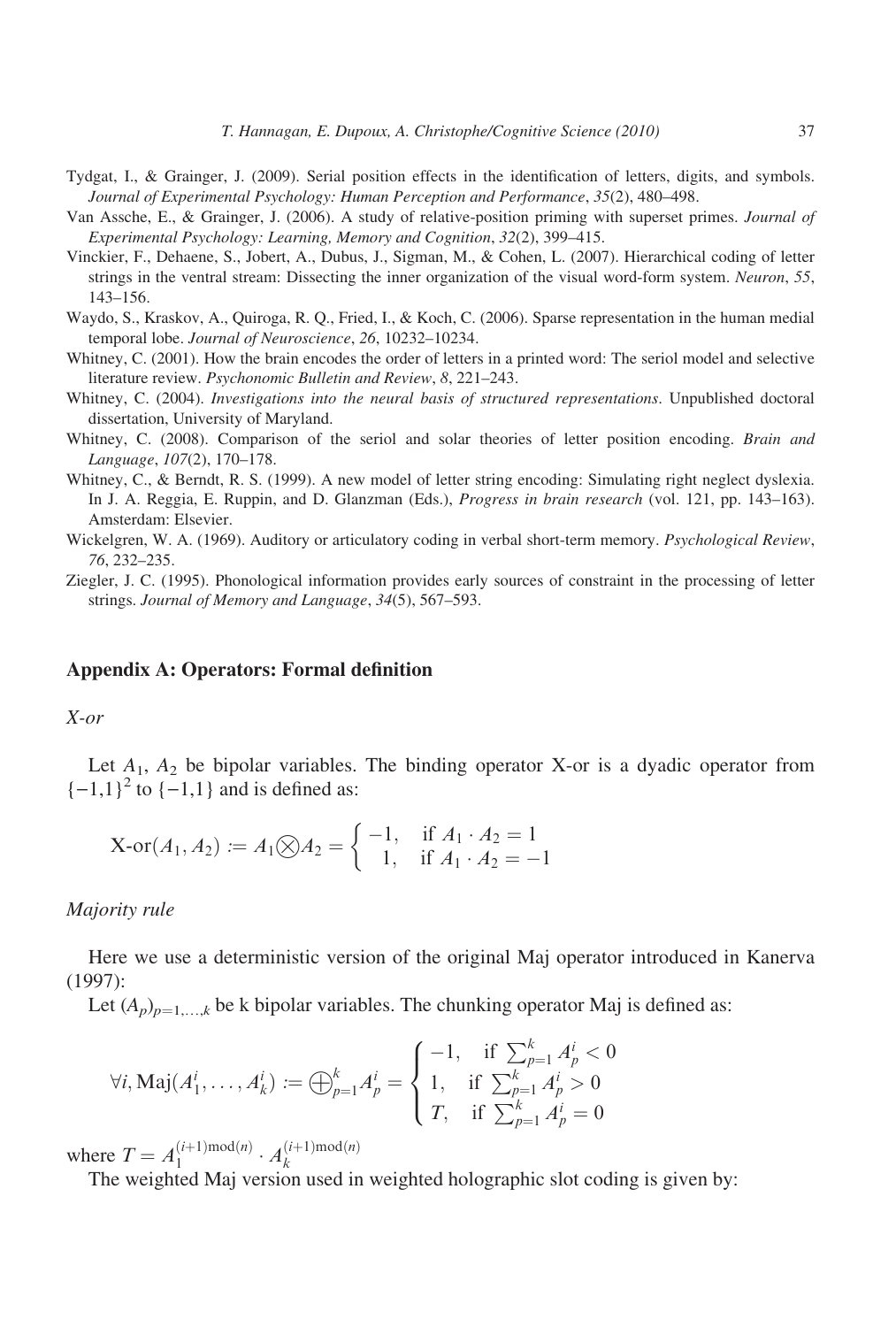38 T. Hannagan, E. Dupoux, A. Christophe/Cognitive Science (2010)

Let  $(A_p)_{p=1,...,k}$  be k bipolar variables and  $(\alpha_p)_{p=1,...,k} \in \Re$ .

$$
\text{WMaj}((A_1, ..., A_k), (\alpha_1, ..., \alpha_k)) := \bigoplus_{p=1}^k \alpha_p A_p = \begin{cases} -1, & \text{if } \sum_{p=1}^k \alpha_p A_p < 0 \\ 1, & \text{if } \sum_{p=1}^k \alpha_p A_p > 0 \\ T, & \text{if } \sum_{p=1}^k \alpha_p A_p = 0 \end{cases}
$$

where  $T$  is an independent random bipolar variable following a Bernoulli distribution of parameter 1/2.

# Appendix B: Transposition effects in BSCs

In this appendix, we show why transposition effects arise in absolute coding schemes using BSCs. We restrict our proof to structures of  $k$  odd arguments, similar mechanisms being at work in the even case.

$$
\forall k \in \mathbb{N}, k \text{ odd}, \forall j = 1, \dots, k, \text{let}
$$

$$
S = A_1 \otimes X_1 \oplus A_2 \otimes X_2 \oplus \dots \oplus A_k \otimes X_k
$$

and

$$
T = A_2 \otimes X_1 \oplus A_1 \otimes X_2 \oplus \cdots \oplus A_k \otimes X_k
$$

be two BSC vectors related by transposition of  $A_1$  with  $A_2$ . We first compute the expected Hamming distance  $H$  between  $S$  and  $T$ :

$$
E[H(S, T)] = P\left[A_1X_1 + A_2X_2 < A_2X_1 + A_1X_2, \sum_{i=3}^k A_iX_i = 1\right]
$$
  
+ 
$$
P\left[A_1X_1 + A_2X_2 > A_2X_1 + A_1X_2, \sum_{i=3}^k A_iX_i = -1\right]
$$
  
= 
$$
P[A_1X_1 + A_2X_2 < A_2X_1 + A_1X_2] \cdot P\left[\sum_{i=3}^k A_iX_i = 1\right]
$$
  
+ 
$$
P[A_1X_1 + A_2X_2 > A_2X_1 + A_1X_2] \cdot P\left[\sum_{i=3}^k A_iX_i = -1\right]
$$
  
= 
$$
2 \cdot P[A_1 = -A_2] \cdot P[X_1 = -X_2] \cdot P\left[\sum_{i=3}^k A_iX_i = 1\right]
$$
  
= 
$$
\frac{1}{2} \cdot P\left[\sum_{i=1}^{k-2} T_i = 1\right], \text{ where } T_i = A_iX_i \text{ i.i.d.}
$$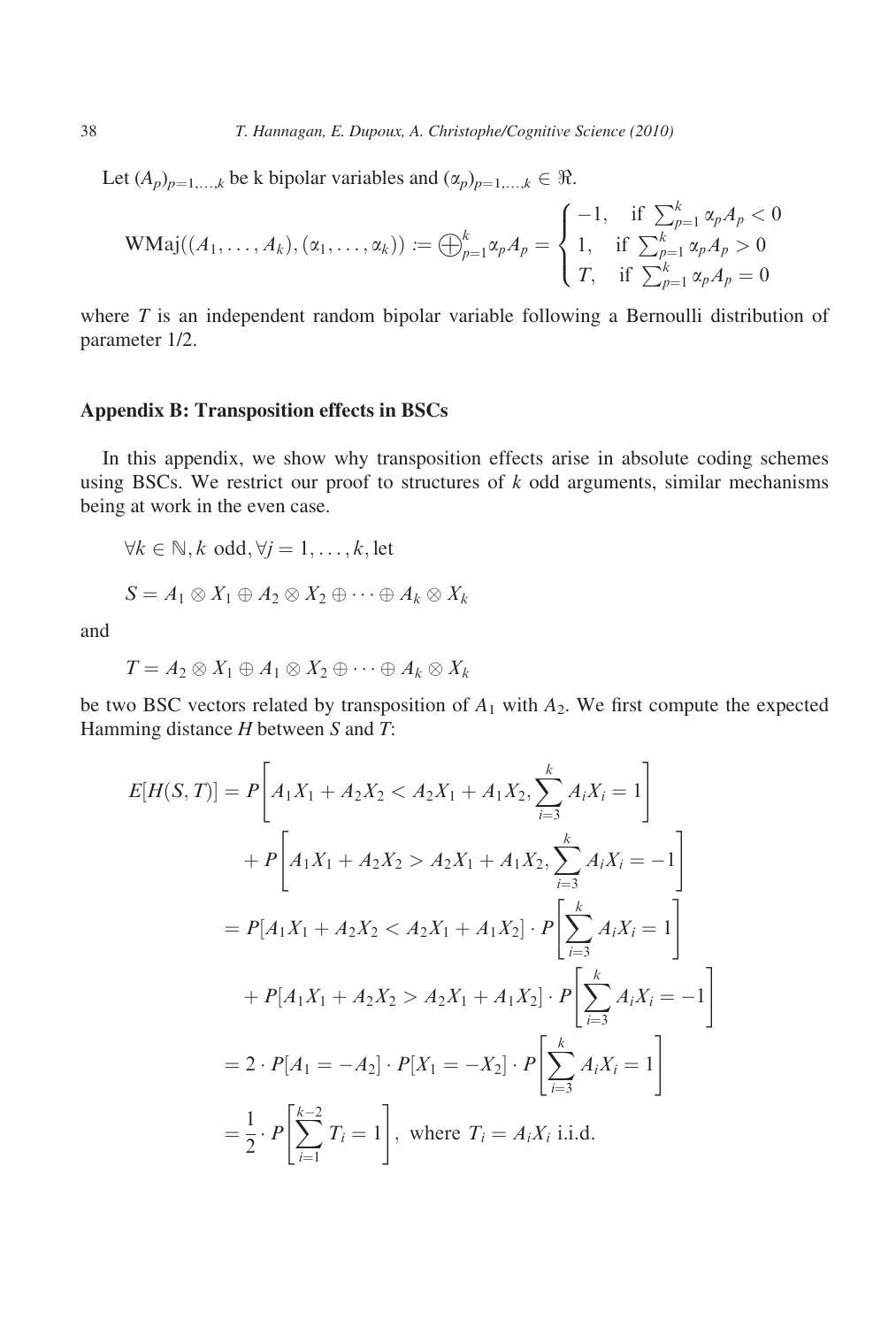$$
= \frac{1}{2} \cdot P \left[ \sum_{i=1}^{k-2} \frac{T_i + 1}{2} = \frac{k-1}{2} \right], \text{ where } \frac{T_i + 1}{2} \text{ follows a Bernoulli } p = \frac{1}{2}.
$$
  
=  $C_{\frac{k-1}{2}}^{k-2} \cdot \frac{1}{2^{k-1}}$ 

Let now  $U=D_1\otimes X_1\oplus D_2\otimes X_2\oplus\cdots\oplus A_k\otimes X_k$ .

From Kanerva's formula on the distances between two BSCs sharing  $k$  arguments (Kanerva, 1995), we get:

$$
E[H(S, U)] = \frac{3}{2} \cdot C_{\frac{k-1}{2}}^{k-2} \cdot \frac{1}{2^{k-1}}
$$
  
=  $\frac{3}{2} \cdot E[H(S, T)]$ 

Table C1

Finally, to obtain the transposition effect we need only to subtract both distances, and remember the relationship with similarities:

$$
E[\text{Sim}(S, T)] - E[\text{Sim}(S, U)] = (1 - 2 \cdot E[H(S, T)]) - (1 - 2 \cdot E[H(S, U)])
$$
  
= 
$$
E[H(S, T)]
$$
  
= 
$$
C_{\frac{k-2}{2}}^{k-2} \cdot \frac{1}{2^{k-1}}
$$

This shows that using the original BSCs, the transposition effect is maximum for strings of size 3 (at 0.25), and then decreases convexly with size.

### Appendix C: Similarity measures for Seriol and Spatial Coding

The following table presents the similarity values obtained for Spatial Coding and Seriol, used in Table 6.

| Similarities for Spatial Coding (with end letter markers) and Seriol coding (with edge bigrams) |       |       |        |        |                   |       |        |        |                   |                       |       |
|-------------------------------------------------------------------------------------------------|-------|-------|--------|--------|-------------------|-------|--------|--------|-------------------|-----------------------|-------|
|                                                                                                 |       |       |        |        | Stability $(1-8)$ |       |        |        |                   | Edge Effects $(9-11)$ |       |
| Condition                                                                                       | (1)   | (2)   | (3)    | (4)    | (5)               | (6)   | (7)    | (8)    | (9)               | (10)                  | (11)  |
| Prime                                                                                           | 12345 | 1245  | 123345 | 123d45 | 12dd5             | 1d345 | 12d456 | 12d4d6 | d <sub>2345</sub> | 12d45                 | 1234d |
| Target                                                                                          | 12345 | 12345 | 12345  | 12345  | 12345             | 12345 | 123456 | 123456 | 12345             | 12345                 | 12345 |
| Spatial<br>Coding                                                                               | 1.00  | 0.79  | 1.00   | 0.92   | 0.71              | 0.86  | 0.88   | 0.75   | 0.71              | 0.86                  | 0.71  |
| Seriol                                                                                          | 1.00  | 0.68  | 0.92   | 0.86   | 0.41              | 0.66  | 0.67   | 0.44   | 0.66              | 0.63                  | 0.66  |